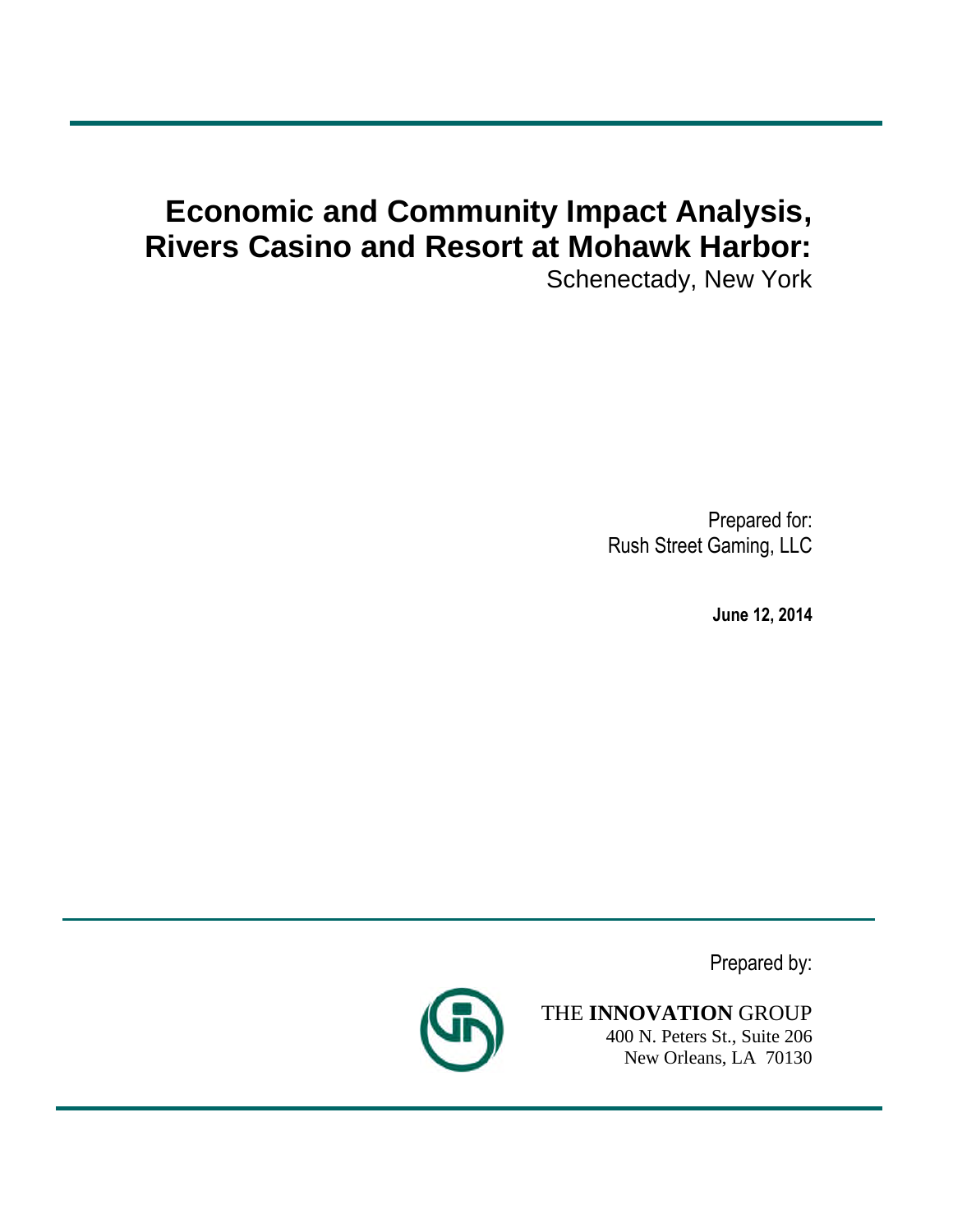# Impact Analysis: Schenectady, New York

Note: this document addresses the following exhibits in response to the Request for Applications (RFA) to Develop and Operate a Gaming Facility in New York State issued by the New York State Gaming Facility Location Board on March 31, 2014.

- $\bullet$  VIII.B.3.a
- $\bullet$  VIII.B.3.b
- $\bullet$  VIII.B.4
- $\bullet$  IX.A.2.a
- $\bullet$  IX.A.4
- $\bullet$  IX.A.5

#### **Table of Contents**

| SECTION THREE: ECONOMIC IMPACT ANALYSIS (EXHIBIT VIII.B.3.a) 14 |  |
|-----------------------------------------------------------------|--|
|                                                                 |  |
|                                                                 |  |
|                                                                 |  |
|                                                                 |  |
|                                                                 |  |
|                                                                 |  |
|                                                                 |  |
|                                                                 |  |
|                                                                 |  |
|                                                                 |  |
|                                                                 |  |
|                                                                 |  |
|                                                                 |  |
|                                                                 |  |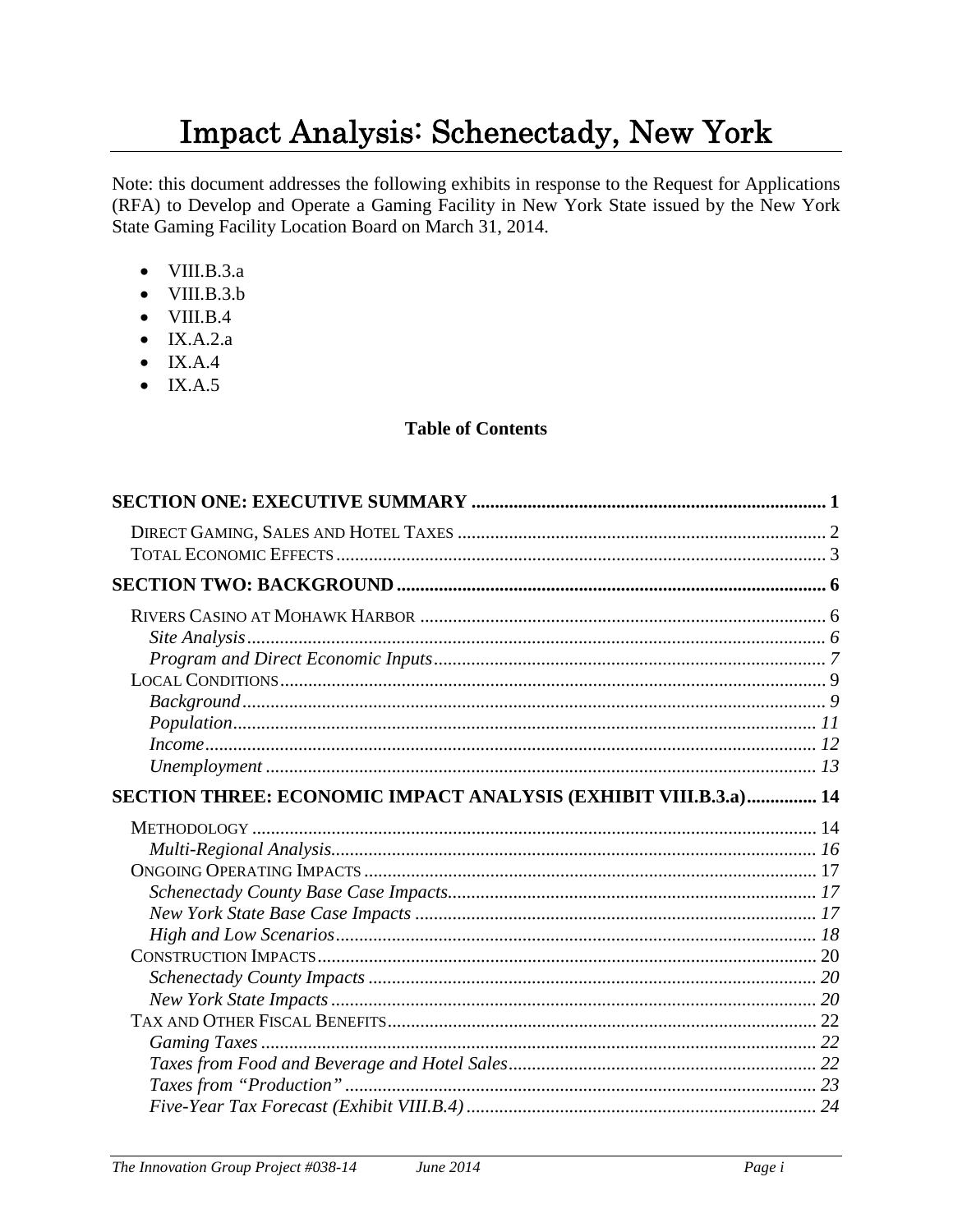| <b>DISCLAIMER.</b> |  |
|--------------------|--|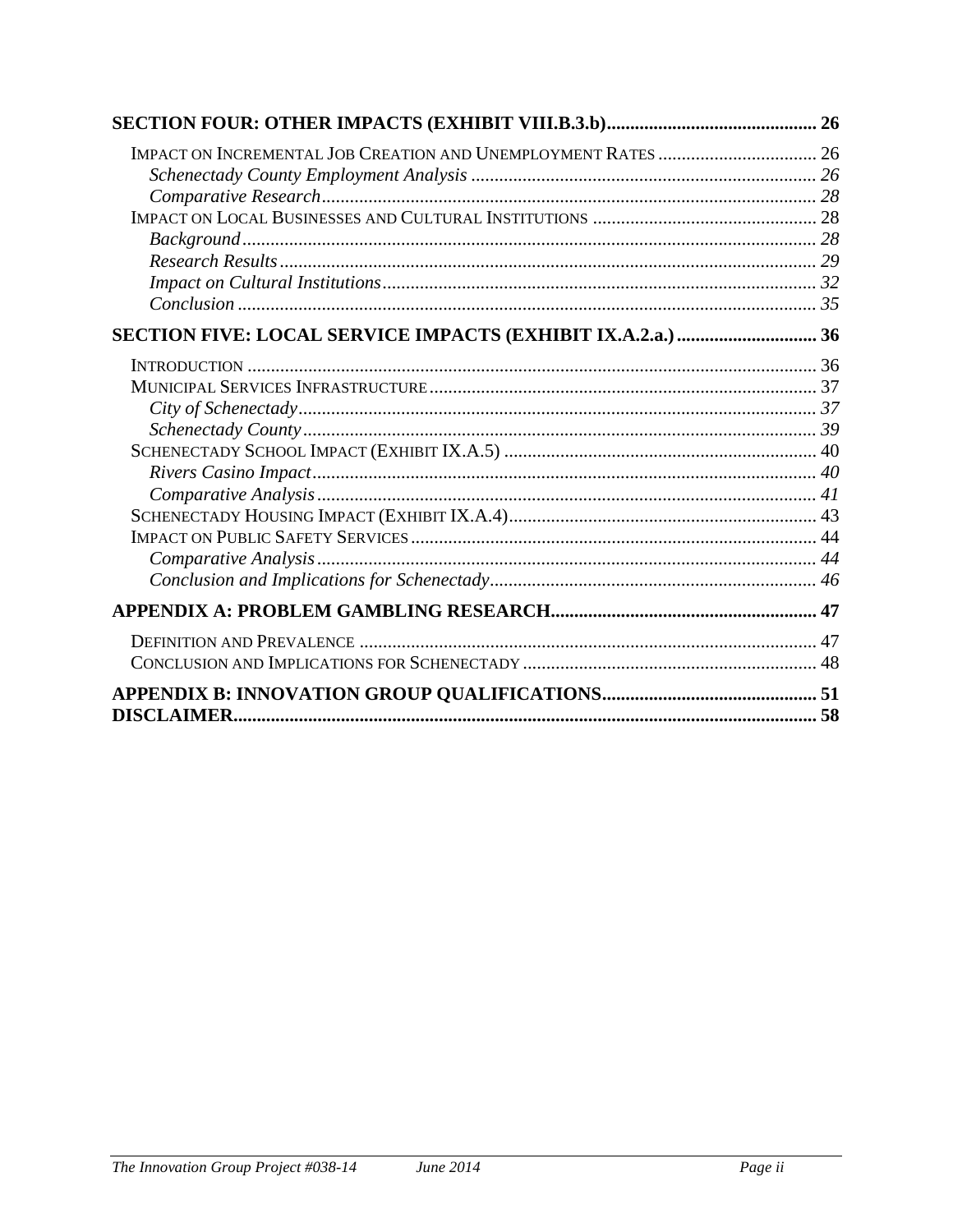# SECTION ONE: EXECUTIVE SUMMARY

The Innovation Group was retained by Rush Street Gaming, LLC to complete an Economic and Community Impact Analysis of the proposed Rivers Casino at Mohawk Harbor. Specifically, this report will provide an analysis of the impact the development will have on communities in Schenectady County, the Capital Region, and the State of New York.

This document addresses the following exhibits in response to the Request for Applications (RFA) to Develop and Operate a Gaming Facility in New York State issued March 31, 2014 by the New York State Gaming Facility Location Board:

- $\bullet$  VIII.B.3.a
- $\bullet$  VIII.B.3.b
- $\bullet$  VIII.B.4
- $\bullet$  IX.A.2.a
- $\bullet$  IX.A.4
- $\bullet$  IX.A.5

It is our understanding that Rivers Casino will be part of the proposed Mohawk Harbor situated along the Mohawk River in the City of Schenectady, New York. Aside from a casino, the development is also anticipated to include a football-shaped harbor, upscale apartments, restaurants, retail stores, condos, a casino hotel with 150 rooms, a non-casino hotel with 124 rooms, and commercial space.

The casino is scheduled to house 1,150 slot machines, 54 house-banked table games, and 12 poker tables. A 150-room casino hotel is also planned. Hard construction costs for the casino and parking garage are estimated by Rush Street Gaming to total approximately \$103 million. The casino (including food and beverage operations) is projected to employ 1,070 people with a payroll of approximately \$40 million. Casino payroll does not include an estimated \$10 million in tips which would provide additional economic impact. Rush Street Gaming has successfully developed two waterfront casinos in Pennsylvania and operates a third casino in the Chicago area.

The hotel is to be operated by BBL on behalf of the Galesi Group. Hard construction cost for the hotel is estimated to total \$20 million. Employment and payroll are estimated at 89 jobs and \$1.9 million, respectively.

Like many cities in the northeastern United States, Schenectady saw its thriving industrial economy decline beginning in the 1970s. And like many such cities, it is now seeking to revitalize a former industrial waterfront site into a mixed-use residential, commercial, and entertainment district.

Schenectady has been successful in recent economic development efforts yet it remains a city of extensive unused capacity. Land use, housing development and economic activity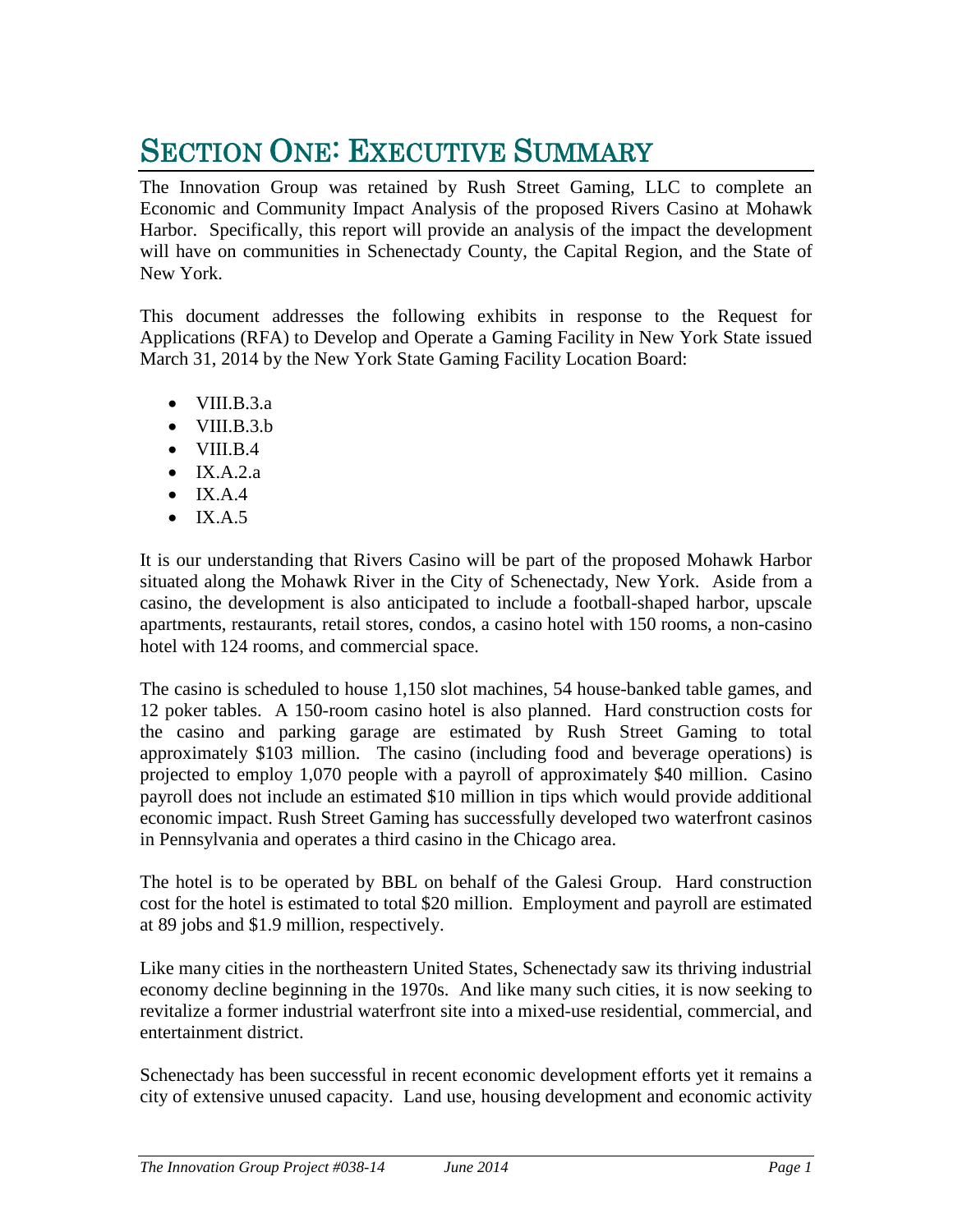are all well below potential. From the 1920s into the 1950s, Schenectady was home to 90,000 residents, and it still housed 78,000 people in 1970. In the 1990s, the population of the city declined by 5.7% and median income dropped by 10.5%, while most surrounding towns posted gains. Population loss and disinvestment have created a vicious cycle of declining tax base and property blight.

In sum, Schenectady is a well-qualified candidate for fulfilling the goal of the Gaming Act "to enhance the financial condition of localities in the State that have suffered from economic hardships." The Schenectady community would benefit greatly from the tax revenues and economic development quantified in this report.

# Direct Gaming, Sales and Hotel Taxes

Gaming tax is estimated to total \$81.5 million, of which 10% would go to the host community to be split 50%-50% between Schenectady County and City. The effective tax rate for the host community is calculated to be 3.7% given the slot/table revenue split estimated in Exhibit VIII.A.3. Surrounding counties in Region 2 would also split 10% of gaming taxes or 3.7% of gaming revenue. Funding to the State and surrounding counties is to be targeted to school funding and/or property tax relief.

|      | <b>Total Gaming</b><br>Tax | <b>To State</b> | <b>To Host</b><br><b>County/City</b> | To<br>Surrounding<br><b>Counties</b> |
|------|----------------------------|-----------------|--------------------------------------|--------------------------------------|
| Base | \$81.5                     | \$65.2          | \$8.1                                | \$8.1                                |
| High | \$89.7                     | \$71.7          | \$9.0                                | \$9.0                                |
| Low  | \$73.2                     | \$58.6          | \$7.3                                | \$7.3                                |

### **The Rivers Casino at Mohawk Harbor, Gaming Tax Breakdown (MMs)**

The sales tax in Schenectady County is 8.0%, a rate that would be imposed on food and beverage and hotel revenues at the resort. This is split 50%-50% between the State and the County. Hotels in Schenectady County also pay a 4% bed tax on top of the 8% sales tax; this 4% goes to the County. Based on estimated food and beverage and hotel sales, the sales/bed tax would total more than \$2.4 million with the County receiving nearly \$1.4 million.

Property taxes for the casino and hotel have yet to be determined but for the purposes of this analysis are estimated to total \$4 million at full value assessment, with more than half going to the City's School District, based on property tax rates for 2014 as shown in the following table.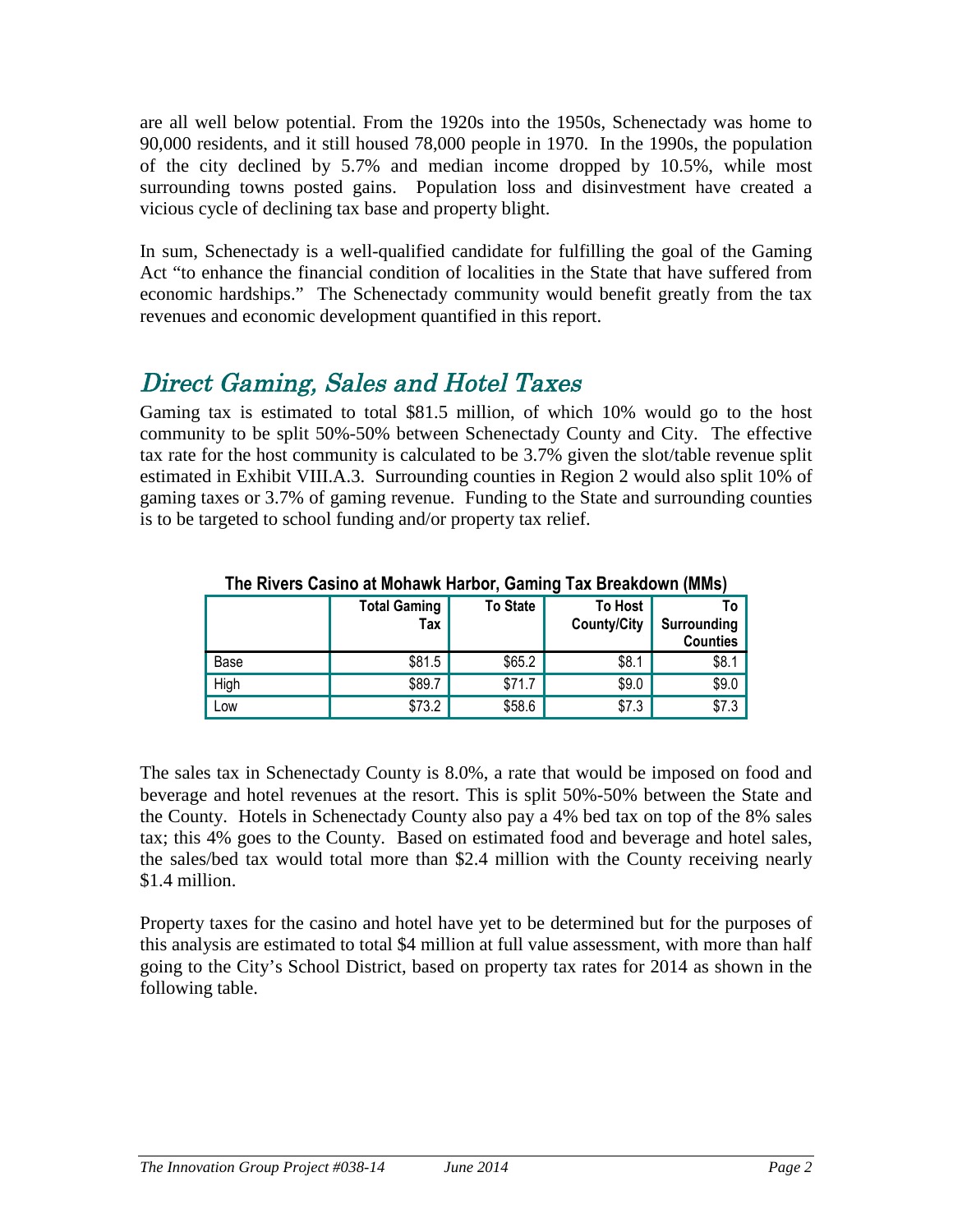|                                  | 2014 Millage* | % of Total | <b>Rivers Casino</b><br>and Hotel<br><b>Estimate</b> |
|----------------------------------|---------------|------------|------------------------------------------------------|
| City                             | \$13.75       | 32.0%      | \$1,279,070                                          |
| County                           | \$7.15        | 16.6%      | \$665,116                                            |
| Schenectady City School District | \$22.10       | 51.4%      | \$2,055,814                                          |
| Total                            | \$43.00       | 100.0%     | \$4,000,000                                          |

#### **Rivers Casino & Hotel Property Tax Estimate**

\*Source: City of Schenectady Tax Department, per \$1,000 of assessed value.

In total, revenue from gaming, sales/bed and property taxes is estimated at \$13.5 million, with \$5.35 million going to the City. The City School District would receive approximately \$2 million.

|                                        | <b>Gaming Tax</b> | Sales &<br><b>Bed Tax</b> | <b>Property</b><br>Tax | Total   |
|----------------------------------------|-------------------|---------------------------|------------------------|---------|
| County of Schenectady                  | \$4.07            | \$1.36                    | \$0.67                 | \$6.10  |
| City of Schenectady                    | \$4.07            |                           | \$1.28                 | \$5.35  |
| Schenectady City School District       |                   |                           | \$2.06                 | \$2.06  |
| <b>Total Countywide Impact</b>         | \$8.15            | \$1.36                    | \$4.00                 | \$13.50 |
|                                        |                   |                           |                        |         |
| Surrounding Counties in Capital Region | \$8.15            |                           |                        | \$8.15  |
| <b>State</b>                           | \$65.16           | \$1.06                    |                        | \$66.22 |

### **Direct Gaming, Sales/Bed and Property Tax Payments MMs (Base Case)**

# Total Economic Effects

The direct impacts shown above do not include the spin-off benefits from construction and operation of the casino and hotel, as assessed through a multi-regional analysis utilizing IMPLAN software. The multi-regional analysis results in impacts for the host county (Schenectady) and the rest of the state of New York (termed "Balance of State" in the table headings in this report). The following tables show the results of the IMPLAN multiplier analysis in the Base Case.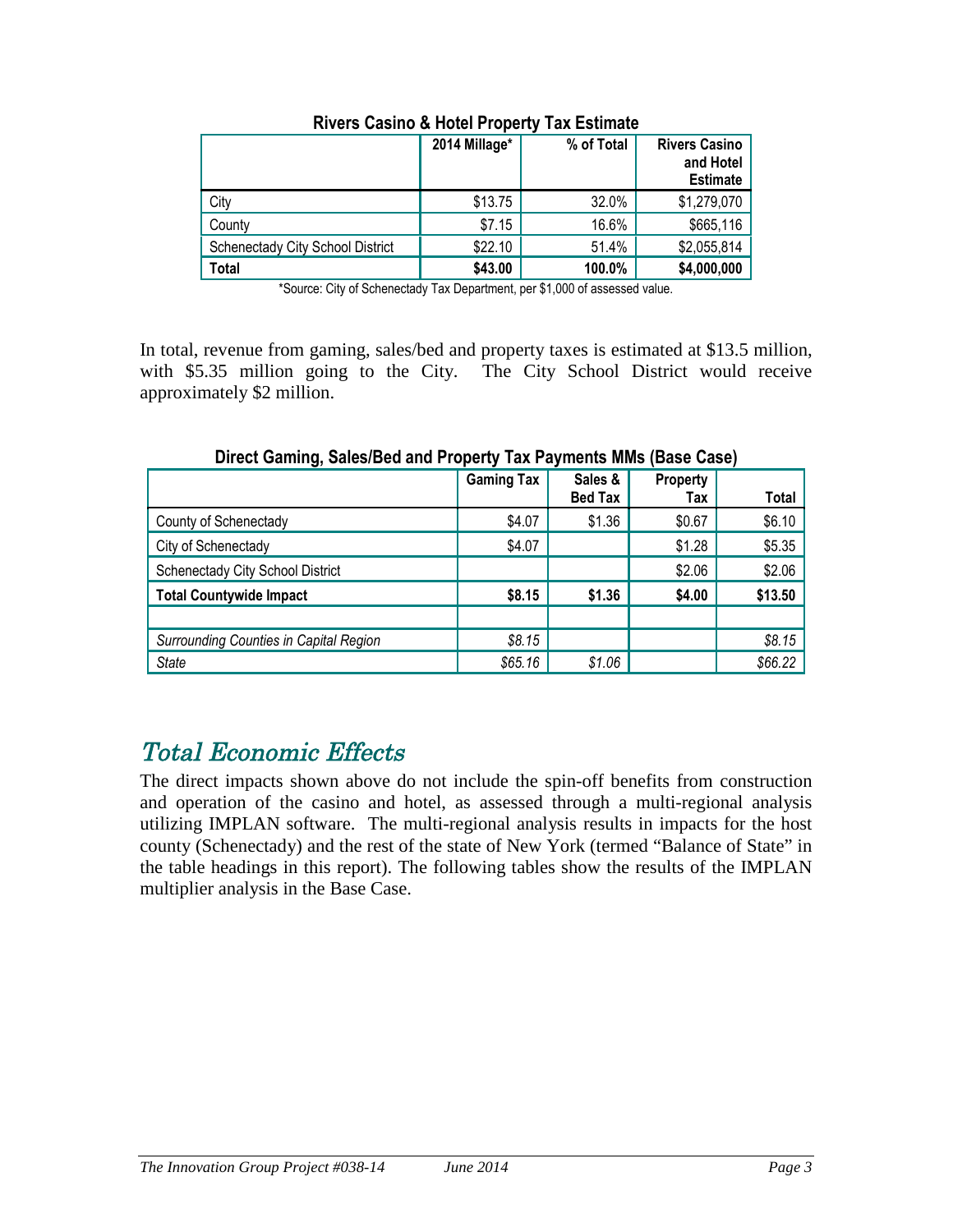In addition to the 1,159 direct jobs in Schenectady County, the operation of the casino and hotel will generate 194 indirect jobs and 193 induced jobs for a total of 1,546 in the county. Total labor income is estimated to exceed \$74 million annually and total spending in Schenectady County is estimated to exceed \$229 million.

|                        | Employment | <b>Labor Income</b> | <b>Value Added</b> | Output   |
|------------------------|------------|---------------------|--------------------|----------|
| <b>Direct Effect</b>   | 1,159      | \$51.47             | \$83.87            | \$167.53 |
| <b>Indirect Effect</b> | 194        | \$13.45             | \$21.72            | \$34.53  |
| <b>Induced Effect</b>  | 193        | \$9.29              | \$18.06            | \$27.77  |
| Total                  | 1,546      | \$74.20             | \$123.65           | \$229.83 |
|                        |            |                     |                    |          |

**Operating Impacts—Schenectady County (\$MMs)**

IMPLAN Group, LLC, IMPLAN System (data and software); The Innovation Group

The spending from ongoing operations will have an indirect and induced impact on other communities within the state of New York, supporting an additional 355 jobs and over \$29 million in labor income throughout the state.

| Operating impacts—Balance of State (SMINIS) |            |              |                    |         |  |
|---------------------------------------------|------------|--------------|--------------------|---------|--|
|                                             | Employment | Labor Income | <b>Value Added</b> | Output  |  |
| Direct Effect                               |            | \$0.00       | \$0.00             | \$0.00  |  |
| <b>Indirect Effect</b>                      | 156        | \$16.04      | \$25.29            | \$38.70 |  |
| <b>Induced Effect</b>                       | 199        | \$13.73      | \$23.57            | \$35.07 |  |
| Total                                       | 355        | \$29.77      | \$48.86            | \$73.78 |  |

## **Operating Impacts—Balance of State (\$MMs)**

IMPLAN Group, LLC, IMPLAN System (data and software); The Innovation Group

Total output for New York (including Schenectady County) is approximately \$304 million. Casino and hotel operations are estimated to support 1,900 jobs generating \$104 million in labor income associated with direct, indirect and induced employment.

|                        | <b>Employment</b> | Labor Income | <b>Value Added</b> | Output   |
|------------------------|-------------------|--------------|--------------------|----------|
| Direct Effect          | 1,159             | \$51.47      | \$83.87            | \$167.53 |
| <b>Indirect Effect</b> | 350               | \$29.49      | \$47.00            | \$73.23  |
| <b>Induced Effect</b>  | 391               | \$23.01      | \$41.64            | \$62.85  |
| Total                  | 1,900             | \$103.97     | \$172.51           | \$303.61 |
|                        |                   |              |                    |          |

### **Operating Impacts—Total New York State (\$MMs)**

IMPLAN Group, LLC, IMPLAN System (data and software); The Innovation Group

In addition to the tax impact from consumer F&B and hotel sales as outlined previously, IMPLAN calculates the taxes that go into "production" (i.e., construction and operations) such as business taxes (including sales taxes from the property's purchase of goods and services), payroll taxes, and state income tax from employee wages. IMPLAN combines local and state taxes; therefore, the column labeled "Schenectady County" shows the combined local and state taxes generated by the economic activity that occurs within the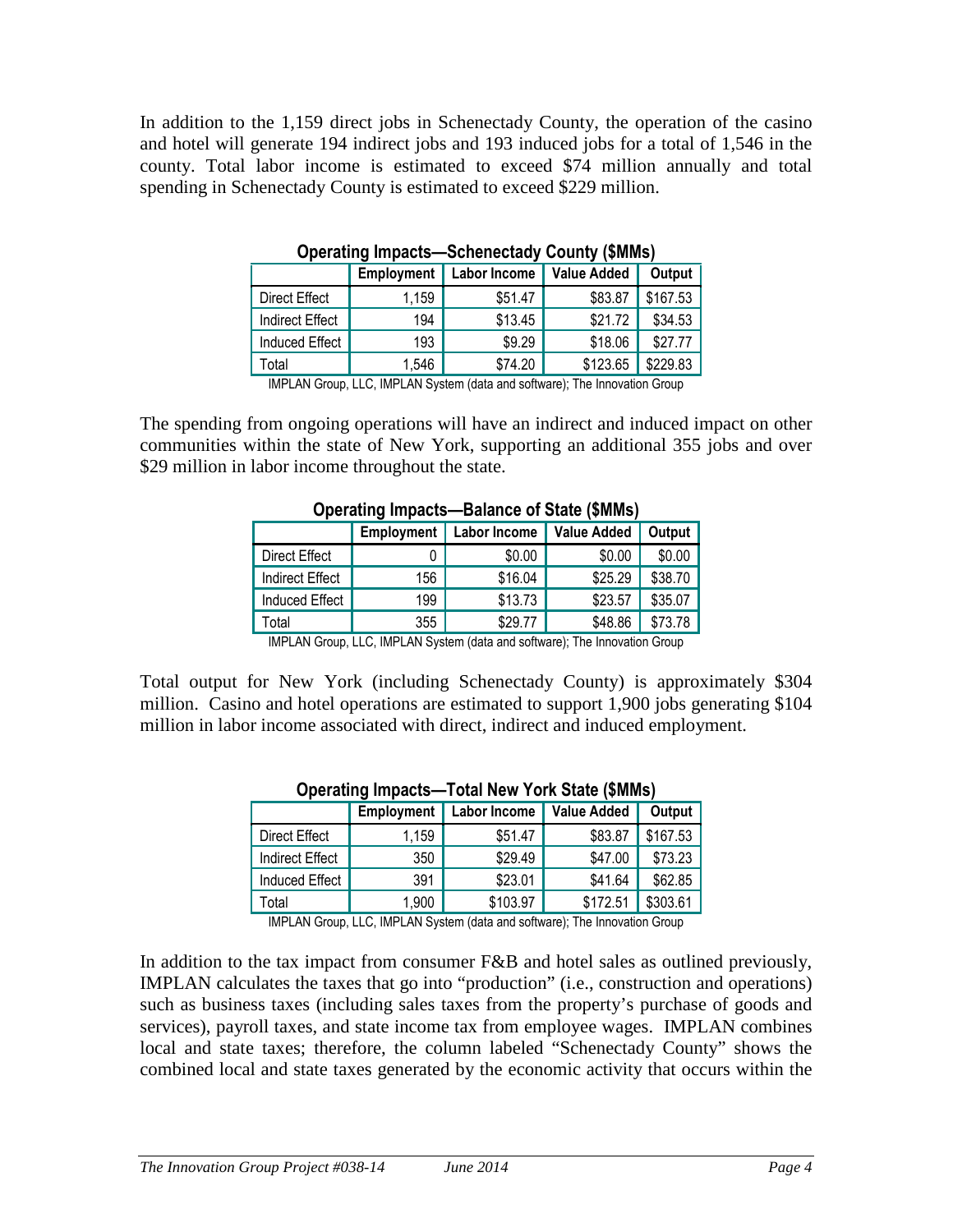county. Likewise, the columns labeled "Balance of State" and "Total NY" show the combined local and state taxes.

|                        | <b>Schenectady County</b> | <b>Balance of State</b> | <b>Total NY</b> |
|------------------------|---------------------------|-------------------------|-----------------|
| Direct Effect          | \$14.06                   | \$0.00                  | \$14.06         |
| <b>Indirect Effect</b> | \$2.06                    | \$2.63                  | \$4.69          |
| <b>Induced Effect</b>  | \$2.35                    | \$2.82                  | \$5.17          |
| otal                   | \$18.47                   | \$5.45                  | \$23.92         |

#### **Fiscal Impacts from Operations (\$MMs)**

IMPLAN Group, LLC, IMPLAN System (data and software); The Innovation Group Note: Combined Local and State taxes for each column

Construction of the facility is estimated to directly support 739 workers in Schenectady County, with construction labor income equaling \$48.3 million. Indirect and induced effects are estimated to support an additional 650 jobs across the entire state (including Schenectady County). In total, the New York economy is estimated to gain \$92.7 million in labor income, and \$234.8 million in output or total spending.

|                 | Employment | Construction impacts—Total New York State (SMINIS)<br>Labor Income | <b>Value Added</b> | Output   |
|-----------------|------------|--------------------------------------------------------------------|--------------------|----------|
| Direct Effect   | 739        | \$48.28                                                            | \$54.45            | \$122.92 |
| Indirect Effect | 278        | \$24.52                                                            | \$35.01            | \$57.78  |
| Induced Effect  | 372        | \$19.90                                                            | \$36.15            | \$54.09  |
| Total           | 1,389      | \$92.71                                                            | \$125.60           | \$234.79 |

# **Construction Impacts—Total New York State (\$MMs)**

IMPLAN Group, LLC, IMPLAN System (data and software); The Innovation Group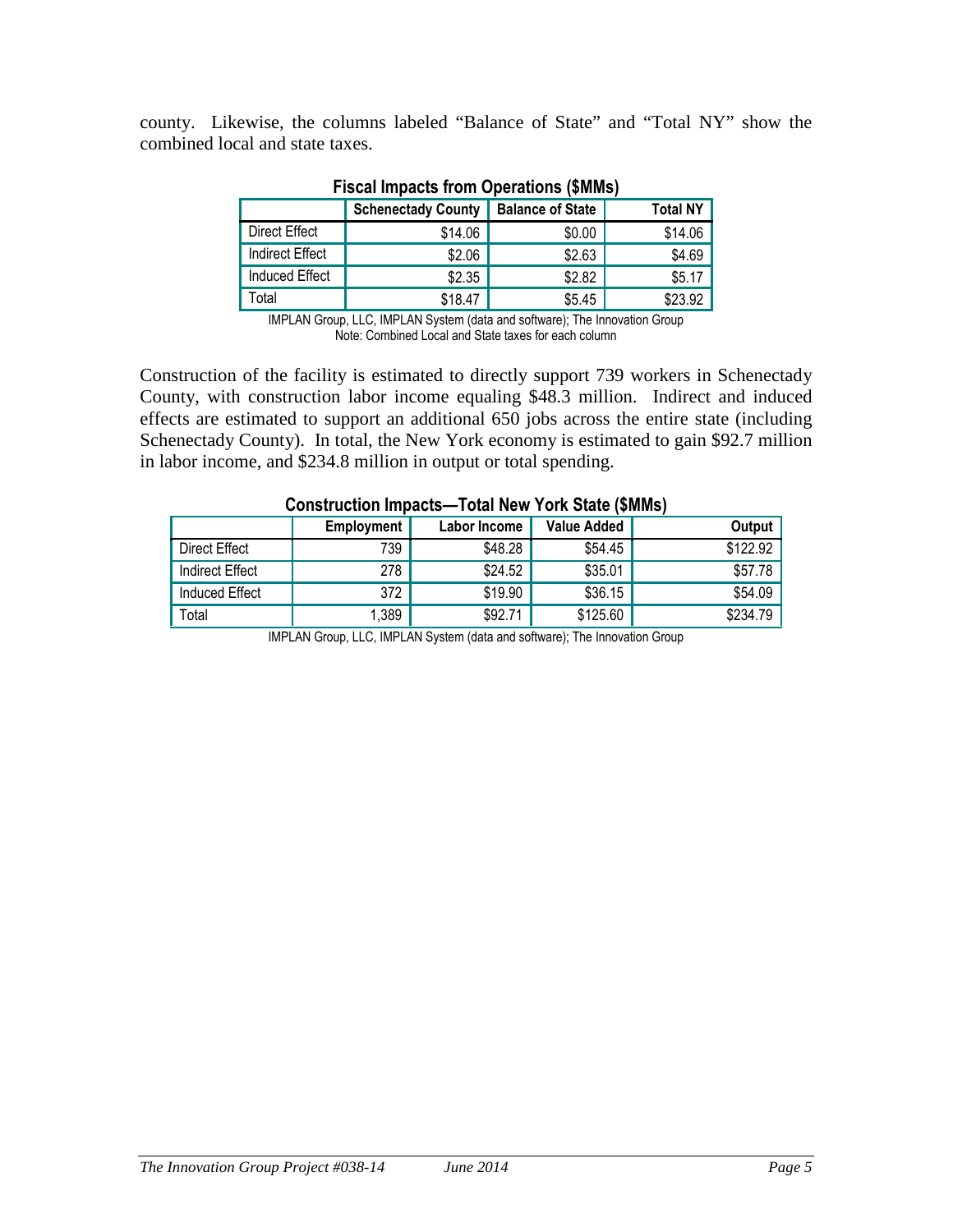# SECTION TWO: BACKGROUND

# Rivers Casino at Mohawk Harbor

Rivers Casino at Mohawk Harbor is to be part of a long-planned mixed-use redevelopment of largely abandoned industrial land that formerly housed the American Locomotive Company (ALCO). The casino is to be developed and operated by Rush Street Gaming, which has developed casinos in similar waterfront locations as Mohawk Harbor, including the SugarHouse Casino near downtown Philadelphia and Rivers Casino in Pittsburgh.

SugarHouse casino in Philadelphia is also on re-developed former industrial and blighted land on the Delaware River. The casino has been highly successful even in a challenging neighborhood of neglected warehouses. The success of the casino is spawning commercial redevelopment of surrounding properties, testifying to the spin-off effect of the casino and its role in revitalizing Philadelphia's Fishtown neighborhood.

SugarHouse opened in September 2010 and currently has approximately 1,600 slot machines and 60 tables. In a recent assessment of the economic and community impact of SugarHouse, Econsult Solutions detailed the casino's community impacts, including support for local community organizations working to improve the Delaware River Waterfront and gaming tax and property tax benefits to the City and School District. SugarHouse has been approved for a \$155 million expansion which will increase the impact on the local community.

The Rivers Casino in Pittsburgh opened in August 2009 and currently has approximately 3,000 slot machines and 110 tables. In a recent assessment of the economic and community impact of the Rivers Pittsburgh, Econsult Solutions detailed the casino's community impacts, including gaming tax and property tax benefits that have funded pensions, capital projects including a new sports arena, retiree health care and life insurance, debt reduction, libraries, brownfield development, commercial and residential development, open space preservation, tourism promotion, and programs for the arts.

## Site Analysis

The proposed Mohawk Harbor site is located in the City of Schenectady which accounts for 43% of the population of Schenectady County. Schenectady is part of the Albany-Schenectady-Troy, NY Metropolitan Statistical Area which has a population of approximately 870,000.

The development is situated at the corner of Nott Street and Erie Blvd, along the Mohawk River. It is near Interstate 890 which is a 10-mile highway that runs northwest to southeast through the City of Schenectady. This highway connects to Interstate 90 which is a major thoroughfare that runs east-west through the entire State. The site is four miles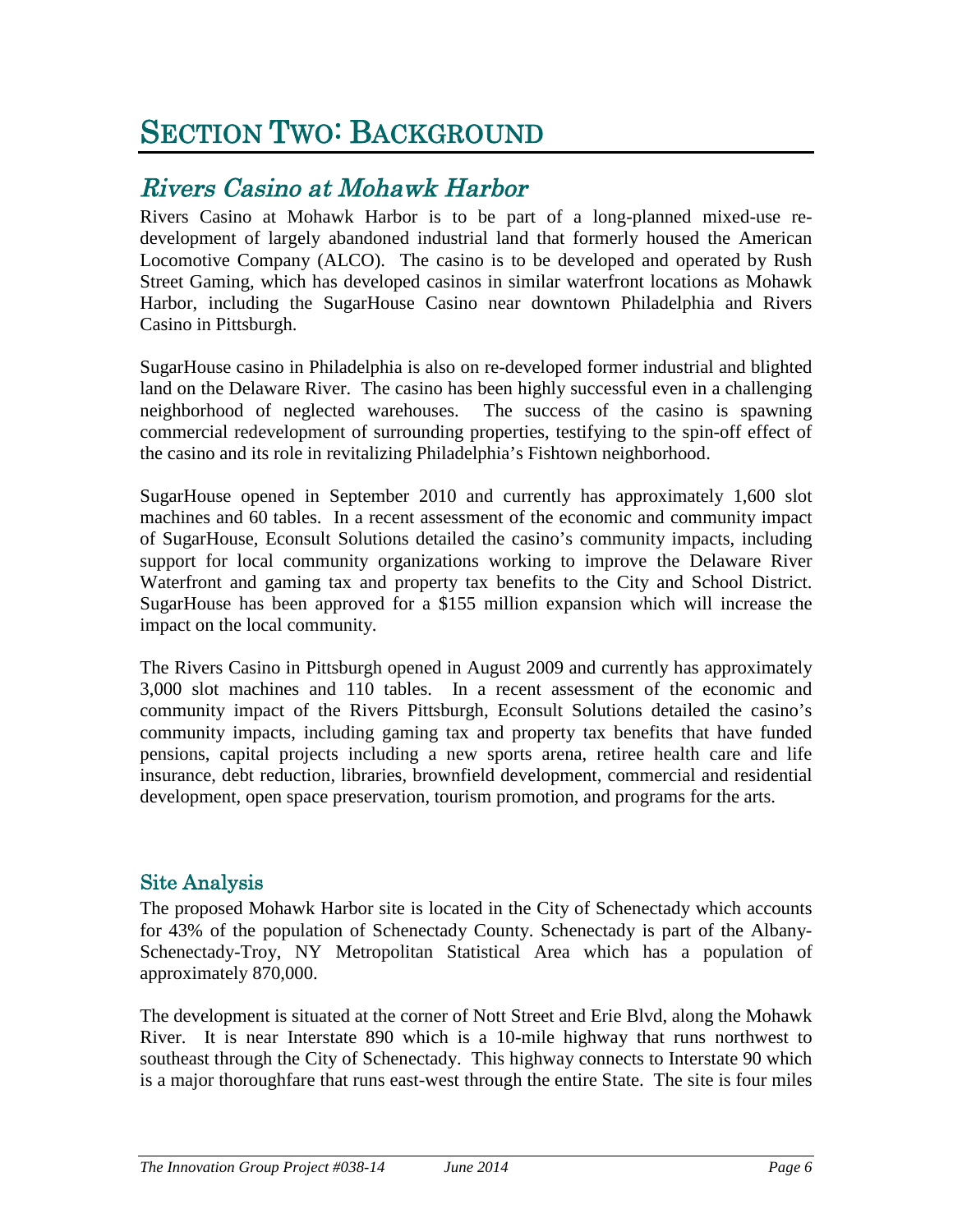from the Schenectady County airport and 10 miles west of the Albany International Airport.



# Program and Direct Economic Inputs

The casino is scheduled to house 1,150 slot machines, 54 house-banked table games, and 12 poker tables. A 150-room casino hotel is also planned. Hard construction costs for the casino and parking garage are estimated by Rush Street Gaming to total approximately \$103 million. The casino (including food and beverage operations) is projected to employ 1,070 people (full and part-time) with a payroll of approximately \$40 million. This does not include an estimated approximately \$10 million in tips which would provide additional economic impact. Gaming activities are projected to generate \$222.5 million in gross gaming revenue (base case) in 2019 with an additional \$19 million in food and beverage revenues.

The hotel is to be operated by BBL on behalf of the Galesi Group. Hard construction cost for the hotel is estimated to total \$20 million. Employment and payroll are estimated by BBL at 89 jobs and \$1.9 million, respectively. The hotel is projected to earn \$7.5 million in revenue during 2019 (base case), according to the hotel consulting firm REVPAR.

As discussed in the Gaming Market Assessment (Exhibit VIII.A.3.), gaming visitation at the Rivers Casino is estimated to range from 2.5 million (Low Case) to 3.0 million (High Case) in stabilized operations.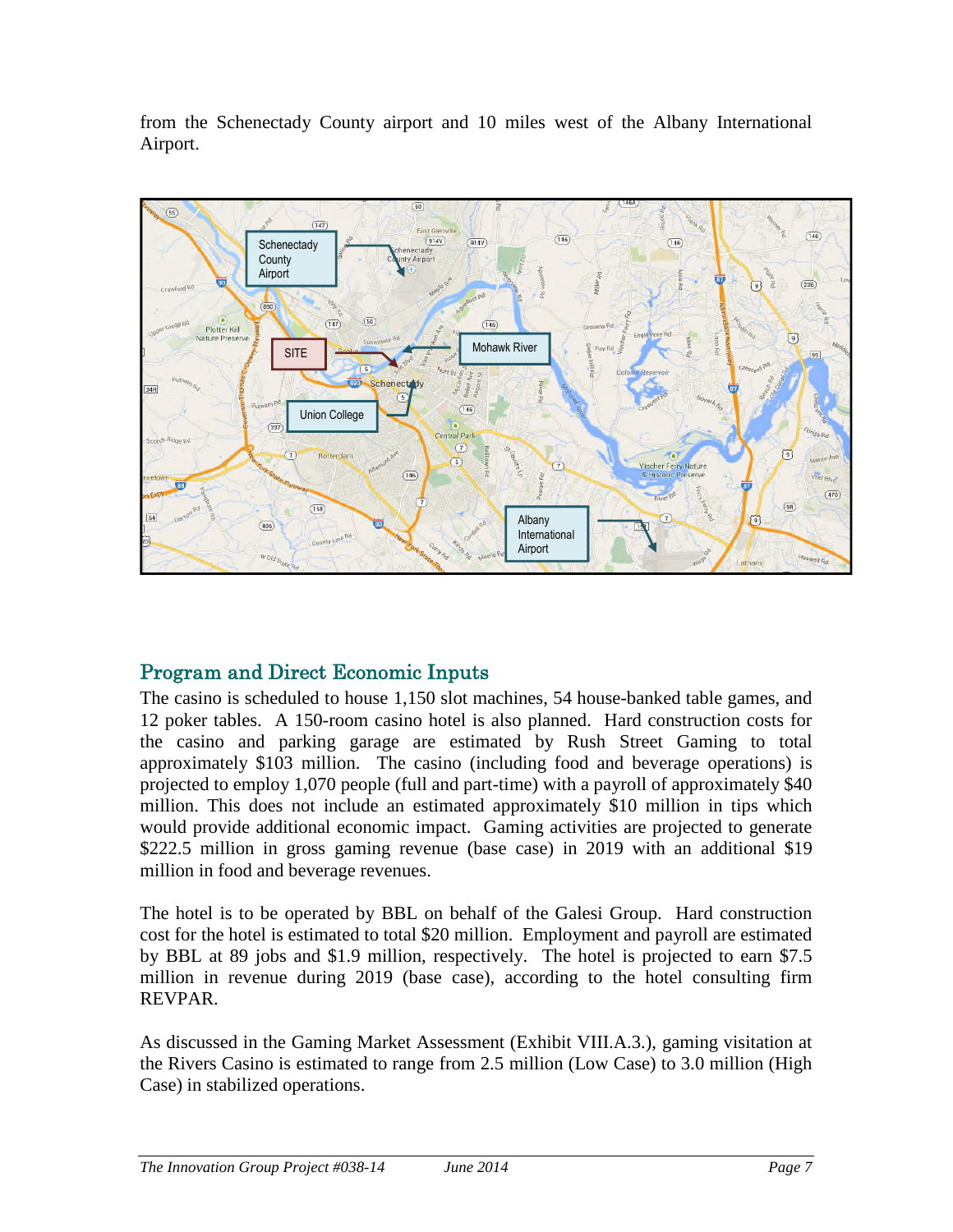The construction of the Rivers Casino and casino hotel within the proposed Mohawk Harbor development will have a significant positive impact on the local economy. Current plans for the casino and hotel have a development budget of approximately \$320 million dollars. Of the total project budget, approximately \$123 million dollars will be defined as construction hard costs for the purpose of the IMPLAN analysis. In addition to the hard costs, FF&E for the casino and hotel, as well as local architectural and construction management fees were also included in the analysis. There is one exception to this; gaming equipment was excluded from the FF&E budget as it will likely be purchased outside of the state. The eligible inputs are outlined in the table below.

| <b>Casino, Hotel and Parking Garage Construction Inputs</b> | Budget (\$MMs) |
|-------------------------------------------------------------|----------------|
| Casino & Hotel Construction Hard Costs                      | \$97.62        |
| Parking Garage                                              | \$17.28        |
| <b>Building and Garage Subtotal</b>                         | \$114.90       |
| Site work + On-site Utilities                               | \$7.27         |
| Landscaping                                                 | \$0.75         |
| Casino Professional Fees and Project Management             | \$1.21         |
| Hotel Professional Fees and Project Management              | \$0.50         |
| Casino FF& E                                                | \$7.50         |
| Hotel FF&E                                                  | \$2.25         |
| Total Inputs                                                | \$134.39       |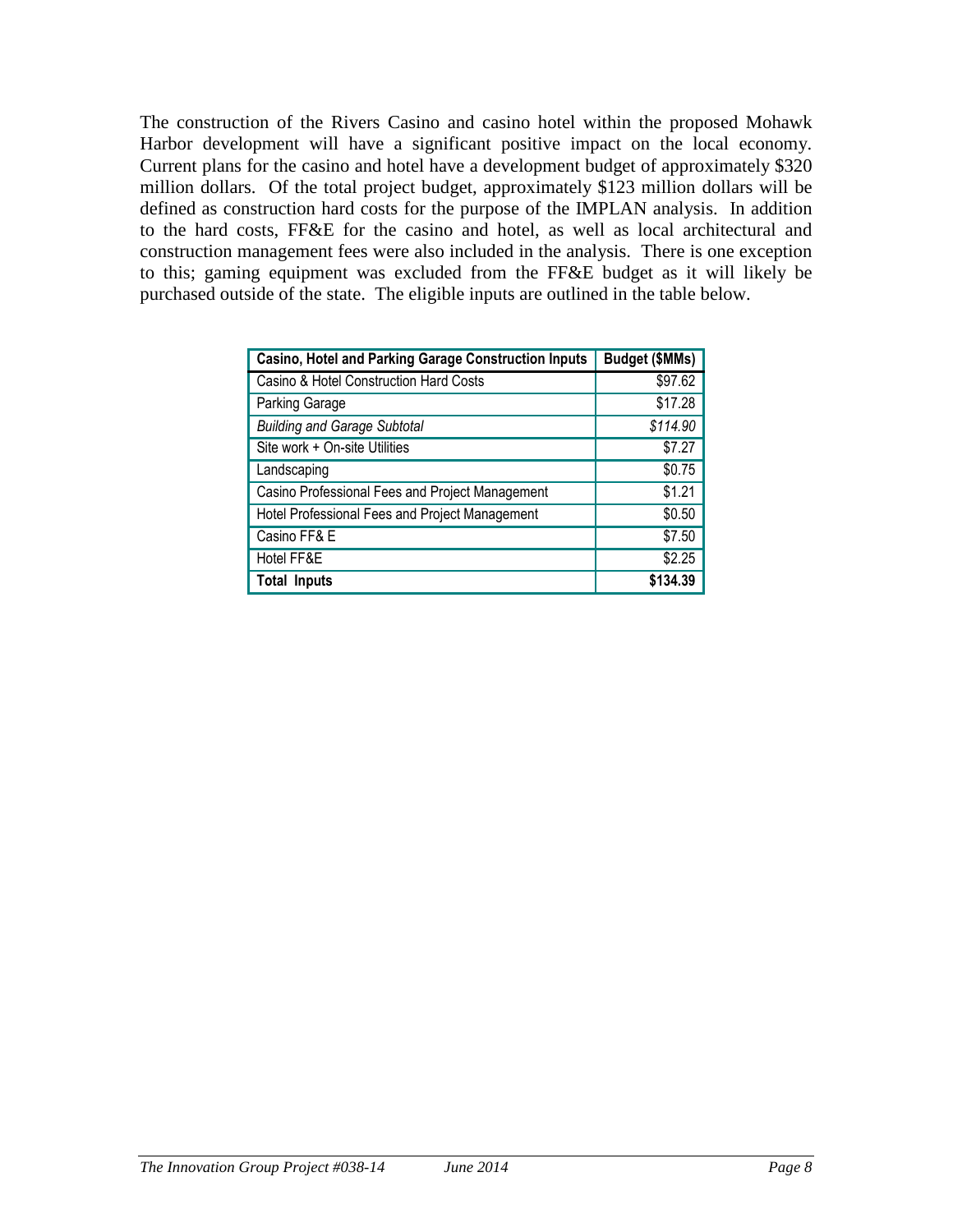# Local Conditions

# Background

Like many cities in the northeastern United States, Schenectady saw its thriving industrial economy decline beginning in the 1970s. And like many such cities, it is now seeking to revitalize a former industrial waterfront site into a mixed-use residential, commercial, and entertainment district. As discussed above, Rush Street Gaming has successfully developed two waterfront casinos in Pennsylvania.

From the 1920s into the 1950s, Schenectady was home to 90,000 residents, and it still housed 78,000 people in 1970. In the 1990s, the population of the city declined by 5.7% and median income dropped by 10.5%, while most surrounding towns posted gains. The population of the city increased during the 2000s, largely through an influx of immigrants from downstate New York (especially Queens, Brooklyn and the Bronx); local estimates place the number as high as 6,000.

Population loss and disinvestment have created a vicious cycle of declining tax base and property blight that Schenectady has worked hard, with some recent success, to break. An expanded Proctors Theatre downtown now hosts large-scale Broadway shows. Other new development includes a new hotel, cinema, restaurants, high technology companies, a YMCA, cafes and downtown loft housing. GE has added over 1,000 jobs and major technology companies such as Transfinder and Quirky have expanded in Schenectady.

However, it remains a city of extensive unused capacity. Land use, housing development and economic activity are all well below potential.

The City of Schenectady Department of Development completed an analysis of the Mohawk Harbor development site to assess the impact of a declining manufacturing industry on the area's tax base. The analysis concluded that the site is currently assessed at less than 1/7 of the value of adjacent properties. The redevelopment of this property with the casino and hotel will convert vacant land into a productive enterprise that will contribute to the local property tax rolls.

The income provided by casino jobs for current residents and potential new residents are expected to assist the City's goal of increased home ownership<sup>1</sup> as well as create opportunity for revitalizing blighted properties. Currently, according to the Department of Development, 56% of housing units in Schenectady are rental properties, many of them owned by absentee landowners, and much of the housing stock is poorly maintained. A 44% homeownership rate is extremely low. The national average is 65% and the Northeast average is  $62.5\%$ <sup>2</sup>

 $<sup>1</sup>$  HOMES (Home Ownership Made Easy in Schenectady)</sup>

<sup>2</sup> http://www.census.gov/housing/hvs/files/qtr114/hown114.png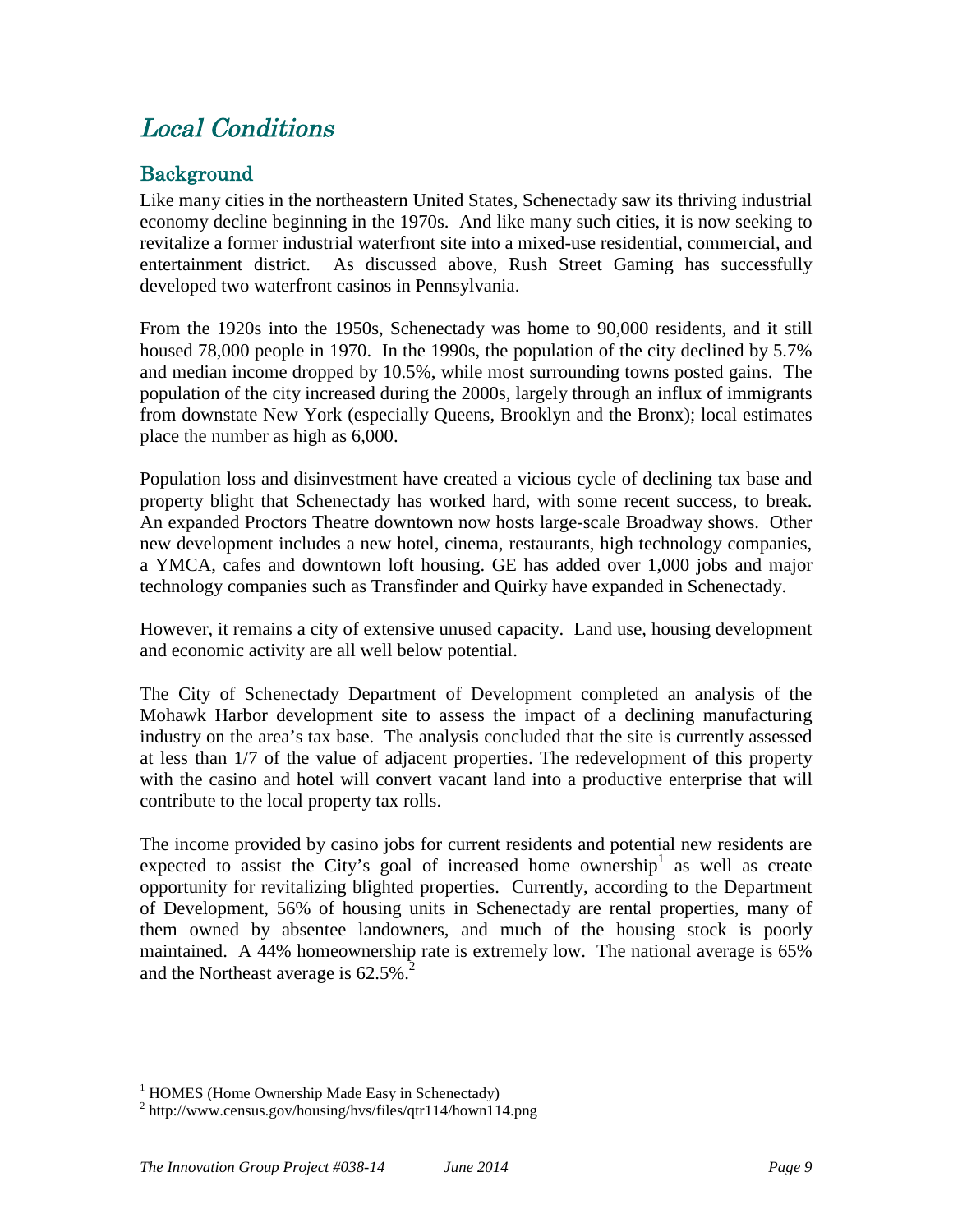In a 2013 report on fair housing, the Department of Development noted how the declining tax base has led both to cuts in spending on schools as well as increased property tax rates, which further discourages investment. According to the school superintendent, "Schenectady has made significant cuts, to the bone, over the last couple of years. Dramatic changes in operations, closing a school and other cuts were needed to close a \$9 million and subsequent \$7.5 million budget gap over the last two years. Schenectady taxpayers have made up the difference through property taxes."<sup>3</sup> The report goes on to explain:

The Schenectady City School District is one of the poorest school districts in New York State and has the 13th highest concentration of childhood poverty in the nation. … Studies have shown that "residential segregation and the related lack of housing affordability in 'high-opportunity' places continue to impact the quality of a child's education and increase educational disparities by socio-economic status in multiple ways" including access to fair housing. …

Currently, the school district's budget has a \$9.5 million dollar gap ("Schenectady: School budget focuses on cuts," The Daily Gazette, March 14, 2013). The gap presents a significant need for cuts, while residents already support an inordinately high tax rate. The City of Schenectady has the highest [property] tax rate in the Capital Region, including one of the highest school tax rates (http://alloveralbany.com/archive /2012 /05/ 10/capital-region-property-taxrates). Continued school budget cuts coupled with Schenectady's suffocating high tax rate is an impediment to families looking to purchase homes and results in a limited availability of affordable quality rental properties.

As shown in the following table, these education cuts have occurred at a time when school enrollment in the City has been increasing, largely as a result of the influx of immigrants from New York, even as the enrollment elsewhere in the county has been declining. There are five other school districts in the county besides the City district.

<sup>&</sup>lt;sup>3</sup> City of Schenectady, Analysis of Impediments to Fair Housing, 2013, page 14.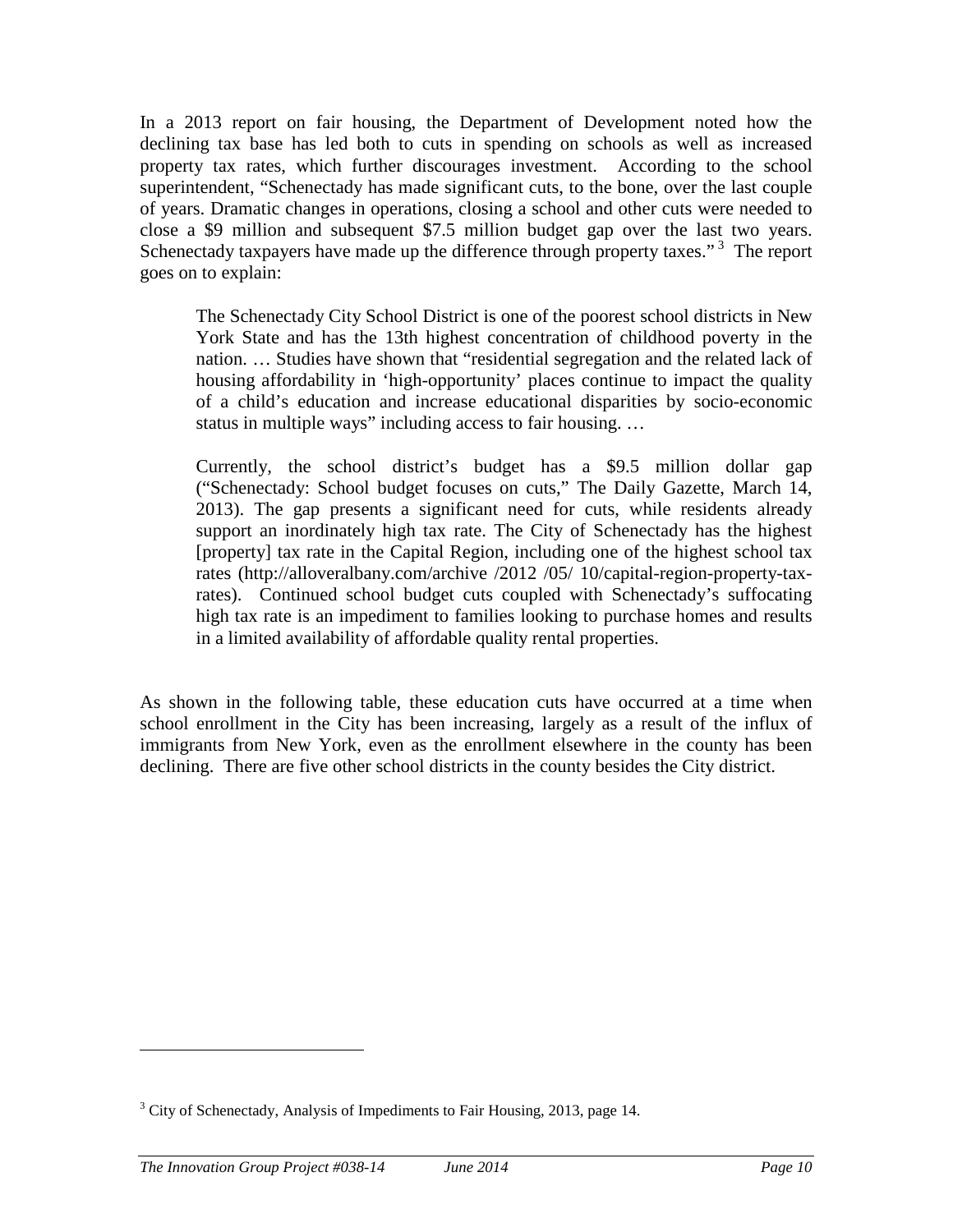|                                       | 2000-01 | 2005-06 | 2012-13 |
|---------------------------------------|---------|---------|---------|
| <b>Schenectady City</b>               | 8,482   | 9,248   | 9,612   |
| Other districts in the county:        |         |         |         |
| Duanesburg Central                    | 927     | 958     | 806     |
| Scotia-Glenville Central              | 3,060   | 2,917   | 2,599   |
| Niskayuna Central                     | 4,150   | 4,300   | 4,126   |
| <b>Schalmont Central</b>              | 2,228   | 2,107   | 1,892   |
| Rotterdam-Mohonasen                   | 3,373   | 3,396   | 2,924   |
| <b>Subtotal other</b>                 | 13,738  | 13,678  | 12,347  |
|                                       |         |         |         |
| <b>Total Schenectady County</b>       | 22,220  | 22,926  | 21,959  |
|                                       |         |         |         |
| <b>Schenectady City as % of total</b> | 38.2%   | 40.3%   | 43.8%   |

### **Schenectady County School Enrollment**

Source: http://www.p12.nysed.gov/irs/statistics/enroll-n-staff/home.html

In sum, Schenectady is a well-qualified candidate for fulfilling the goal of the Gaming Act "to enhance the financial condition of localities in the State that have suffered from economic hardships."

## Population

#### Total Population

For the purpose of the impact analysis, the population within the City and County of Schenectady as well as New York State and the United States was assessed. The total City population remained virtually the same from 2010 and 2014 with approximately 66,000 people. The growth rate also remained relatively stagnant on the country level (0.1%) which is home to 155,000 residents. Growth was only slightly higher for the State overall which is estimated to have had an annual average growth rate (A.A.G) of 0.4% between 2010 and 2014 to reach 19.6 million. The highest increase in population came on a national level at 0.7%. These trends are anticipated to continue through to 2019 will all markets experiencing sluggish growth rates not to exceed 0.5%. The following table illustrates population trends per market segment:

| <b>Total Population</b> |             |             |             |                     |                     |  |  |
|-------------------------|-------------|-------------|-------------|---------------------|---------------------|--|--|
| Ring                    | 2010        | 2014        | 2019        | A.A.G.<br>2010-2014 | A.A.G.<br>2014-2019 |  |  |
| City - Schenectady      | 66,135      | 66,257      | 66,737      | $0.0\%$             | 0.1%                |  |  |
| County - Schenectady    | 154.727     | 155,366     | 156,828     | 0.1%                | 0.2%                |  |  |
| State - New York        | 19,378,102  | 19,674,630  | 20,050,570  | 0.4%                | 0.2%                |  |  |
| National -U.S.          | 308,745,538 | 317,199,353 | 328,309,464 | 0.7%                | 0.4%                |  |  |

Source: IXPRESS/Nielsen Claritas, The Innovation Group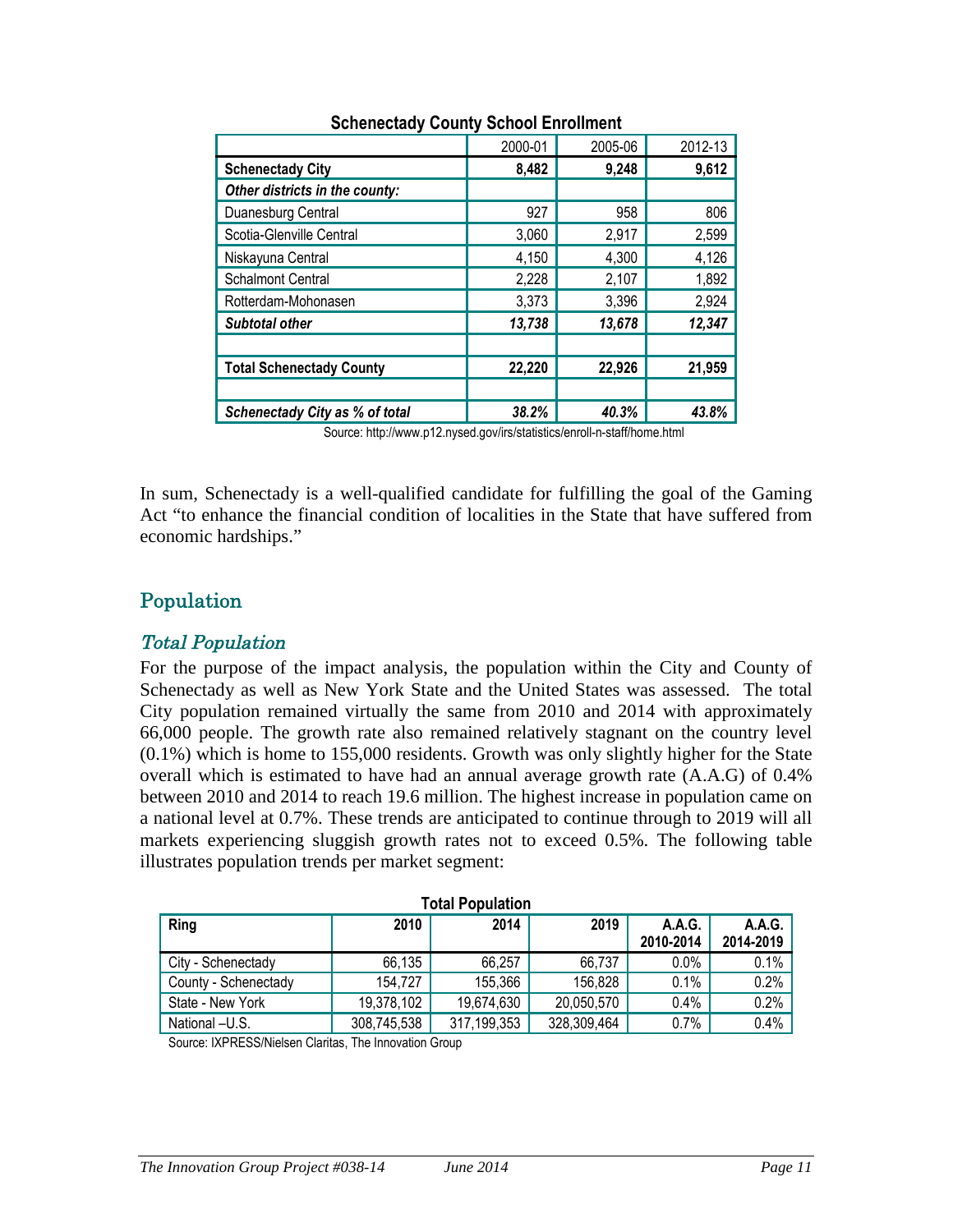### <sup>2014</sup> Population by Race and Ethnicity

The racial composition of the population in the City of Schenectady is fairly distinct from that of the national population with 57.9% of the population identifying as White Alone as compared to a national average of 71.5%. The Black or African American population accounts for nearly 22% of the city's population, nearly double the national rate. Conversely, those who identified as Asians, American Indian and Alaska Natives, and Hispanic or Latino in the City all ranked lower than that of the national average. County racial classifications show less diversity than the City or the Nation with nearly 78% of the total population identifying as White Alone. State statistics reflect a more blended racial-ethnicity mix with 64.5% of New York residents identifying as White, 16% as Black and 19% classifying themselves as Hispanic or Latino.

| Ring                 | <b>Total Pop</b> | White<br><b>Alone</b> | <b>Black or</b><br>African<br>American<br>Alone | American<br>Indian<br>and<br>Alaska<br><b>Native</b><br>Alone | Asian<br>Alone | <b>Native</b><br><b>Hawaiian</b><br>& Other<br><b>Pacific</b><br><b>Islander</b><br>Alone | Some<br>Other<br>Race<br><b>Alone</b> | Two<br>or<br>More<br>Races | <b>Hispanic</b><br>or<br>Latino |
|----------------------|------------------|-----------------------|-------------------------------------------------|---------------------------------------------------------------|----------------|-------------------------------------------------------------------------------------------|---------------------------------------|----------------------------|---------------------------------|
| City - Schenectady   | 66,257           | 57.9%                 | 21.7%                                           | 0.8%                                                          | 4.4%           | 0.2%                                                                                      | 7.8%                                  | 7.2%                       | 12.4%                           |
| County - Schenectady | 155,366          | 77.8%                 | 10.2%                                           | 0.4%                                                          | 3.8%           | 0.1%                                                                                      | 3.8%                                  | 4.0%                       | 6.7%                            |
| State - New York     | 19,674,630       | 64.5%                 | 15.9%                                           | 0.6%                                                          | 7.8%           | 0.1%                                                                                      | 7.9%                                  | 3.3%                       | 18.8%                           |
| National - U.S.      | 317,199,353      | 71.3%                 | 12.7%                                           | 1.0%                                                          | 5.0%           | 0.2%                                                                                      | 6.6%                                  | 3.2%                       | 17.6%                           |

#### **2014 Single Population by Single Race Classification or Ethnicity**

Source: IXPRESS/Nielsen Claritas, The Innovation Group

### Income

The Average Annual Household Income ("AAHI") for the City of Schenectady was an estimated \$49,685 in 2014. This income level was 27.4% below the County average of \$68,478, 39.4% below the New York State Average of \$81,923 and 30.3% below that of the U.S. at \$71,320. Average Annual Household Income in the market area, however, is expected to grow at a slightly higher rate to that of New York and the U.S. during the next five years. The AAHI within the City is expected to grow at 2.1% per year to reach \$55,000 by 2019 and the County is projected to grow at 2.2% to reach \$76,000. The AAHI in the United States as a whole is expected to reach \$76,000 while the average household in New York is anticipated to earn nearly \$90,000 annually in 2019. These figures are illustrated in the following table:

| Allitual Average Housenold Income (AAHI) |          |          |          |           |           |  |  |
|------------------------------------------|----------|----------|----------|-----------|-----------|--|--|
| Ring                                     | 2000     | 2014     | 2019     | A.A.G.    | A.A.G.    |  |  |
|                                          |          |          |          | 2000-2014 | 2014-2019 |  |  |
| City - Schenectady                       | \$38,270 | \$49,685 | \$55,002 | 1.9%      | 2.1%      |  |  |
| County - Schenectady                     | \$52,899 | \$68,478 | \$76,504 | 1.9%      | 2.2%      |  |  |
| State - New York                         | \$61,489 | \$81,923 | \$89,959 | 2.1%      | 1.9%      |  |  |
| National - U.S.                          | \$56,644 | \$71,320 | \$75,940 | 1.7%      | 1.3%      |  |  |

**Annual Average Household Income (AAHI)**

Source: IXPRESS/Nielsen Claritas, The Innovation Group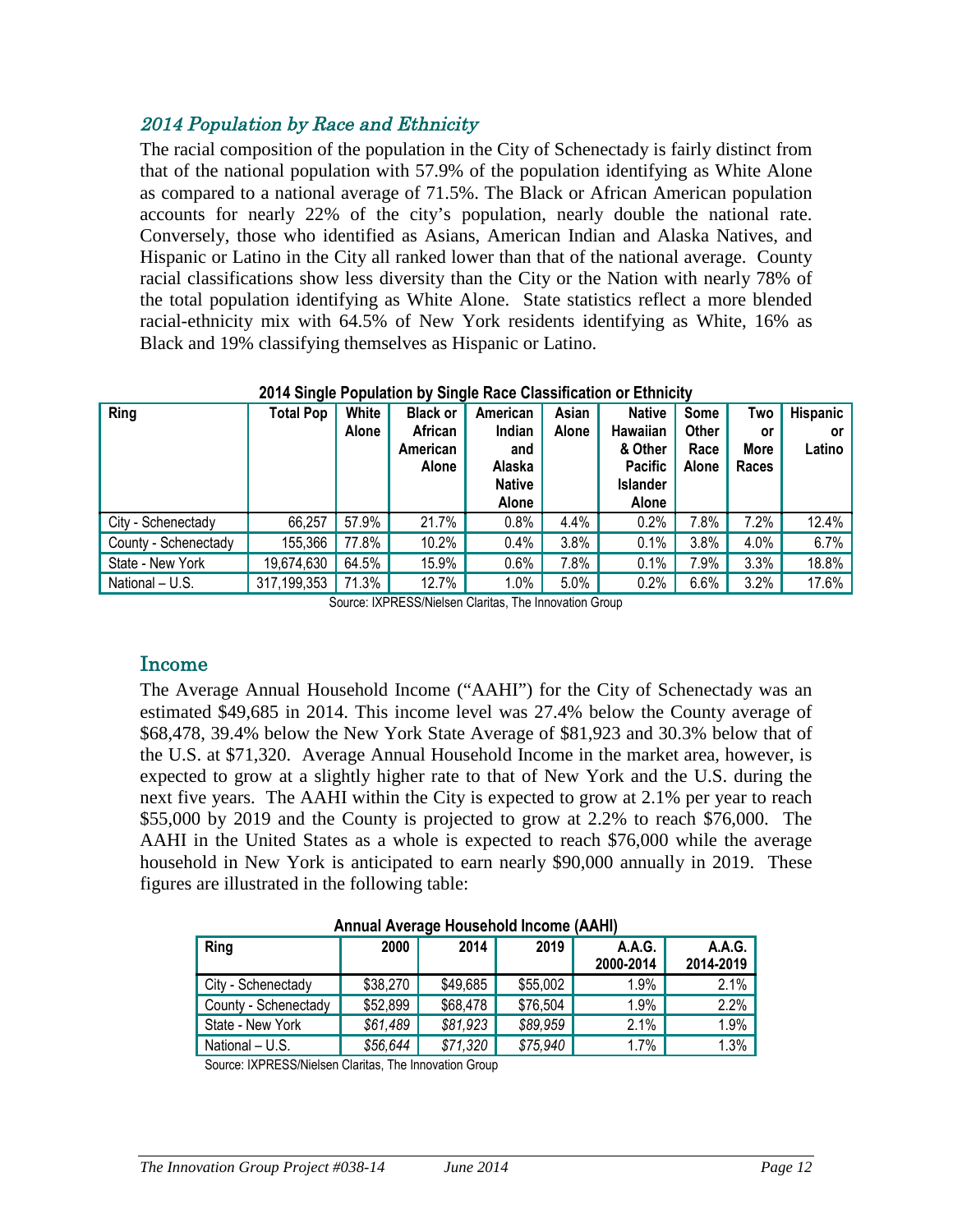# Unemployment

Unemployment in Schenectady County currently stands at over 4,800 workers. Recent trends have shown declining unemployment; therefore for the future baseline condition we have used the 2006-2013 average, or approximately 4,500.

| Year    | Civilian<br>labor force | <b>Employment</b> | <b>Unemployment</b> | <b>Unemployment</b><br>rate $(\%)$ |
|---------|-------------------------|-------------------|---------------------|------------------------------------|
| 2006    | 75,970                  | 72,802            | 3,058               | 4.2                                |
| 2007    | 75,615                  | 72,422            | 3,042               | 4.2                                |
| 2008    | 76,726                  | 72,820            | 3,714               | 5.1                                |
| 2009    | 76,559                  | 70,922            | 5,248               | 7.4                                |
| 2010    | 75,639                  | 69,722            | 5,438               | 7.8                                |
| 2011    | 74,577                  | 68,924            | 5,238               | 7.6                                |
| 2012    | 75,137                  | 69,260            | 5,402               | 7.8                                |
| 2013    | 75,069                  | 69,892            | 4,823               | 6.9                                |
| Average | 75,662                  | 70,846            | 4,495               | 5.9%                               |

**Schenectady County Employment Statistics**

Source: Bureau of Labor Statistics, Non-seasonally adjusted; The Innovation Group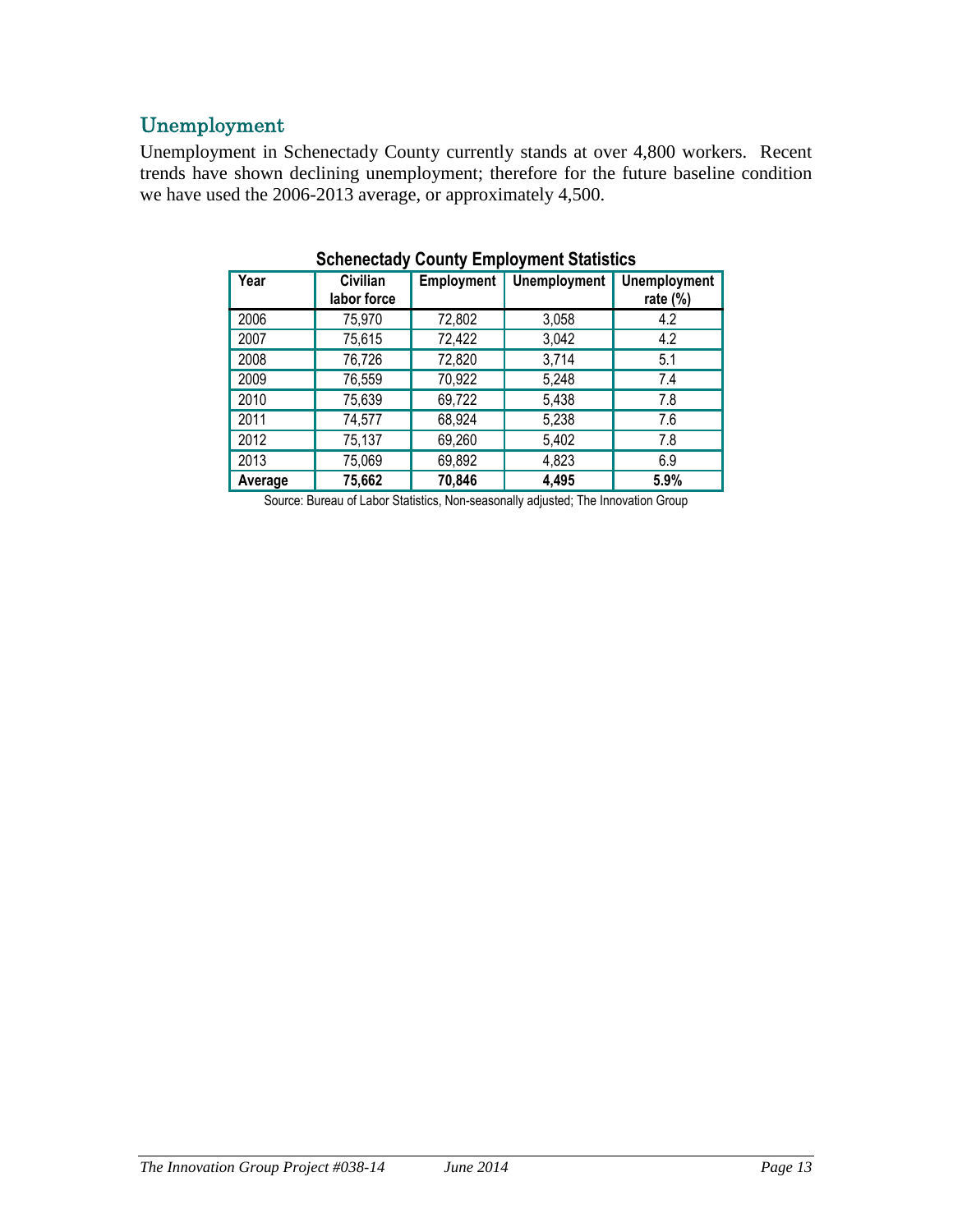# SECTION THREE: ECONOMIC IMPACT ANALYSIS (EXHIBIT VIII.B.3.A)

# Methodology

This economic impact assessment will evaluate the benefits that could be expected during the construction phase as well as the ongoing operational stage of the proposed development. The construction phase of the project will be considered a one-time benefit to the area. This refers to the fact that these dollars will be introduced into the economy only during the construction phase of the project, and cannot be expected to continue to provide permanent jobs or revenues beyond the project's completion. This differs from the economic benefits that accrue from the annual operations of the casino. These are termed ongoing benefits, as they are revenues, jobs, earnings, and tax dollars that can be expected to accrue annually as a result of gaming operations and the attraction of gaming patrons.

Direct, indirect, and induced impacts are assessed for both the construction of the facility and ongoing operations.

Direct impacts result from the economic activity that occurs on the property itself. In the case of ongoing operations, these expenditures ultimately derive from patron spending. The direct impact effectively represents the expenditures made by the facility in the form of employee compensation, purchases of goods and services, and patron spending on the food, beverage, hospitality, and retail sectors of the complex. Patron spending on the casino floor has been discounted to exclude gaming taxes, since these represent direct transfers to government coffers and are accounted for in the fiscal impact analysis.

Indirect impacts reflect the economic spin-off that is made possible by the direct purchases of the facility. Local firms providing goods and services to the proposed facility will have incomes partially attributable to these gaming operations. These dollars contribute to the vendors' spending power, and therefore the incremental increase in their spending attributable to this income is considered an indirect impact. These additional expenditures and revenues continue to flow throughout the economy in a rippling effect.

These do not include the promotional program (Rush Rewards Plus) whereby casino customers can redeem casino points at local stores, restaurants and hotels. Rush Street Gaming operates such a program at its casino in Philadelphia and intends to implement Rush Rewards Plus in Schenectady.

Induced impacts result from the direct impacts on labor income. As household incomes are affected by direct employment and spending, this money is re-circulated through the household spending patterns causing further local economic activity.

The economic impact analysis results in the following outputs: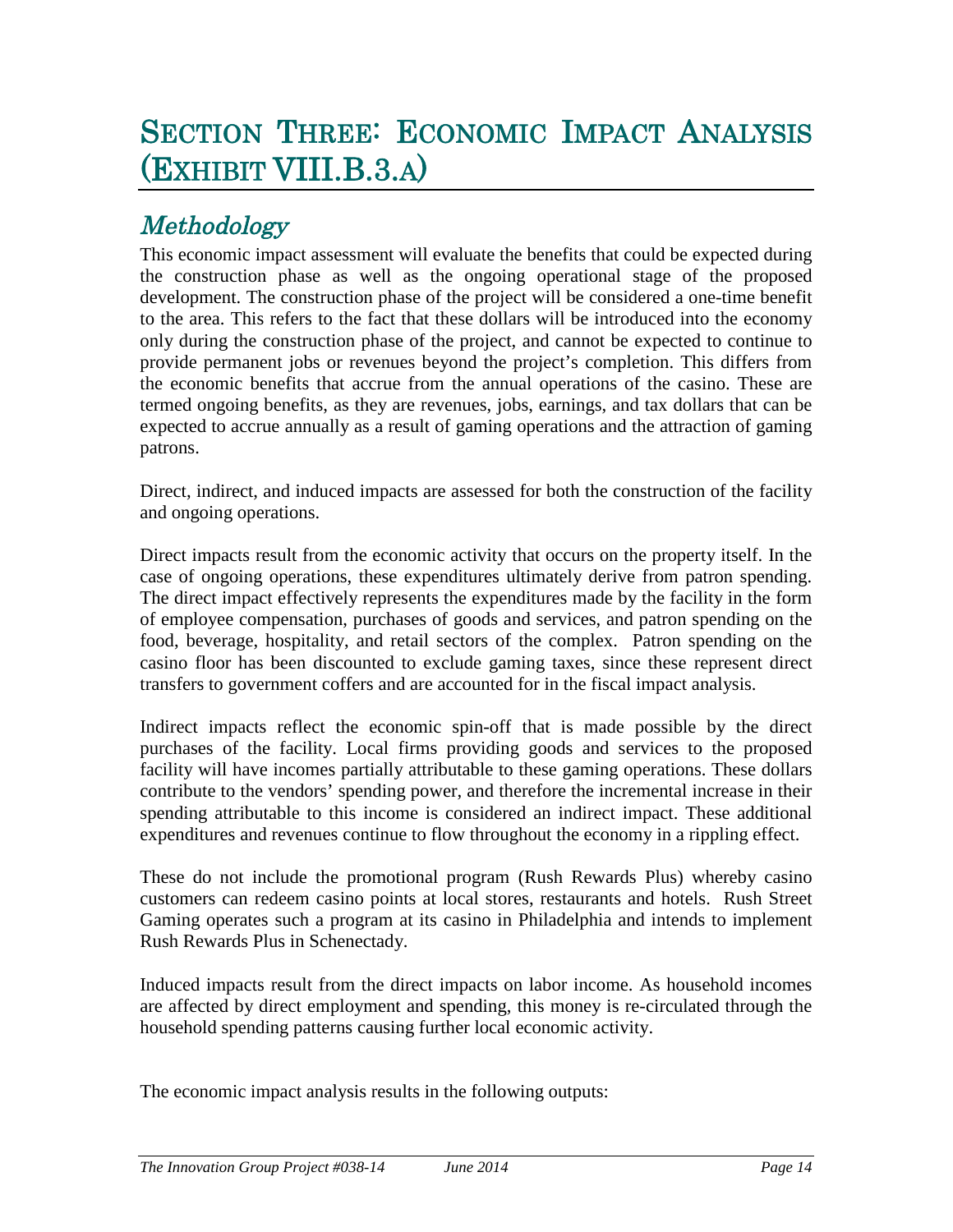- 1. Employment—or number of total jobs supported. This includes full and part-time workers.
- 2. Labor Income (Earnings/Salaries) in IMPLAN consists of two parts. First is the total payroll cost of the employee paid by the employer: wage and salary, all benefits, and employer-paid payroll taxes (e.g. employer side of social security, unemployment taxes, etc). Second, proprietor income consists of payments received by self-employed individuals and unincorporated business owners.
- 3. Value Added is comprised of Labor Income, Indirect Business Taxes, and Other Property Type Income. It demonstrates an industry's value of production over the cost of its purchasing the good and services required to make its products. Value Added is often referred to as Gross Regional Product (GRP). Value Added  $=$ Labor Income + Indirect Business Taxes + Other Property Type Income.
- 4. Output (Total Spending) represents the value of industry production. In IMPLAN these are annual production estimates for the year of the data set and are in producer prices. For manufacturers this will be sales plus/minus change in inventory. For service sectors production = sales. For retail and wholesale trade, output = gross margin and not gross sales. Output = Intermediate Inputs  $+$  Value Added.

Economic impact analyses use industry multipliers that have been developed based on U.S. Census data to determine the indirect impacts that occur from direct expenditures. The Innovation Group has utilized IMPLAN 3.0 software and data for the purpose of these calculations. IMPLAN accounts closely follow the accounting conventions used in the "Input-Output Study of the U.S. Economy" by the Bureau of Economic Analysis.

However, as noted by the Center for Policy Analysis at the University of Massachusetts Dartmouth in a study from 2004, IMPLAN multipliers are lower than those calculated by the Bureau of Economic Analysis:

The IMPLAN modeling system accounts for substitution effects by applying local and regional multipliers to disposable personal income only. The modeling system's balanced accounts matrix insures that disposable income which is spent on one type of good or service cannot be spent simultaneously on some other good or service. The application of multipliers to disposable personal income and the imposition of a balanced accounts matrix results in multiplier effects that are substantially less than those recommended in the U.S. Bureau of Economic Analysis Regional Input-Output Modeling System II (RIMS II). … Thus, the indirect and induced impacts represent *net* new job creation and not merely a transfer of jobs from one sector to another.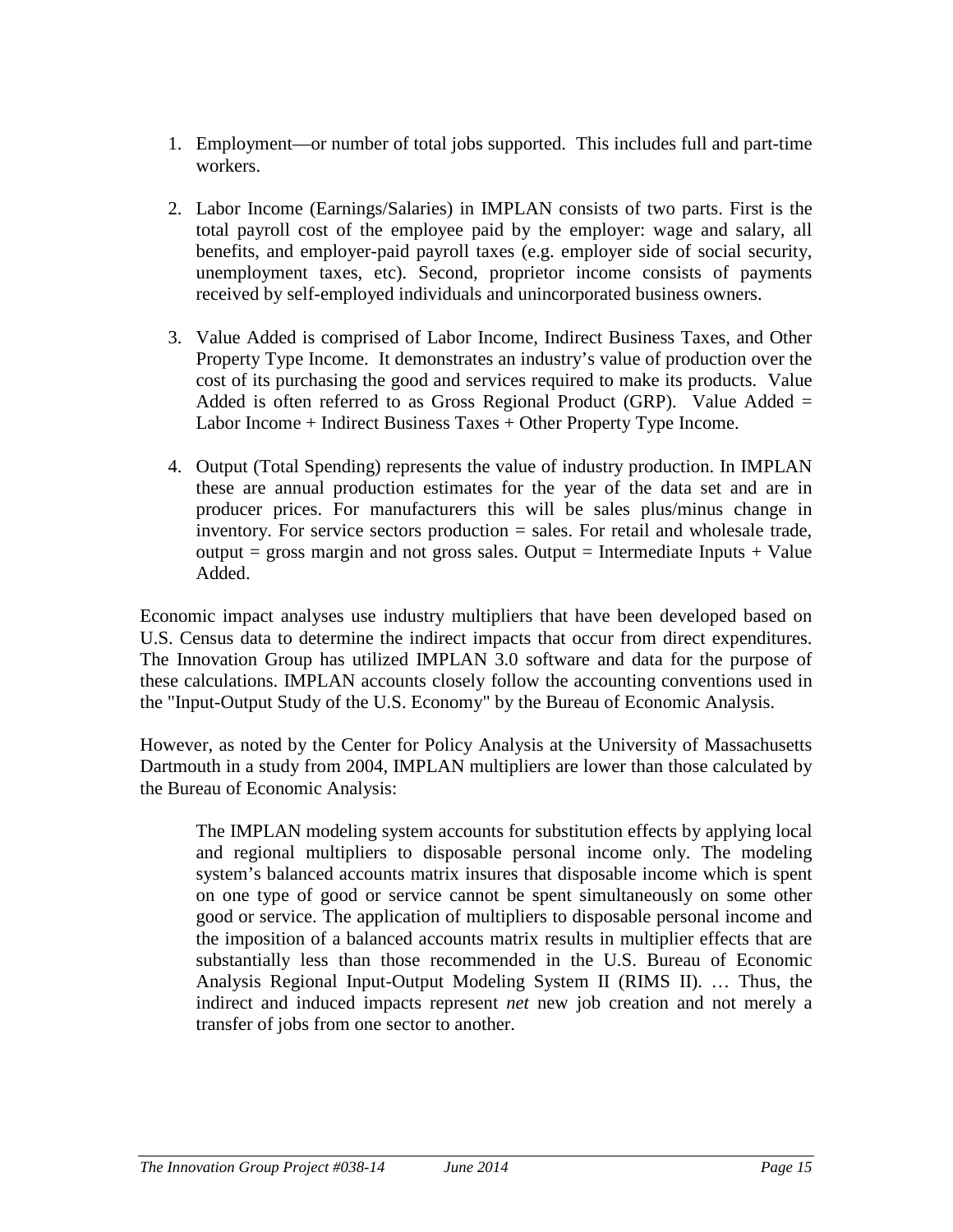In addition to proposed plans for the development as described previously, the findings and conclusions in this report are based, in part, on the following construction and operating assumptions:

- Construction will take place in 2015 and 2016;
- 2017 shall represent the first full year of operations at the subject property;
- 2019 shall represent the stabilized year of operations at the subject property. Operating impacts in the report are shown for 2019 in 2019 dollars;
- An experienced and professional management team will operate all aspects of the gaming facility and hotel; and
- The economy will normalize by the opening date of the casino and any economic and visitation fluctuations will occur in line with assumptions herein.

# Multi-Regional Analysis

In order to model economic impacts for Schenectady County as well as for the rest of New York, we relied upon the multi-regional input-output (MRIO) analysis method available in the IMPLAN 3.0 software.

In this process, we enter the impacts associated with the construction and operation of the casino in Schenectady County. Then, this county-level model is linked to a model of all the other New York counties. This allows our analysis to capture purchases and employment that occur outside of Schenectady County but within New York State. Our analysis of these linked models yields direct, indirect, and induced effects for Schenectady County, as well as indirect and induced effects for the balance of the state; direct effects occur only in Schenectady County, as all purchases and employment associated with construction, employment, and redevelopment activities occur there. The IMPLAN model contains information about supply chains that estimate

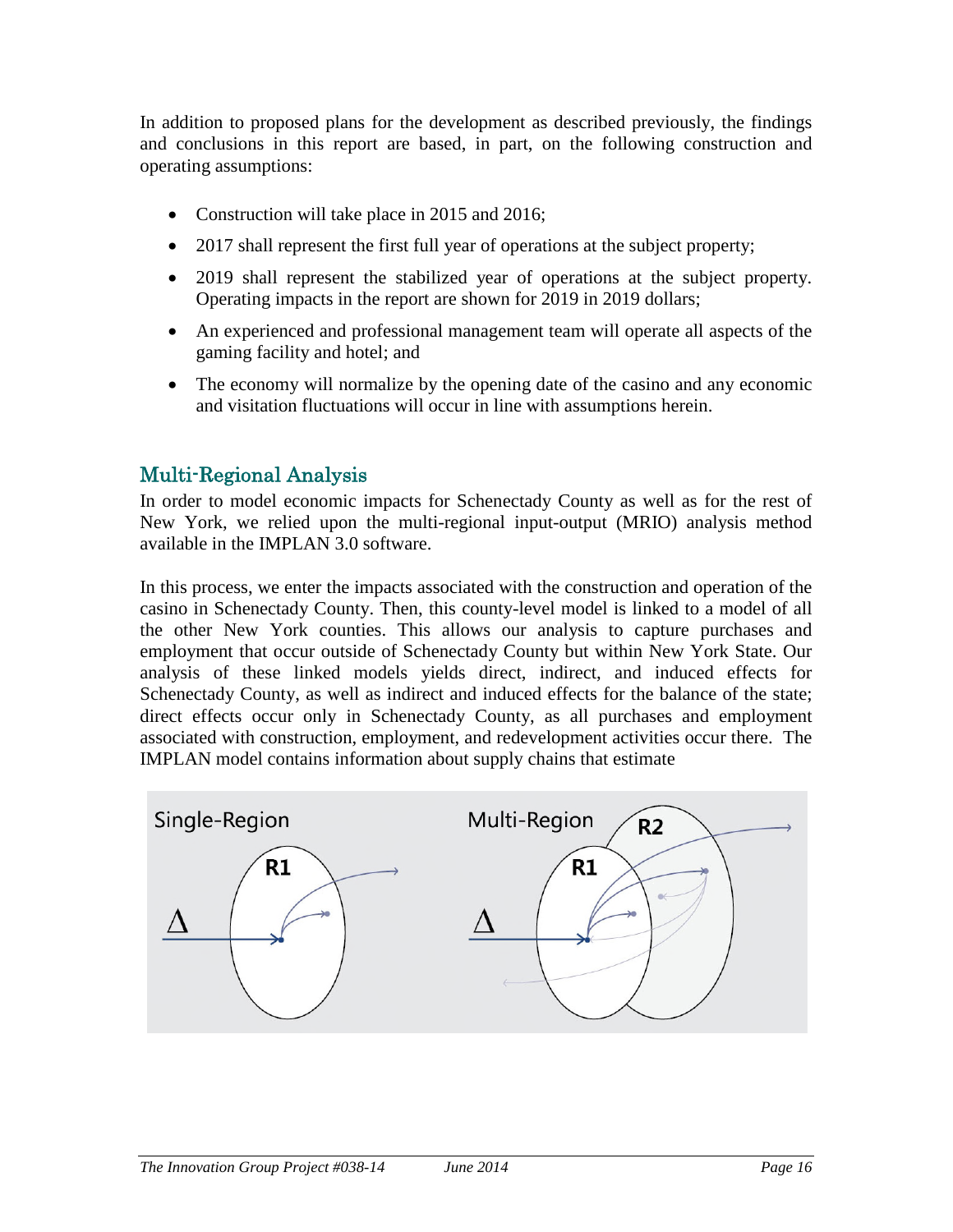# Ongoing Operating Impacts

According to Rush Street Gaming's pro forma analysis, the casino, once fully operational, will employ 1,070 individuals with a payroll totaling approximately \$40 million which includes wages and salaries, health insurance and payroll taxes. Tips to dealers and service workers are estimated to be approximately \$10 million which would provide additional induced impact. The casino hotel is estimated by BBL to require staffing and payroll of 89 jobs and \$1.9 million, respectively. In total, the casino and hotel will directly employ 1,159 individuals, with a total compensation input of approximately \$51.5 million, including payroll and tips. These employee and compensation figures were used to refine the IMPLAN model in order to more accurately reflect the economic impact of ongoing operations.

## Schenectady County Base Case Impacts

In addition to the 1,159 direct jobs in Schenectady County, the operation of the casino and hotel will generate 194 indirect jobs and 193 induced jobs for a total of 1,546 in the county. Total labor income is estimated to exceed \$74 million annually and total spending in Schenectady County is estimated to exceed \$229 million.

The total impact of ongoing operations in Schenectady County is shown in the following table.

| -                      |                   |              |                    |          |  |  |
|------------------------|-------------------|--------------|--------------------|----------|--|--|
|                        | <b>Employment</b> | Labor Income | <b>Value Added</b> | Output   |  |  |
| Direct Effect          | 1,159             | \$51.47      | \$83.87            | \$167.53 |  |  |
| <b>Indirect Effect</b> | 194               | \$13.45      | \$21.72            | \$34.53  |  |  |
| <b>Induced Effect</b>  | 193               | \$9.29       | \$18.06            | \$27.77  |  |  |
| Total                  | 1,546             | \$74.20      | \$123.65           | \$229.83 |  |  |

**Operating Impacts—Schenectady County (Base Case \$MMs)**

IMPLAN Group, LLC, IMPLAN System (data and software); The Innovation Group

# New York State Base Case Impacts

The impacts of operation are not solely relegated to the confines of Schenectady County. The spending from ongoing operations will have an indirect and induced impact on other communities within the state of New York. The ongoing operation of the casino resort in Schenectady County is expected to support an additional 156 indirect jobs and \$16 million in labor income throughout the state, as well as 199 jobs and \$14 million in labor income through induced effects. New York is estimated to see an additional \$73.8 million in total spending on an annual basis, as described in the following table.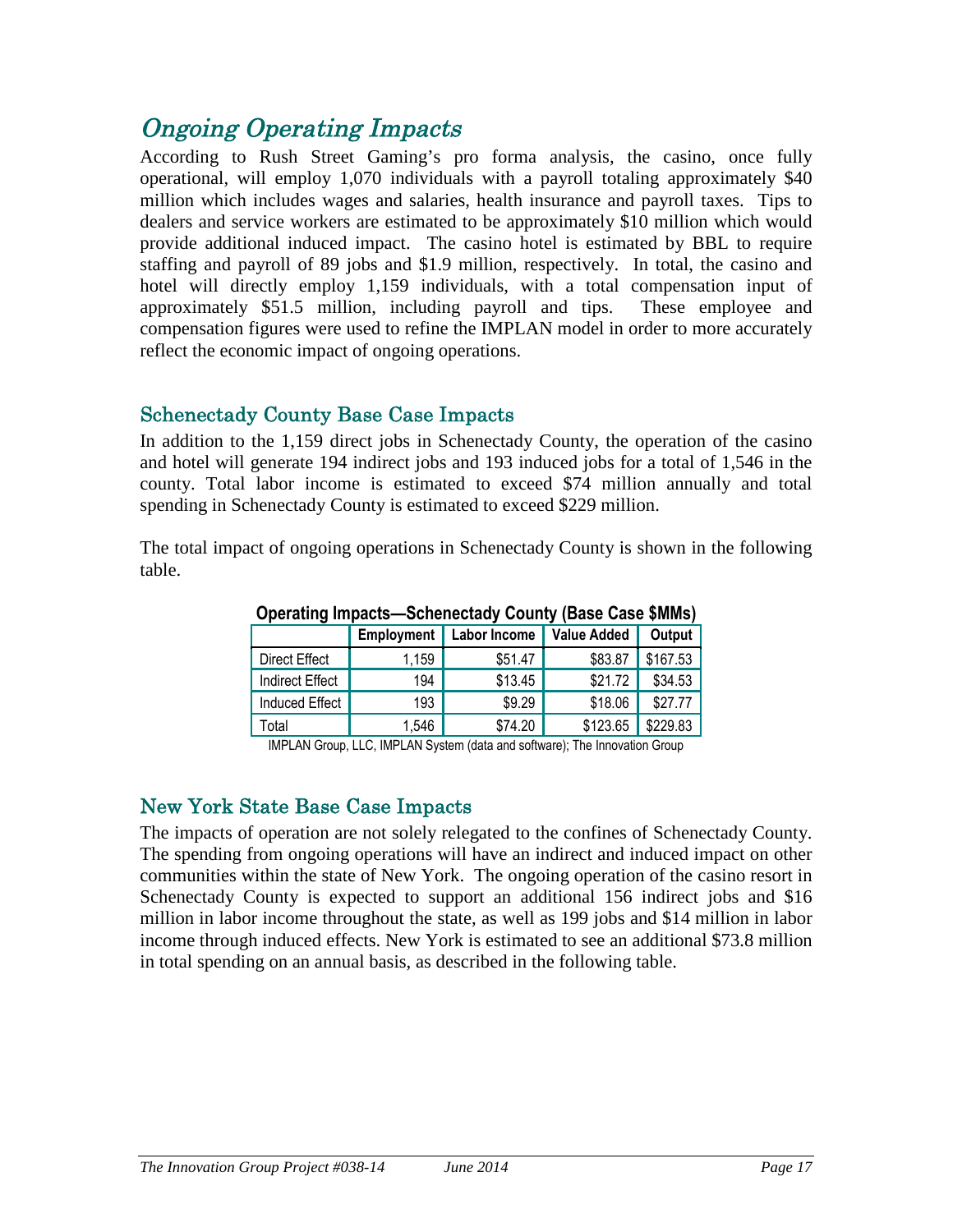|                        | <b>Employment</b> | <b>Labor Income</b> | <b>Value Added</b> | Output  |
|------------------------|-------------------|---------------------|--------------------|---------|
| Direct Effect          |                   | \$0.00              | \$0.00             | \$0.00  |
| <b>Indirect Effect</b> | 156               | \$16.04             | \$25.29            | \$38.70 |
| Induced Effect         | 199               | \$13.73             | \$23.57            | \$35.07 |
| Total                  | 355               | \$29.77             | \$48.86            | \$73.78 |

**Operating Impacts—Balance of State (Base Case \$MMs)**

Total output for New York (including Schenectady County) is approximately \$304 million. Casino and hotel operations are estimated to support 1,900 jobs generating \$104 million in labor income associated with direct, indirect and induced employment.

|                        | <b>Employment</b> | Labor Income | <b>Value Added</b> | Output   |  |  |
|------------------------|-------------------|--------------|--------------------|----------|--|--|
| Direct Effect          | 1,159             | \$51.47      | \$83.87            | \$167.53 |  |  |
| <b>Indirect Effect</b> | 350               | \$29.49      | \$47.00            | \$73.23  |  |  |
| <b>Induced Effect</b>  | 391               | \$23.01      | \$41.64            | \$62.85  |  |  |
| Total                  | 1,900             | \$103.97     | \$172.51           | \$303.61 |  |  |

**Operating Impacts—Total New York State (Base Case \$MMs)**

IMPLAN Group, LLC, IMPLAN System (data and software); The Innovation Group

## High and Low Scenarios

As discussed in the Gaming Market Assessment (Exhibit VIII.A.3.), the high-low sensitivity analysis was based on  $10\% +/-$  of gaming revenue. For this economic impact analysis, the same range was applied to hotel and food and beverage revenue. Employment and payroll impacts for the casino were provided by Rush Street Gaming. In the high scenario, casino and hotel employment is estimated at 1,266 jobs and labor income at \$55.8 million. The following tables show the IMPLAN results for the High Case:

| <u>UNULULLIW IIIINUUTU</u><br><b>Principality Adding the Case Alberta</b> |            |                     |                    |          |  |  |
|---------------------------------------------------------------------------|------------|---------------------|--------------------|----------|--|--|
|                                                                           | Employment | <b>Labor Income</b> | <b>Value Added</b> | Output   |  |  |
| Direct Effect                                                             | 1,266      | \$55.81             | \$91.48            | \$184.42 |  |  |
| <b>Indirect Effect</b>                                                    | 214        | \$14.80             | \$23.91            | \$38.01  |  |  |
| <b>Induced Effect</b>                                                     | 210        | \$10.10             | \$19.65            | \$30.21  |  |  |
| Total                                                                     | 1,689      | \$80.72             | \$135.04           | \$252.65 |  |  |

### **Operating Impacts—Schenectady County (High Case \$MMs)**

IMPLAN Group, LLC, IMPLAN System (data and software); The Innovation Group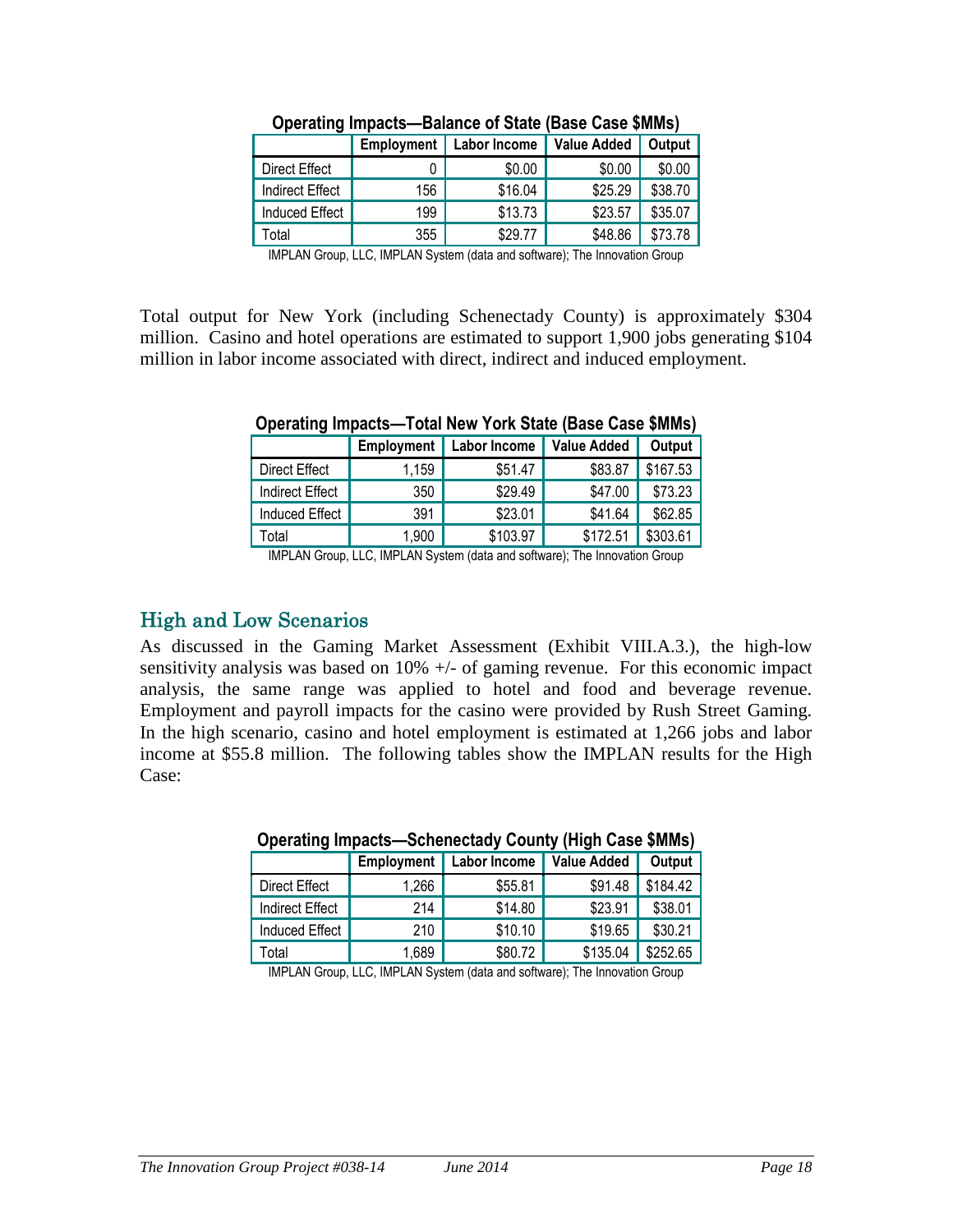|                        | <b>Employment</b> | Labor Income | <b>Value Added</b> | Output  |
|------------------------|-------------------|--------------|--------------------|---------|
| Direct Effect          |                   | \$0.00       | \$0.00             | \$0.00  |
| <b>Indirect Effect</b> | 172               | \$17.66      | \$27.84            | \$42.60 |
| <b>Induced Effect</b>  | 218               | \$15.07      | \$25.88            | \$38.51 |
| Total                  | 390               | \$32.73      | \$53.72            | \$81.12 |

**Operating Impacts—Balance of State (High Case \$MMs)**

#### **Operating Impacts—Total New York State (High Case \$MMs)**

|                        | <b>Employment</b> | Labor Income | <b>Value Added</b> | Output   |  |
|------------------------|-------------------|--------------|--------------------|----------|--|
| Direct Effect          | 1,266             | \$55.81      | \$91.48            | \$184.42 |  |
| <b>Indirect Effect</b> | 385               | \$32.46      | \$51.74            | \$80.62  |  |
| <b>Induced Effect</b>  | 428               | \$25.17      | \$45.53            | \$68.72  |  |
| Total                  | 2,079             | \$113.45     | \$188.75           | \$333.76 |  |

IMPLAN Group, LLC, IMPLAN System (data and software); The Innovation Group

In the low scenario, casino and hotel employment is estimated at 1,044 jobs and labor income at \$46.7 million. The following tables show the IMPLAN results for the Low Case:

### **Employment Labor Income Value Added Output** Direct Effect | 1,044 |  $$46.70$  | \$75.83 \$150.60 Indirect Effect | 174 | \$12.09 | \$19.52 | \$31.04 Induced Effect | 175 | \$8.41 | \$16.36 \$25.15 Total 1,393 \$67.20 \$111.71 \$206.79

#### **Operating Impacts—Schenectady County (Low Case \$MMs)**

IMPLAN Group, LLC, IMPLAN System (data and software); The Innovation Group

#### **Operating Impacts—Balance of State (Low Case \$MMs)**

|                        | <b>Employment</b> | Labor Income | <b>Value Added</b> | Output  |
|------------------------|-------------------|--------------|--------------------|---------|
| Direct Effect          |                   | \$0.00       | \$0.00             | \$0.00  |
| <b>Indirect Effect</b> | 140               | \$14.42      | \$22.73            | \$34.79 |
| Induced Effect         | 179               | \$12.36      | \$21.22            | \$31.58 |
| Total                  | 319               | \$26.78      | \$43.95            | \$66.37 |

IMPLAN Group, LLC, IMPLAN System (data and software); The Innovation Group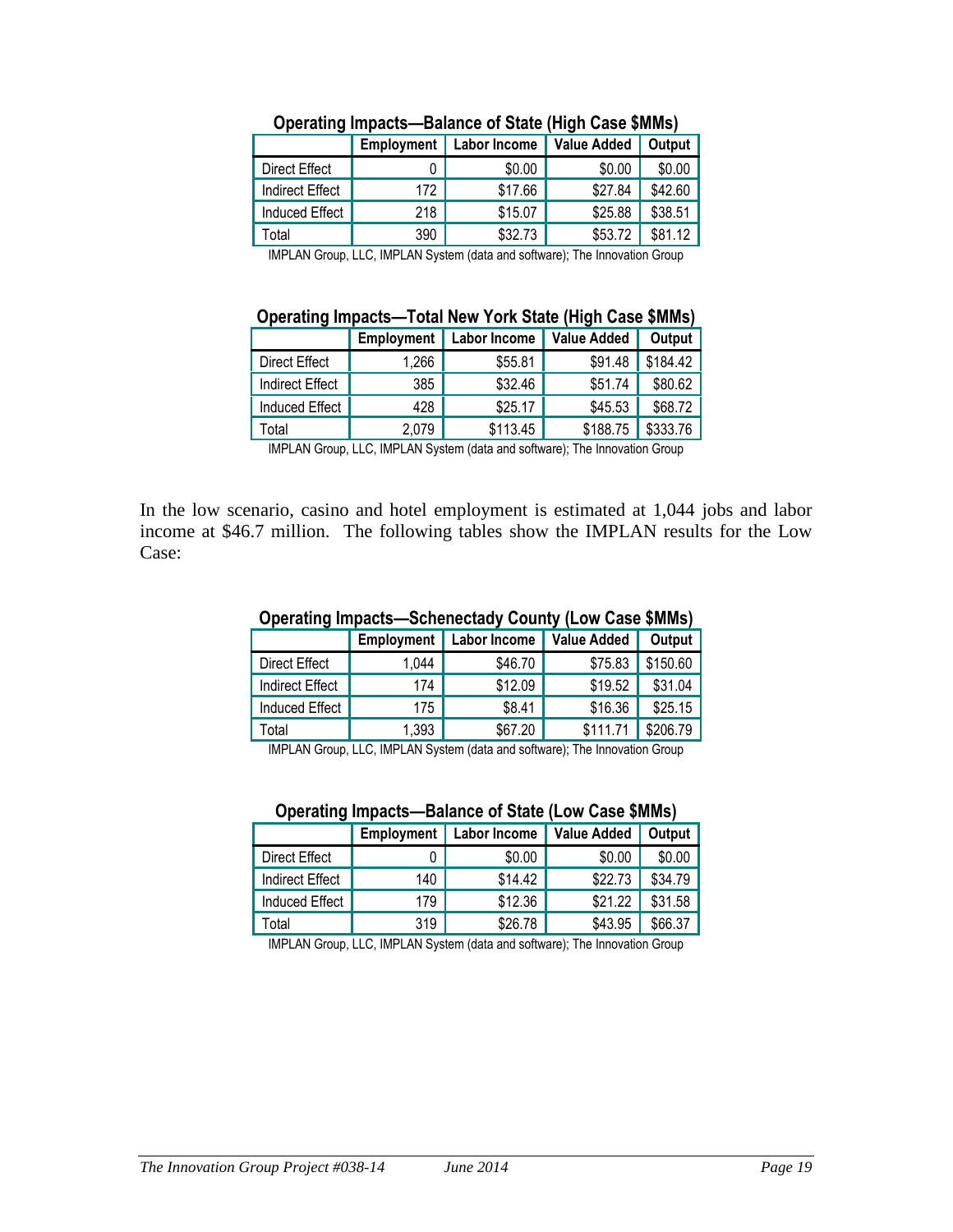|                        | <b>Employment</b> | Labor Income | <b>Value Added</b> | Output   |
|------------------------|-------------------|--------------|--------------------|----------|
| Direct Effect          | 1,044             | \$46.70      | \$75.83            | \$150.60 |
| <b>Indirect Effect</b> | 314               | \$26.51      | \$42.25            | \$65.83  |
| <b>Induced Effect</b>  | 354               | \$20.77      | \$37.58            | \$56.73  |
| Total                  | 1.712             | \$93.98      | \$155.67           | \$273.17 |

**Operating Impacts—Total New York State (Low Case \$MMs)**

# Construction Impacts

The following section presents the one-time construction impacts associated with developing the proposed Rivers Casino and Hotel at Mohawk Harbor.

# Schenectady County Impacts

Based on the hard cost construction budget, through the IMPLAN model we estimate that construction of the facility will support 739 workers in Schenectady County, with labor income equaling \$48.3 million. The direct spending for construction is estimated to generate a further \$26.6 million in indirect purchases or spending through supply chains in the county. These purchases are estimated to support 146 jobs in the county with labor income equaling \$13.4 million. Household spending by the workers employed through construction (either directly or indirectly through the local supply chain) is estimated to support induced employment of 200 workers with labor income of \$8.9 million.

In total, Schenectady is estimated to see a one-time employment impact of 1,084 workers, providing \$70.5 million in labor income, and \$175.7 million in total spending, as shown in the following table.

|                        | Employment | Labor Income | <b>Value Added</b> | Output   |  |  |
|------------------------|------------|--------------|--------------------|----------|--|--|
| <b>Direct Effect</b>   | 739        | \$48.28      | \$54.45            | \$122.92 |  |  |
| <b>Indirect Effect</b> | 146        | \$13.37      | \$18.14            | \$26.62  |  |  |
| <b>Induced Effect</b>  | 200        | \$8.85       | \$17.23            | \$26.14  |  |  |
| Total                  | 1,084      | \$70.50      | \$89.82            | \$175.67 |  |  |

**Construction Impacts Schenectady County (\$MMs)**

IMPLAN Group, LLC, IMPLAN System (data and software); The Innovation Group

# New York State Impacts

Though most of the effects created by developing the casino will occur in Schenectady County, some of the indirect purchases will be made in other New York counties, generating indirect employment, induced output, and induced employment there.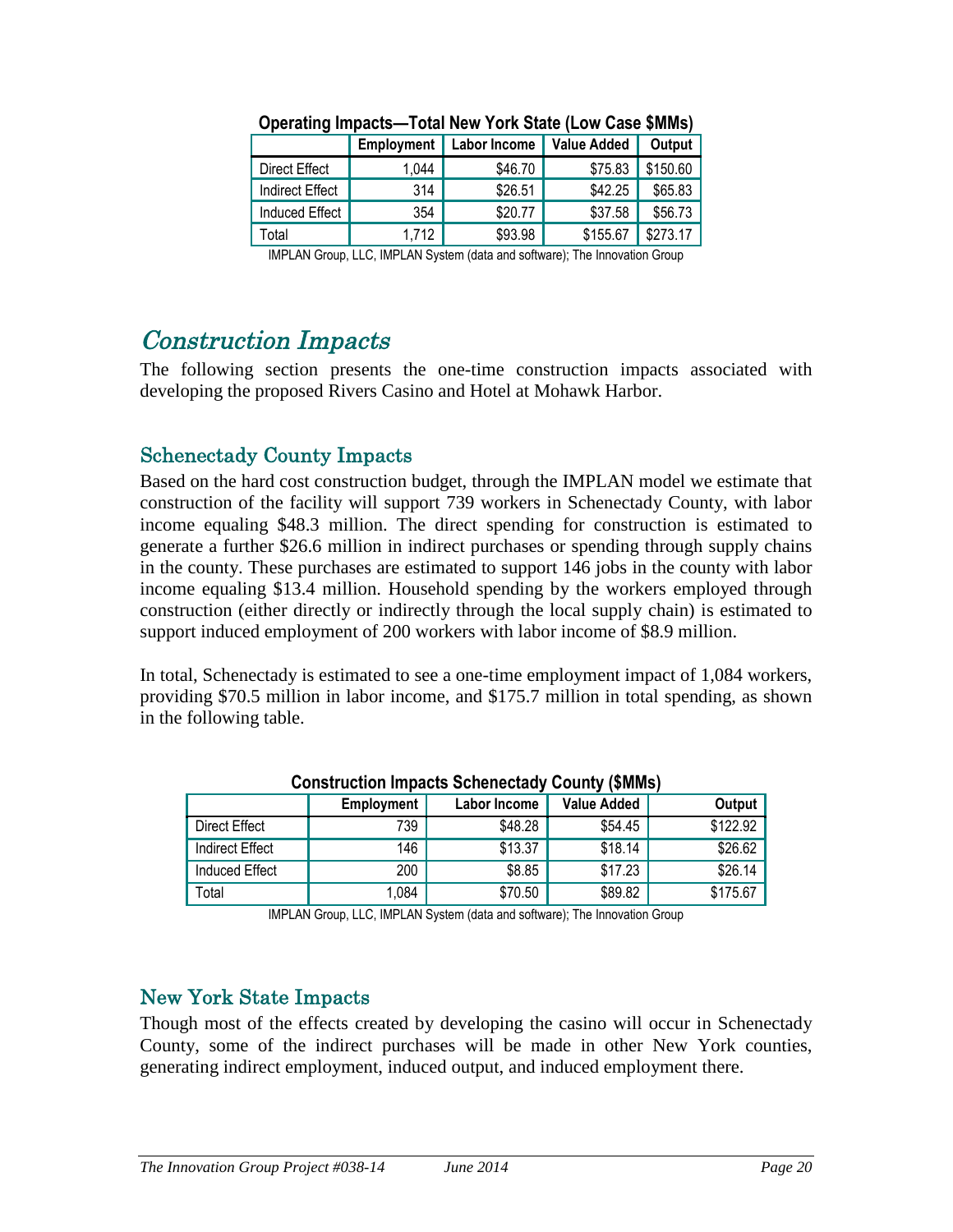|                 | Employment | Labor Income | <b>Value Added</b> | Output  |
|-----------------|------------|--------------|--------------------|---------|
| Direct Effect   |            | \$0.00       | \$0.00             | \$0.00  |
| Indirect Effect | 132        | \$11.16      | \$16.87            | \$31.17 |
| Induced Effect  | 172        | \$11.05      | \$18.92            | \$27.95 |
| Total           | 304        | \$22.20      | \$35.79            | \$59.12 |

Statewide, construction is estimated to support 1,389 jobs. In total, the New York economy is estimated to gain \$92.7 million in labor income and \$234.8 million in output or total spending.

|                 | <b>Employment</b> | Labor Income | <b>Value Added</b> | Output   |
|-----------------|-------------------|--------------|--------------------|----------|
| Direct Effect   | 739               | \$48.28      | \$54.45            | \$122.92 |
| Indirect Effect | 278               | \$24.52      | \$35.01            | \$57.78  |
| Induced Effect  | 372               | \$19.90      | \$36.15            | \$54.09  |
| Total           | 1,389             | \$92.71      | \$125.60           | \$234.79 |

#### **Construction Impacts Total New York (\$MMs)**

IMPLAN Group, LLC, IMPLAN System (data and software); The Innovation Group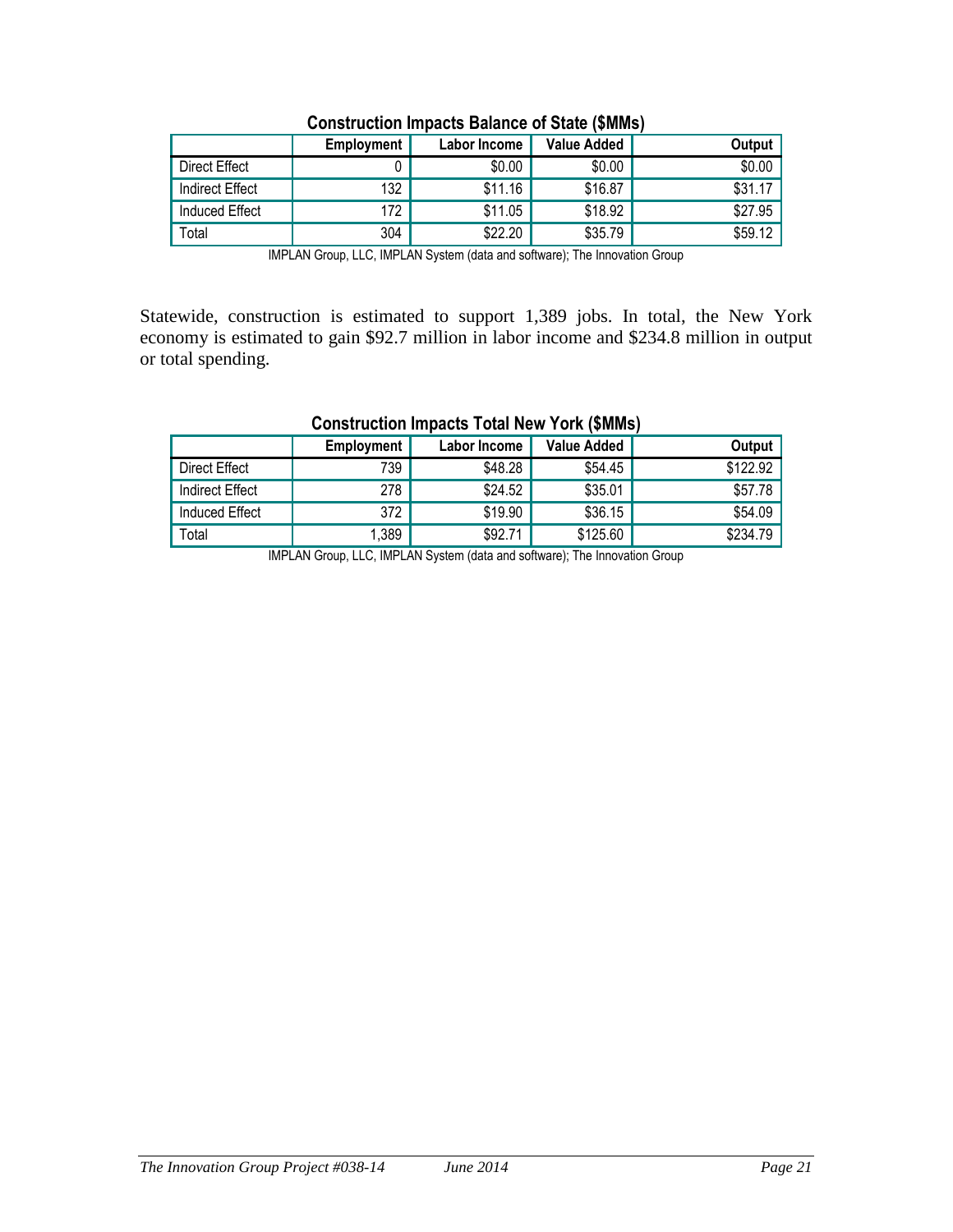# Tax and Other Fiscal Benefits

In addition to the gaming taxes that the casino will pay, the casino will generate sales taxes, and property taxes paid on the casino's real estate. As with the economic impacts above, the fiscal impacts are expressed in stabilized operations.

# Gaming Taxes

Under the Upstate New York Gaming and Economic Development Act of 2013, the State will tax Region Two's slot machine revenue at a rate of 45% and table revenue at 10%. Given the casino's projected slot and table gaming revenue in 2019 (see Exhibit VIII.A.3.), the gaming tax is estimated to total \$81.5 million, of which 10% would go to the host community.

|      | <b>Total Gaming</b><br>Tax | <b>To State</b> | <b>To Host</b><br><b>County/City</b> | ı a<br>Surrounding<br><b>Counties</b> |
|------|----------------------------|-----------------|--------------------------------------|---------------------------------------|
| Base | \$81.5                     | \$65.2          | \$8.1                                | \$8.1                                 |
| High | \$89.7                     | \$71.7          | \$9.0                                | \$9.0                                 |
| Low  | \$73.2                     | \$58.6          | \$7.3                                | \$7.3                                 |

**Rivers Casino at Mohawk Harbor, Gaming Tax Breakdown (MMs)**

The Rivers Casino development would provide significant revenue to Schenectady. The gaming tax revenue to be provided to Schenectady County and City from hosting a casino is estimated to range from \$7.3 million to \$9.0 million. The City would receive 50% or between \$3.7 million and \$4.5 million. The effective tax rate for the host community is calculated to be 3.7% given the slot/table revenue split estimated in Exhibit VIII.A.3. Surrounding counties in Region 2 would also split 10% of gaming taxes or 3.7% of gaming revenue. The State is to receive 80% of gaming taxes.

The casino will also pay an annual \$500-per-gaming unit<sup>4</sup> license fee, which may be adjusted annually for inflation after 5 years. Based on a 1,216-unit facility, the casino would provide the State with \$608,000 in license fees.

# Taxes from Food and Beverage and Hotel Sales

According to the New York Department of Taxation and Finance, the sales tax in Schenectady County is 8.0%, a rate that would be imposed on food and beverage (F&B) and hotel revenues at the resort. This is split 50%-50% between the State and the County. Hotels in Schenectady County also pay a 4% bed tax on top of the 8% sales tax; this 4% goes to the County.

<sup>&</sup>lt;sup>4</sup> Slot machines and gaming tables (not seats at tables).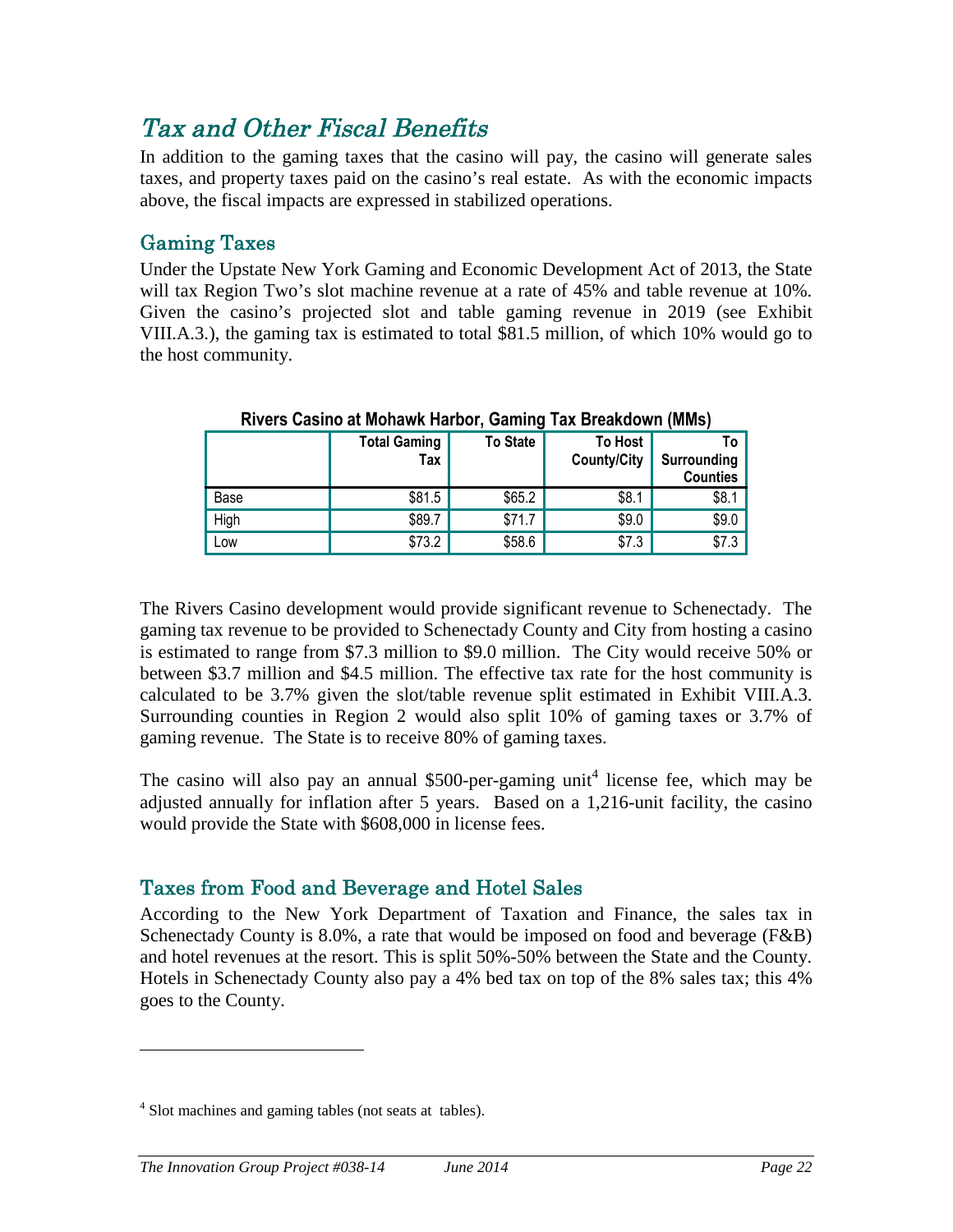Based on estimated F&B and hotel sales as shown in the following table, sales tax would total more than \$2.4 million with the County receiving nearly \$1.4 million.

| <b>Sales</b>       |         |
|--------------------|---------|
| F&B                | \$18.92 |
| Hotel              | \$7.52  |
| <b>Tax Revenue</b> |         |
| County             | \$1.36  |
| <b>State</b>       | \$1.06  |
| <b>Total</b>       | \$2.42  |

#### **Rivers Casino at Mohawk Harbor, Sales Tax Breakdown (MMs)**

This does not include spending by casino patrons outside of the resort (see discussion in Section Four on Rush Rewards Plus program), which would also generate tax revenue for the State and localities.

## Taxes from "Production"

In addition to the tax impact from consumer F&B and hotel sales as outlined above, IMPLAN calculates the taxes that go into "production" (i.e., construction and operations) such as business taxes (including sales taxes from the property's purchase of goods and services), payroll taxes, and state income tax from employee wages. The spending from ongoing operations is estimated to generate \$14 million in state and local taxes within Schenectady County and approximately \$10 million in the rest of the state.

|                        | <b>Schenectady County</b> | <b>Balance of State</b> | <b>Total NY</b> |
|------------------------|---------------------------|-------------------------|-----------------|
| <b>Direct Effect</b>   | \$14.06                   | \$0.00                  | \$14.06         |
| <b>Indirect Effect</b> | \$2.06                    | \$2.63                  | \$4.69          |
| Induced Effect         | \$2.35                    | \$2.82                  | \$5.17          |
| otal <sup>-</sup>      | \$18.47                   | \$5.45                  | \$23.92         |

**Fiscal Impacts Operations: (Base Case \$MMs)**

IMPLAN Group, LLC, IMPLAN System (data and software); The Innovation Group Note: Combined Local and State taxes for each column

Construction is estimated to have a fiscal impact of approximately \$7.5 million within Schenectady County and an additional \$4 million in the rest of the state.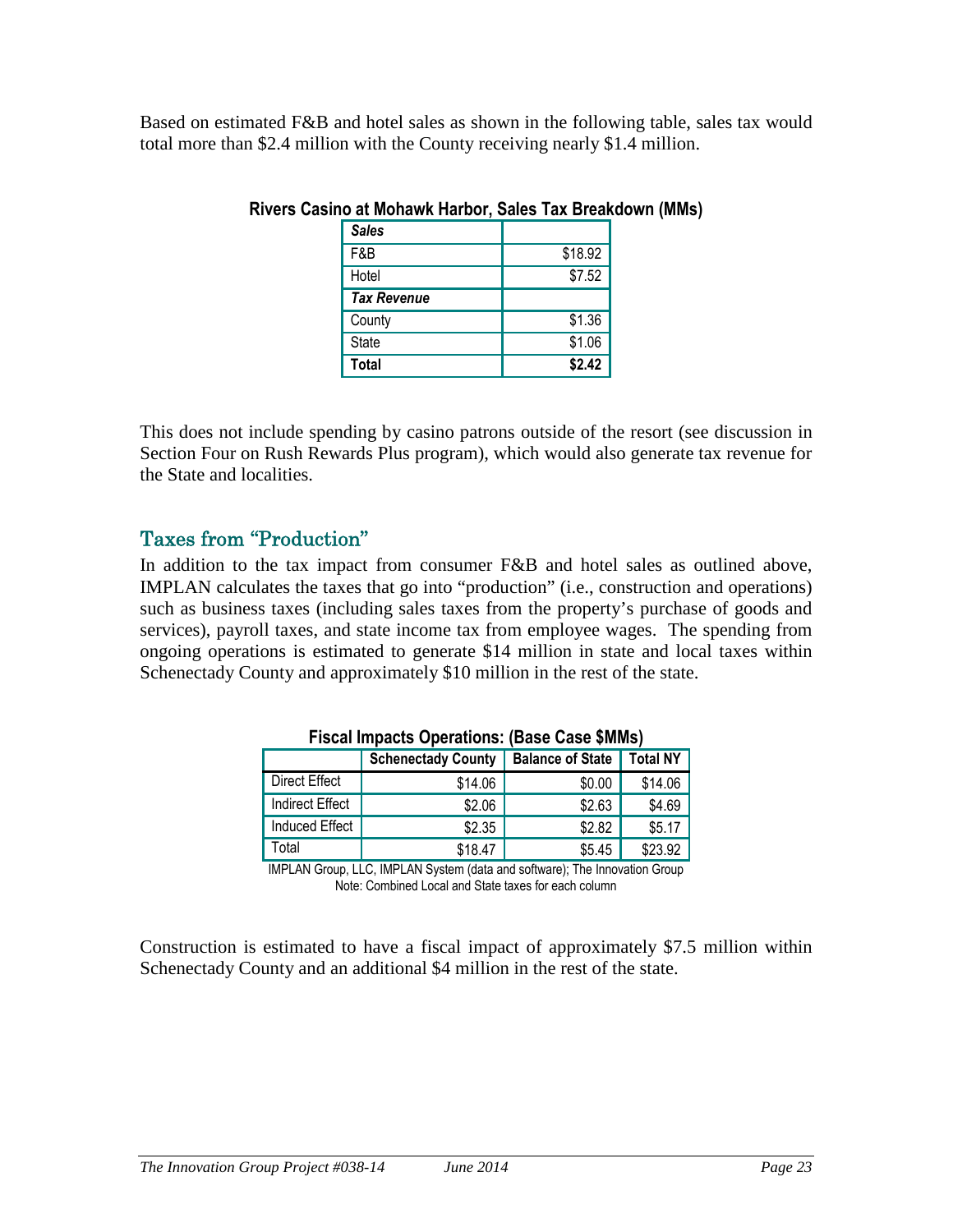|                        | <b>Schenectady County</b> | <b>Balance of State</b> | <b>Total NY</b> |
|------------------------|---------------------------|-------------------------|-----------------|
| Direct Effect          | \$3.70                    | \$0.00                  | \$3.70          |
| <b>Indirect Effect</b> | \$1.52                    | \$1.77                  | \$3.29          |
| <b>Induced Effect</b>  | \$2.24                    | \$2.25                  | \$4.49          |
| Total                  | \$7.46                    | \$4.02                  | \$11.49         |

#### **Fiscal Impacts Construction (MMs)**

IMPLAN Group, LLC, IMPLAN System (data and software); The Innovation Group Note: Combined Local and State taxes for each column

# Five-Year Tax Forecast (Exhibit VIII.B.4)

The following tables show the five-year forecasts for fiscal impacts from the Rivers Casino for gaming taxes, sales and hotel taxes, and taxes resulting from operations. The following tables do not include property tax for the casino and hotel which for the purposes of this report are estimated to total \$4 million at full value assessment.

| <u>KIVUJ VUJINU UL MUNUMN HUNUU, VUNINIY TUA TUNGGOL (MMJ)</u> |         |         |         |         |         |  |  |
|----------------------------------------------------------------|---------|---------|---------|---------|---------|--|--|
|                                                                | 2017    | 2018    | 2019    | 2020    | 2021    |  |  |
| <b>Base Case</b>                                               |         |         |         |         |         |  |  |
| <b>Total Gaming Tax</b>                                        | \$73.90 | \$78.30 | \$81.50 | \$83.50 | \$85.60 |  |  |
| To State                                                       | \$59.12 | \$62.64 | \$65.20 | \$66.80 | \$68.48 |  |  |
| To Host County/City                                            | \$7.39  | \$7.83  | \$8.15  | \$8.35  | \$8.56  |  |  |
| <b>To Surrounding Counties</b>                                 | \$7.39  | \$7.83  | \$8.15  | \$8.35  | \$8.56  |  |  |
| <b>High Case</b>                                               |         |         |         |         |         |  |  |
| <b>Total Gaming Tax</b>                                        | \$81.30 | \$86.20 | \$89.70 | \$91.90 | \$94.20 |  |  |
| To State                                                       | \$65.04 | \$68.96 | \$71.76 | \$73.52 | \$75.36 |  |  |
| To Host County/City                                            | \$8.13  | \$8.62  | \$8.97  | \$9.19  | \$9.42  |  |  |
| To Surrounding Counties                                        | \$8.13  | \$8.62  | \$8.97  | \$9.19  | \$9.42  |  |  |
| <b>Low Case</b>                                                |         |         |         |         |         |  |  |
| <b>Total Gaming Tax</b>                                        | \$66.40 | \$70.40 | \$73.20 | \$75.00 | \$76.90 |  |  |
| To State                                                       | \$53.12 | \$56.32 | \$58.56 | \$60.00 | \$61.52 |  |  |
| To Host County/City                                            | \$6.64  | \$7.04  | \$7.32  | \$7.50  | \$7.69  |  |  |
| <b>To Surrounding Counties</b>                                 | \$6.64  | \$7.04  | \$7.32  | \$7.50  | \$7.69  |  |  |

### **Rivers Casino at Mohawk Harbor, Gaming Tax Forecast (MMs)**

The Innovation Group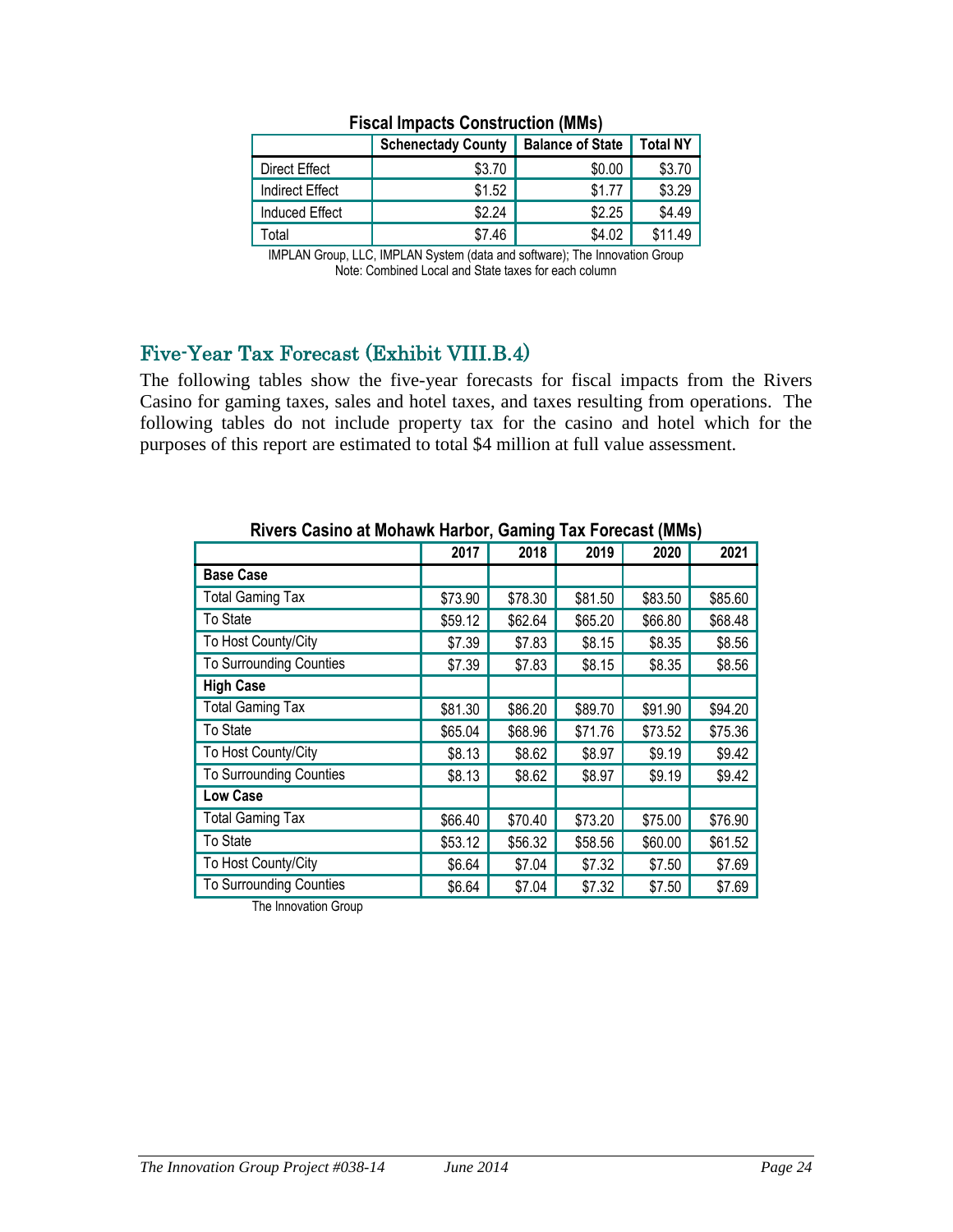|                  | 2017   | 2018   | 2019   | 2020   | 2021   |
|------------------|--------|--------|--------|--------|--------|
| <b>Base Case</b> |        |        |        |        |        |
| County           | \$1.20 | \$1.29 | \$1.36 | \$1.39 | \$1.43 |
| State            | \$0.94 | \$1.01 | \$1.06 | \$1.08 | \$1.11 |
| Total            | \$2.14 | \$2.30 | \$2.42 | \$2.48 | \$2.54 |
| <b>High Case</b> |        |        |        |        |        |
| County           | \$1.36 | \$1.44 | \$1.49 | \$1.53 | \$1.57 |
| <b>State</b>     | \$1.06 | \$1.12 | \$1.16 | \$1.19 | \$1.22 |
| Total            | \$2.41 | \$2.56 | \$2.66 | \$2.72 | \$2.79 |
| Low Case         |        |        |        |        |        |
| County           | \$1.11 | \$1.17 | \$1.22 | \$1.25 | \$1.28 |
| State            | \$0.86 | \$0.91 | \$0.95 | \$0.97 | \$1.00 |
| Total            | \$1.97 | \$2.09 | \$2.17 | \$2.23 | \$2.28 |

**Rivers Casino—Taxes from Food and Beverage and Hotel Sales (MMs)**

The Innovation Group

## **Rivers Casino—State and Local Taxes from Operations (MMs)**

|                           | 2017    | 2018    | 2019    | 2020    | 2021    |
|---------------------------|---------|---------|---------|---------|---------|
| <b>Base</b>               |         |         |         |         |         |
| <b>Schenectady County</b> | \$16.11 | \$17.76 | \$18.47 | \$18.93 | \$19.89 |
| <b>Balance of State</b>   | \$4.75  | \$5.24  | \$5.45  | \$5.59  | \$5.87  |
| <b>Total NY</b>           | \$20.86 | \$23.00 | \$23.92 | \$24.51 | \$25.76 |
| <b>High</b>               |         |         |         |         |         |
| <b>Schenectady County</b> | \$17.67 | \$19.48 | \$20.26 | \$20.76 | \$21.82 |
| <b>Balance of State</b>   | \$5.23  | \$5.76  | \$5.99  | \$6.14  | \$6.45  |
| <b>Total NY</b>           | \$22.90 | \$25.24 | \$26.25 | \$26.91 | \$28.27 |
| Low                       |         |         |         |         |         |
| <b>Schenectady County</b> | \$14.51 | \$16.00 | \$16.64 | \$17.05 | \$17.92 |
| <b>Balance of State</b>   | \$4.28  | \$4.71  | \$4.90  | \$5.03  | \$5.28  |
| <b>Total NY</b>           | \$18.79 | \$20.71 | \$21.54 | \$22.08 | \$23.20 |

IMPLAN Group, LLC, IMPLAN System (data and software); The Innovation Group

#### **Rivers Casino—Total NY Statewide Taxes (MMs)**

|      | 2017     | 2018     | 2019     | 2020     | 2021     |
|------|----------|----------|----------|----------|----------|
| Base | \$96.90  | \$103.60 | \$107.83 | \$110.49 | \$113.89 |
| High | \$106.61 | \$114.00 | \$118.61 | \$121.53 | \$125.26 |
| LOW  | \$87.16  | \$93.20  | \$96.91  | \$99.30  | \$102.38 |

IMPLAN Group, LLC, IMPLAN System (data and software); The Innovation Group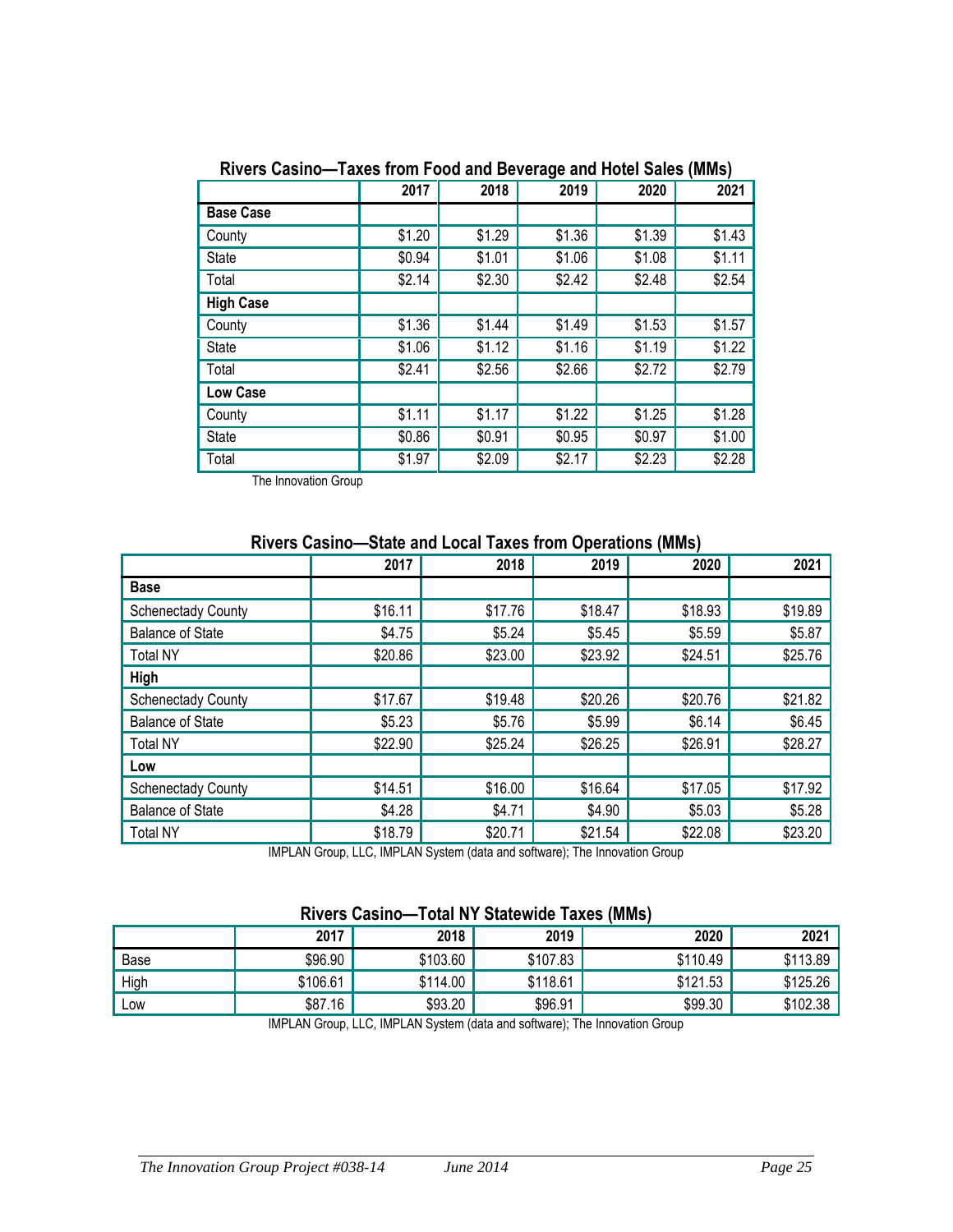# SECTION FOUR: OTHER IMPACTS (EXHIBIT VIII.B.3.B)

# Impact on Incremental Job Creation and Unemployment Rates

## Schenectady County Employment Analysis

As noted, the casino and hotel are projected to require approximately  $1,160$  jobs<sup>5</sup> to operate.

|                         | <b>Base</b> | High  | LOW   |
|-------------------------|-------------|-------|-------|
| Casino & F&B Jobs       | 1,070       | 1,169 | 964   |
| Hotel Jobs              | 89          | 97    | 80    |
| Number of New Employees | 1.159       | 1.266 | 1.044 |

#### **Rivers Casino and Hotel Employment**

These jobs are expected to be filled by a combination of local unemployed workers, local out-bound commuters, residents of neighboring counties, and new residents. Unemployment in the County currently stands at over 4,800 workers. Recent trends have shown declining unemployment; therefore for the future baseline condition we have used the 2006-2013 average, or approximately 4,500.

| <u>,,,,,,,,,,,,,</u> |                         |            |                     |                                    |  |  |
|----------------------|-------------------------|------------|---------------------|------------------------------------|--|--|
| Year                 | Civilian<br>labor force | Employment | <b>Unemployment</b> | <b>Unemployment</b><br>rate $(\%)$ |  |  |
| 2006                 | 75,970                  | 72,802     | 3,058               | 4.2                                |  |  |
| 2007                 | 75,615                  | 72,422     | 3,042               | 4.2                                |  |  |
| 2008                 | 76,726                  | 72,820     | 3,714               | 5.1                                |  |  |
| 2009                 | 76,559                  | 70,922     | 5,248               | 7.4                                |  |  |
| 2010                 | 75,639                  | 69,722     | 5,438               | 7.8                                |  |  |
| 2011                 | 74,577                  | 68,924     | 5,238               | 7.6                                |  |  |
| 2012                 | 75,137                  | 69,260     | 5,402               | 7.8                                |  |  |
| 2013                 | 75,069                  | 69,892     | 4,823               | 6.9                                |  |  |
| Average              | 75,662                  | 70,846     | 4,495               | 5.9%                               |  |  |

### **Schenectady County Employment Statistics**

Source: Bureau of Labor Statistics, Non-seasonally adjusted; The Innovation Group

<sup>&</sup>lt;sup>5</sup> Headcount, including full and part-time workers.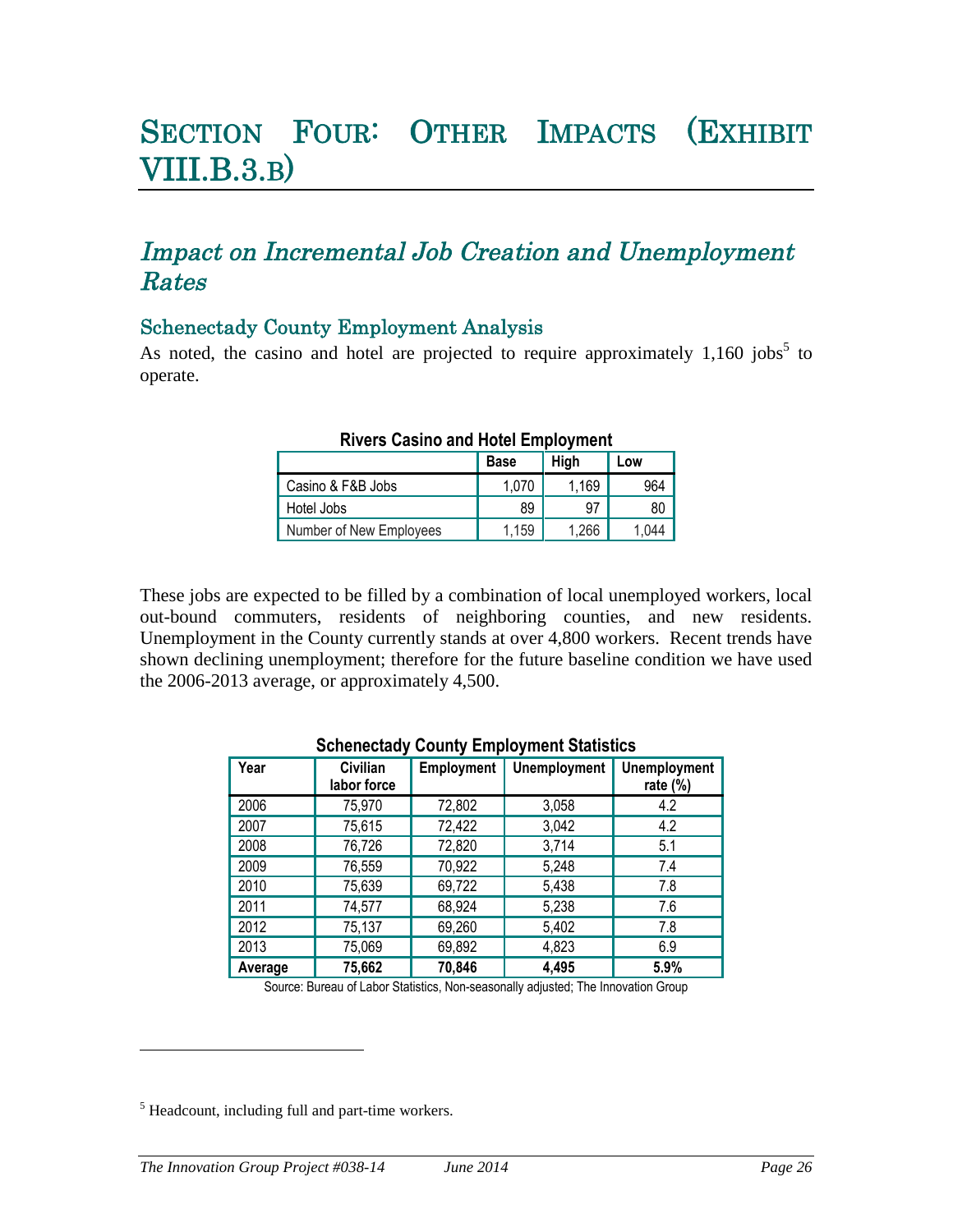Given the proximity to Albany, there is a great deal of cross-border commuting in Schenectady County, according to the most recent data from the US Census (2010). Only 59% of people working in Schenectady County live in Schenectady County, meaning 41% commute in from other counties. Of all workers who live in Schenectady County, 43% work in other counties.

| <u>UCHENECLAUS COUNTY COMMUNIST ALIGNIS</u>            |        |  |  |  |
|--------------------------------------------------------|--------|--|--|--|
| <b>Schenectady County Work Force in 2010</b>           | 75,639 |  |  |  |
| Live & work in Schenectady County                      | 44,868 |  |  |  |
| % who live & work in Schenectady                       | 59%    |  |  |  |
| Live elsewhere & commute IN                            | 30,771 |  |  |  |
| % who commute IN                                       | 41%    |  |  |  |
| Total Number of Workers residing in Schenectady County | 78,205 |  |  |  |
| Live in Schenectady and work elsewhere                 | 33,337 |  |  |  |
| % who commute OUT                                      | 43%    |  |  |  |

**Schenectady County Commuting Patterns**

Source: US Census 2010; The Innovation Group

As the following table shows, it is estimated that the existing area workforce will account for the vast majority of employment. Only a small percentage of workers is estimated to move into the area.

| Rivers Casino Source of Workforce                |             |        |        |  |  |  |  |
|--------------------------------------------------|-------------|--------|--------|--|--|--|--|
|                                                  | <b>Base</b> | High   | Low    |  |  |  |  |
| Number of New Employees                          | 1,159       | 1,266  | 1,044  |  |  |  |  |
| % who will commute in from outside S.C.          | 30%         | 30%    | 30%    |  |  |  |  |
| <b>Number of Commuters from outside S.C.</b>     | 348         | 380    | 313    |  |  |  |  |
|                                                  |             |        |        |  |  |  |  |
| S.C. Unemployed (Future estimate)                | 4,500       | 4,500  | 4,500  |  |  |  |  |
| % of Currently Unemployed that will find work    | 10.0%       | 10.5%  | 9.5%   |  |  |  |  |
| S.C. Unemployed back to work                     | 450         | 473    | 428    |  |  |  |  |
|                                                  |             |        |        |  |  |  |  |
| Live in S.C. and work elsewhere                  | 34,000      | 34,000 | 34,000 |  |  |  |  |
| % that will now work in S.C. rather than commute | 0.90%       | 0.95%  | 0.85%  |  |  |  |  |
| <b>Commuters Staying within County</b>           | 306         | 323    | 289    |  |  |  |  |
|                                                  |             |        |        |  |  |  |  |
| <b>Total from Existing Area Workforce</b>        | 1,104       | 1,175  | 1,030  |  |  |  |  |
| New Workers Needed (net increase to S.C.)        | 55          | 91     | 14     |  |  |  |  |
| % of Total Casino Positions                      | 4.77%       | 7.18%  | 1.38%  |  |  |  |  |

### **Rivers Casino Source of Workforce**

S.C.= Schenectady County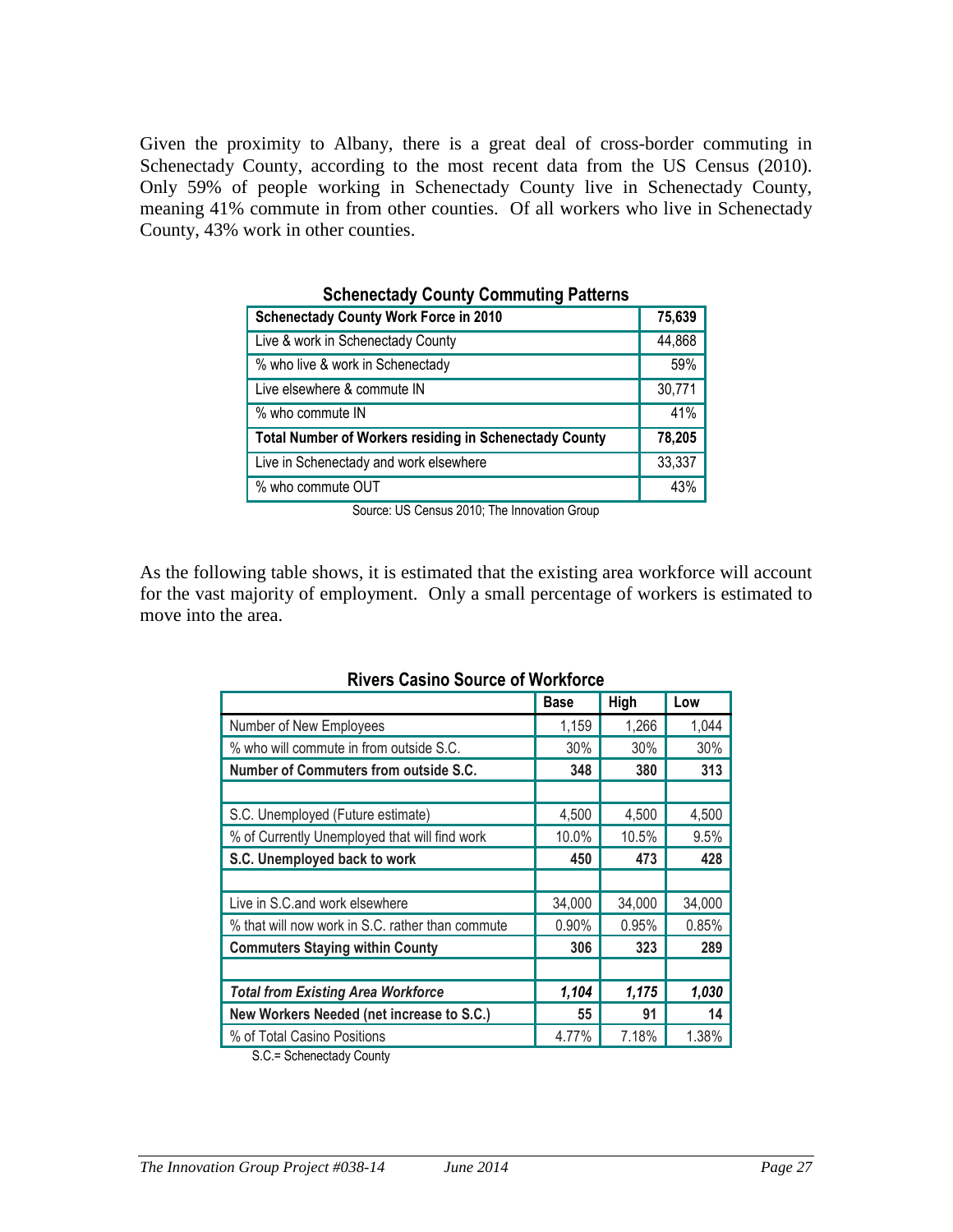Unemployment is projected to decline by 450 workers in the base case as shown in the previous table, resulting in a decline in the unemployment rate to 5.3% as a result of the direct jobs created by operating the casino and hotel.

| Year                                                                            | Civilian<br>labor force |        | Employment   Unemployment   Unemployment | rate $(\%)$ |  |
|---------------------------------------------------------------------------------|-------------------------|--------|------------------------------------------|-------------|--|
| <b>Future Baseline</b>                                                          | 75,662                  | 70,846 | 4.495                                    | 5.9%        |  |
| With Direct Impact                                                              | 75,778                  | 70,962 | 4,045                                    | 5.3%        |  |
| Oranger Daniel of Libra Of Belletter Manufer and Hardback The Barracetter Orang |                         |        |                                          |             |  |

**Impact from Direct Jobs on Schenectady County Employment Base Case**

Source: Bureau of Labor Statistics, Non-seasonally adjusted; The Innovation Group

Additionally, the approximately 387 indirect and induced jobs attributable to direct employment and purchases of goods and services from local vendors would further reduce the unemployment rate.

### Comparative Research

The Innovation Group collected labor force data from three Pennsylvania counties and MSAs that have similar markets to Schenectady. Casinos opened in these three markets at the end of 2006 (Pocono Downs in Nov. 2006) or beginning of 2007 (Presque Isle Downs in Erie in Feb. 2007 and Chester Downs in Delaware County in Jan. 2007).

| Year                    | <b>Wilkes</b><br><b>Barre/Scranton</b> | Erie    | Delaware Co.<br>(Chester) | <b>State</b> |
|-------------------------|----------------------------------------|---------|---------------------------|--------------|
| 2004                    | 17,522                                 | 8,548   | 14,031                    | 337,235      |
| 2005                    | 15,455                                 | 7,595   | 12,859                    | 312,201      |
| 2006                    | 14,379                                 | 7,059   | 12,014                    | 286,574      |
| 2007                    | 13,682                                 | 6,721   | 11,412                    | 276,227      |
| <b>Change 2007/2006</b> | $-4.8%$                                | $-4.8%$ | $-5.0%$                   | $-3.6%$      |

**Pennsylvania Unemployment Trends**

The peer-group casinos have generally had a positive impact on unemployment, with unemployment declining in 2007 at a higher rate than that experienced statewide in Pennsylvania.

# Impact on Local Businesses and Cultural Institutions

# **Background**

Casino development sometimes elicits concern which research has dispelled that cannibalization of consumer spending (the substitution effect) will impact local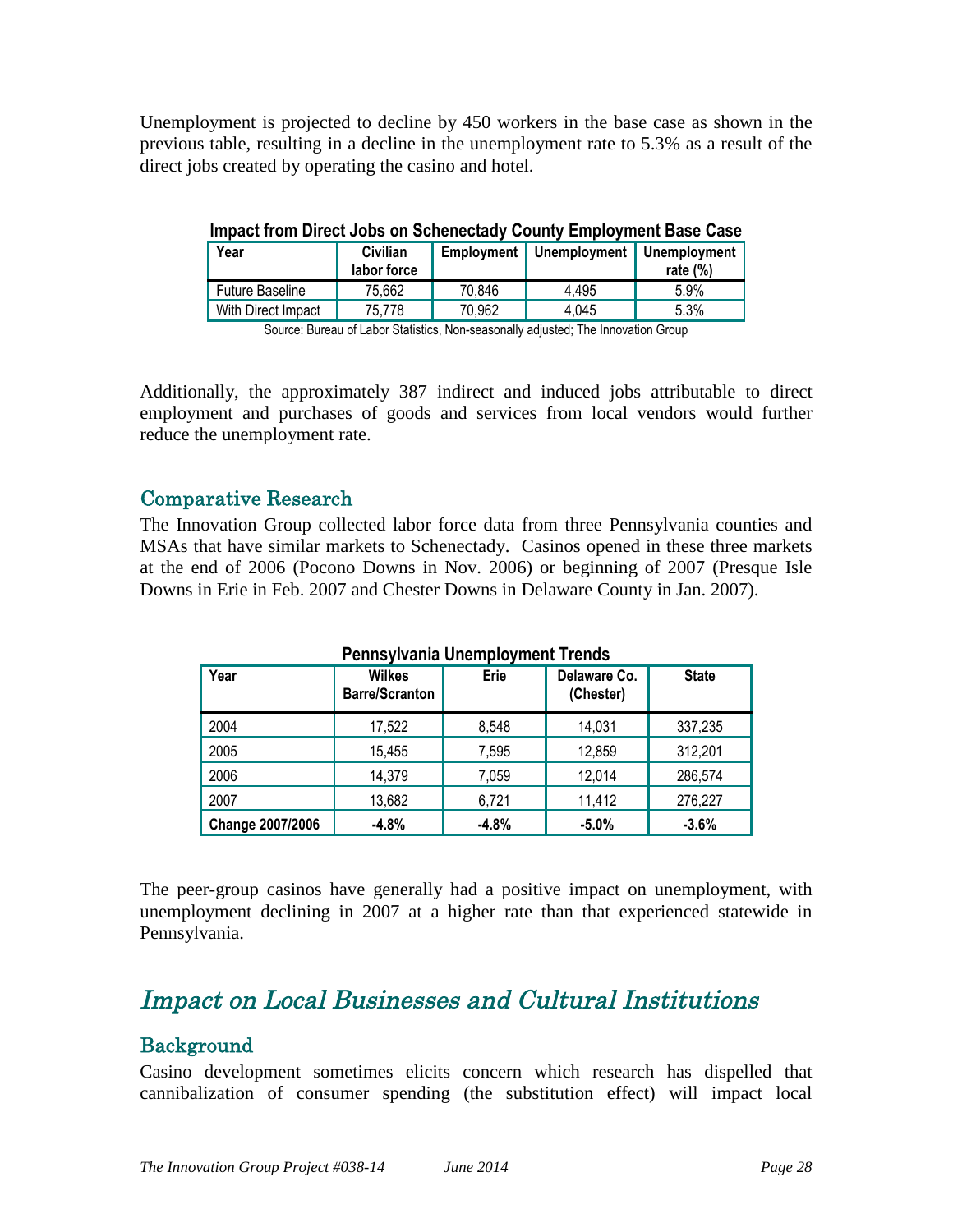businesses, especially smaller "mom and pop" retail, restaurant and entertainment businesses. This argument has its origins in long-ago controversies regarding Atlantic City. Clyde Barrow, Director for the Center of Policy Analysis at the University of Massachusetts Dartmouth, traces the Atlantic City "myth" to a misinformation campaign by the Atlantic City Restaurant and Tavern Association "to win more concessions for its members from the city's casino hotels."<sup>6</sup>

Research by Kathryn Hashimoto and George Fenich found that contrary to a negative impact, casinos in Atlantic City actually reversed a downward trend:

The number of eating and drinking establishments in Atlantic County was actually declining in the years *prior* to the opening of the first casinos. However, this decline was actually reversed after the first casinos opened, when the number of non-casino eating and drinking places increased from 415 in 1978 to 569 in 1994 (37 percent). Moreover, in the 11 years since the Hashimoto and Fenich study, the number of non-casino eating and drinking places in Atlantic County has continued to increase to 625 (9.8 percent) in 2004 with 9,020 employees (36 percent). $\frac{7}{2}$ 

More recently, similar concern of a substitution effect on cultural institutions has been raised in enabling legislation in Massachusetts and New York. Based on an extensive literature search, the Innovation Group concludes that there has been no published research on the impact of casino development specifically on cultural institutions or entertainment venues. Our analysis of attendance at museums and live performance venues in Pittsburgh, Philadelphia and St. Louis did not indicate any discernible impact from casino development.

Rivers Casino is estimated to attract more than 2.5 million visits to Schenectady and the downtown area, as discussed in the Gaming Market Assessment (Exhibit VIII.A.3.). This substantial visitor volume is expected to benefit local businesses, as has been experienced in numerous gaming jurisdictions across the country.

## Research Results

There is a substantial body of research and case studies demonstrating the impacts that casinos have on surrounding local businesses. There are several important reasons that local businesses benefit from the development of a casino:

- Casino visitors stopping at local retail outlets and restaurants.
- Long-distance patrons staying at area hotels; even in markets with casino hotels,

<sup>6</sup> Barrow, Clyde and Mathew Hirshy. "The Persistence of Pseudo-Facts in the U.S. Casino Debate: The Case of Massachusetts" Gaming Law Review and Economics Volume 12, Number 4, 2008.  $<sup>7</sup>$  Ibid.</sup>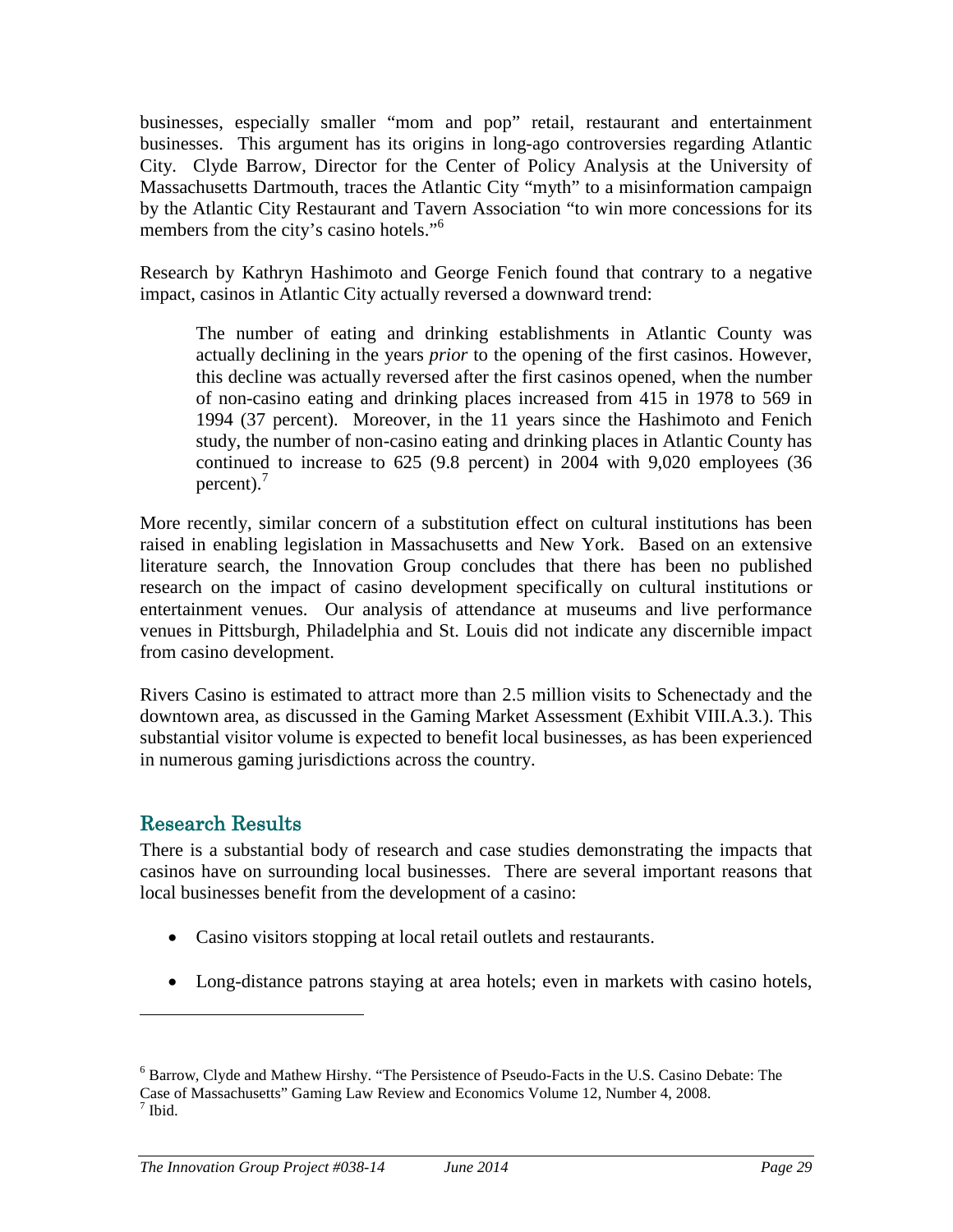non-casino hotels enjoy boosts in occupancy.

- Local vendor program: the customer impacts on local businesses as mentioned in the first two bullet points are enhanced by a promotional program allowing customers to redeem casino points at local restaurants, retailers, and hotels. Rush Street Gaming plans to utilize its Rush Rewards Plus program, which it also operates at SugarHouse Casino.
- Casino expenditures on local goods and services put more money into the local economy.

A review of studies of casino impacts on local business shows that casinos can stimulate local economies, resulting in communitywide growth, including in the local food and beverage business and retail businesses. There is little evidence of significant economic substitution after the introduction of new casinos, particularly for casinos in urban areas.

Casino development has without exception increased room demand at non-casino hotels even when casino hotels are built. For example, in Shreveport, Louisiana, hotel occupancy rates averaged about 60% before casinos, compared to the current range of 85% to 90%. Such a boost to non-casino hotel demand results from the overall increased visitation to the area and the overflow from peak periods when casino hotels are fully booked. On the Mississippi Gulf Coast occupancy rates in non-casino hotels remained steady at 55% despite a 143% increase in total rooms, including a 60% increase in noncasino hotel rooms.

Many casinos, Harrah's in downtown New Orleans and Greektown in Detroit being prime examples, contract for large numbers of room blocks in local hotels and have established partnerships with local restaurants to which customers are referred and often comped dinner at the casino's expense.

There is substantial economic research from throughout the country contradicting the substitution effect. Pulling together research from across the country, the research division of the Federal Reserve Bank of St. Louis concludes that the evidence is generally positive as it relates to the impact of casinos on local businesses. The study also states that "casinos located in larger cities that offer relatively more amenities than rural areas will tend to attract casino patrons from outside the area more so than rural casinos will."<sup>8</sup>

Hashimoto and Fenich's 1997 research shows that "in jurisdictions from the seashore to the riverfront to rural areas, north and south, east and west, local restaurants tended to thrive after a casino opened nearby." Furthermore, Hashimoto and Fenich conclude: "When casinos are developed, all aspects of the local food and beverage business

<sup>8</sup> Thomas A. Garrett, Senior Economist, Federal Reserve Bank of St. Louis, *Casino Gambling in America and Its Economic Impacts,* August 2003.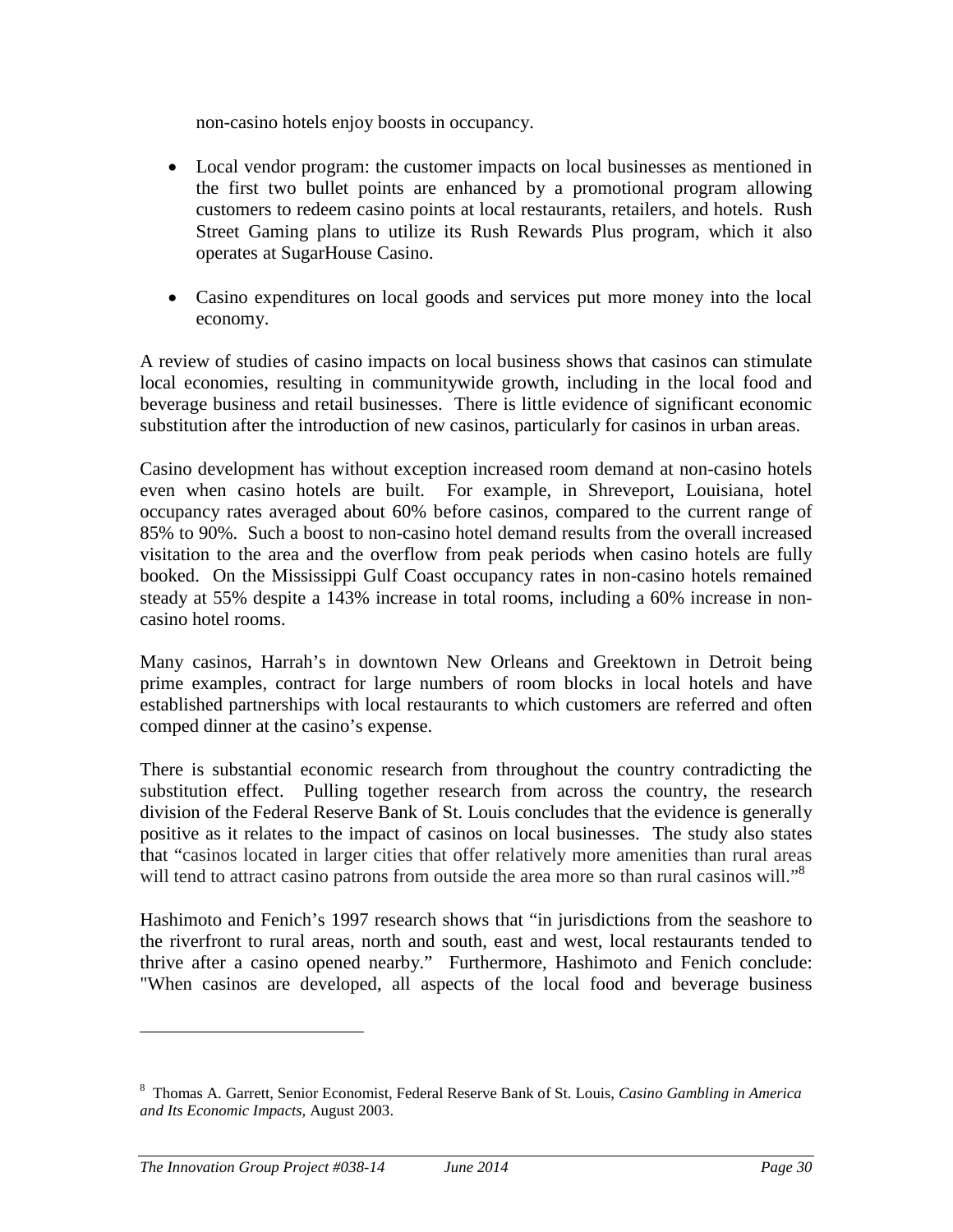increase: the number of establishments increases, the number of people employed increases and payroll increases at an even greater rate than the first two.<sup>n9</sup>

Research conducted in 1996 by Nancy Reeves and Associates for the Mille Lacs Band of Ojibwe, entitled "The Economic Impact of Grand Casino Mille Lacs and Grand Casino Hinckley on Their Surrounding Areas" concluded that:

At least 15 businesses have either opened, expanded, or re-opened since the opening of Grand Casino Mille Lacs. Included are 4 hotels/motels and resorts, 8 restaurants and fast food establishments, 2 gas stations and a go-kart track. Together, these businesses have added an estimated 142 jobs in the area.

With the opening of Grand Casino Hinckley in 1992, the hospitality business in Hinckley was transformed from a rest stop for travelers to a tourist destination. In addition to the casino complex, with its 1,275 jobs, Hinckley has added 11 new businesses and expanded 4 more since 1992, adding 87 new jobs. As is the case in the Mille Lacs area, Hinckley is now a year round destination because of the casino. Also similar to the Mille Lacs situation, the main street businesses in Hinckley have seen increases in customer spending attributed primarily to casino employees living in the area.

The Center for Policy Analysis University of Massachusetts Dartmouth came to similar conclusions analyzing a number of gaming jurisdictions throughout the country. The number of restaurants and retail sales excluding those from casinos increased in Bossier City, Louisiana; Biloxi/Gulfport, Mississippi; Connecticut; Gilpin County, Colorado, and; Tunica County, Mississippi.

There was a net increase of eight restaurants in Bossier City, Louisiana following the introduction of riverboat casinos. The city's taxable restaurant sales, excluding restaurants in the hotels and casinos, increased by 5 percent in 1994 and by 7 percent in 1995 *after* the introduction of riverboat casinos. In Biloxi/Gulfport, Mississippi, the rate of non-casino retail sales growth increased from an average of 3 percent annually (1990-1992) in the years prior to riverboat gambling to 12 percent annually in the years after riverboat gaming began in the locality.

…the number of restaurants in the area surrounding Foxwoods and Mohegan Sun increased from 472 to 506 following the casino's opening, while restaurant employment increased from 5,911 to 6,628 during the same period.… In Gilpin County Colorado, the number of restaurants increased from 31 to 40 after the introduction of casino gaming. In Tunica County, Mississippi, the number of

<sup>&</sup>lt;sup>9</sup> George Fenich and Kathryn Hashimoto, "The Effects of Casinos on Local Restaurant Business," paper presented at the International Conference on Gambling and Risk-Taking, Montreal, 1997.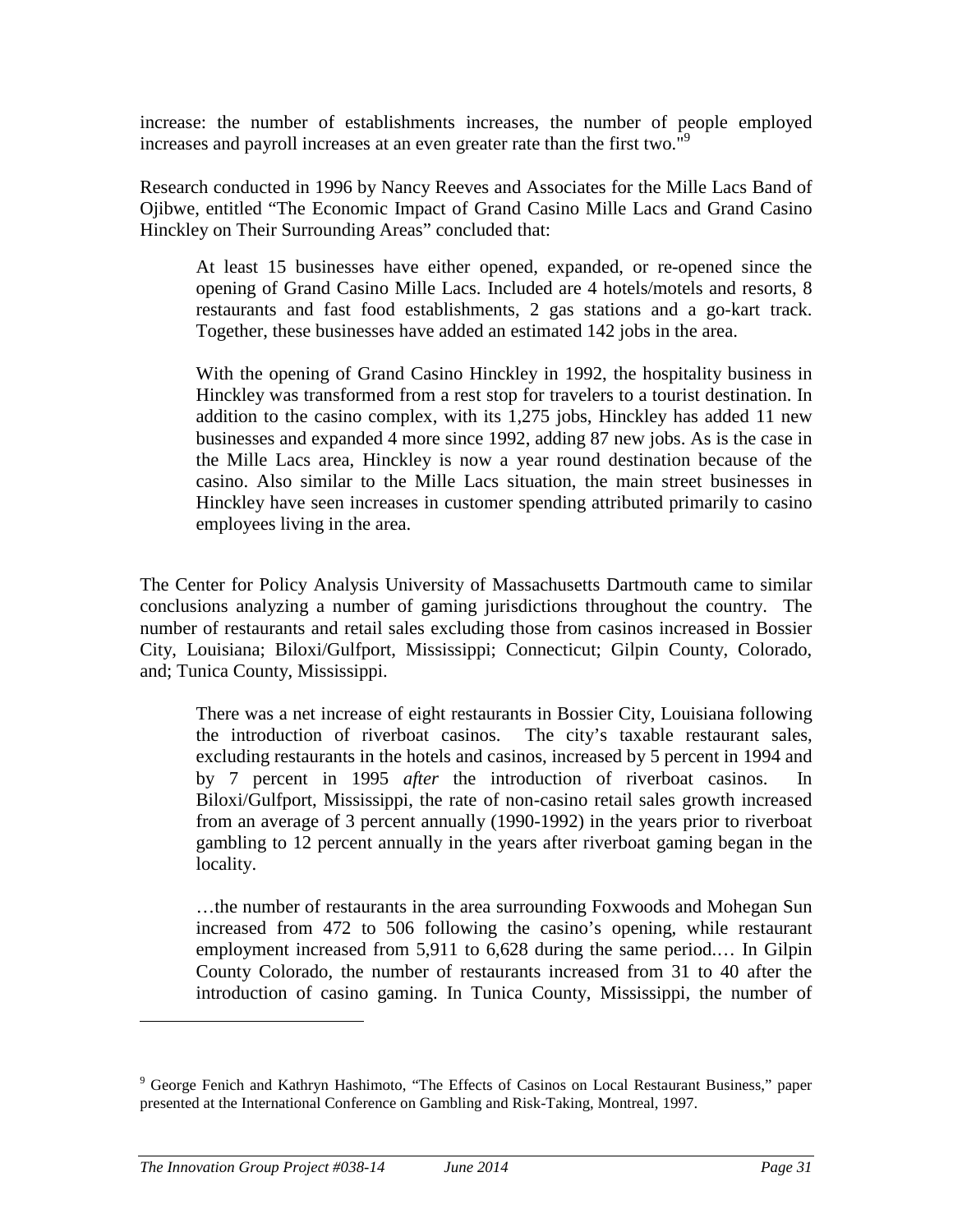restaurants increased by 13 percent and restaurant employment grew by 9 percent after the introduction of casino gaming in the county.<sup>10</sup>

Similar conclusions have been reached in other studies:

- Even after accounting for substitution effect, economists at the University of Missouri and Washington University concluded that casino gambling in Missouri had a net positive annual impact on Missouri output of \$759 million, corresponding to a continuing higher level of employment of 17,932 jobs generating \$508 million more in personal income.<sup>11</sup>
- A multijurisdictional analysis of retail spending found that in Biloxi/Gulfport, Miss., annual retail sales growth rates increased an average of 3 percent per year from 1990 to 1992, the year when casinos were introduced. Between 1993 and 1995, retail sales jumped 13 percent. In Will County, Ill., retail sales growth trailed statewide trends until 1992, when riverboat casinos were introduced in the local economy. But each year between 1992 and 1995, retail sales growth in Will County exceeded the state rate. In Shreveport/Bossier City, La., retail sales increased by more than 10 percent during 1994, the year that riverboat casinos opened, as the region enjoyed the highest retail sales increase in more than a  $de^{12}$

In summary, there is a wealth of evidence contradicting the proposition that gaming substitutes for other expenditures. The positive spillover effect on local hotels for one is unequivocally demonstrated in numerous jurisdictions, even in markets where casinos operate hotels for their gaming customers.

## Impact on Cultural Institutions

There is no empirical basis for a substitution effect from casino development on cultural institutions. Attendance or revenue data for museums and performing arts venues are sporadically available, which makes researching any substitution effect a challenge. Furthermore, a variety of factors influence attendance or revenue trends including macroeconomic trends, new exhibits, disruption from construction, competitive factors from surrounding museums, and funding levels. Therefore, isolating any causation or even correlation with casino development would be difficult even if more data were

 $10$  Ibid.

<sup>&</sup>lt;sup>11</sup> Charles Leven et al., "Casino Gambling and State Economic Development," paper presented at the Regional Science Association, 37th European Congress, Rome, Aug. 26-29, 1997.

<sup>12</sup> Arthur Andersen, *Economic Impacts of Casino Gaming in the United States, Volume 2: Micro Study* (Washington, D.C.: American Gaming Association, May 1997).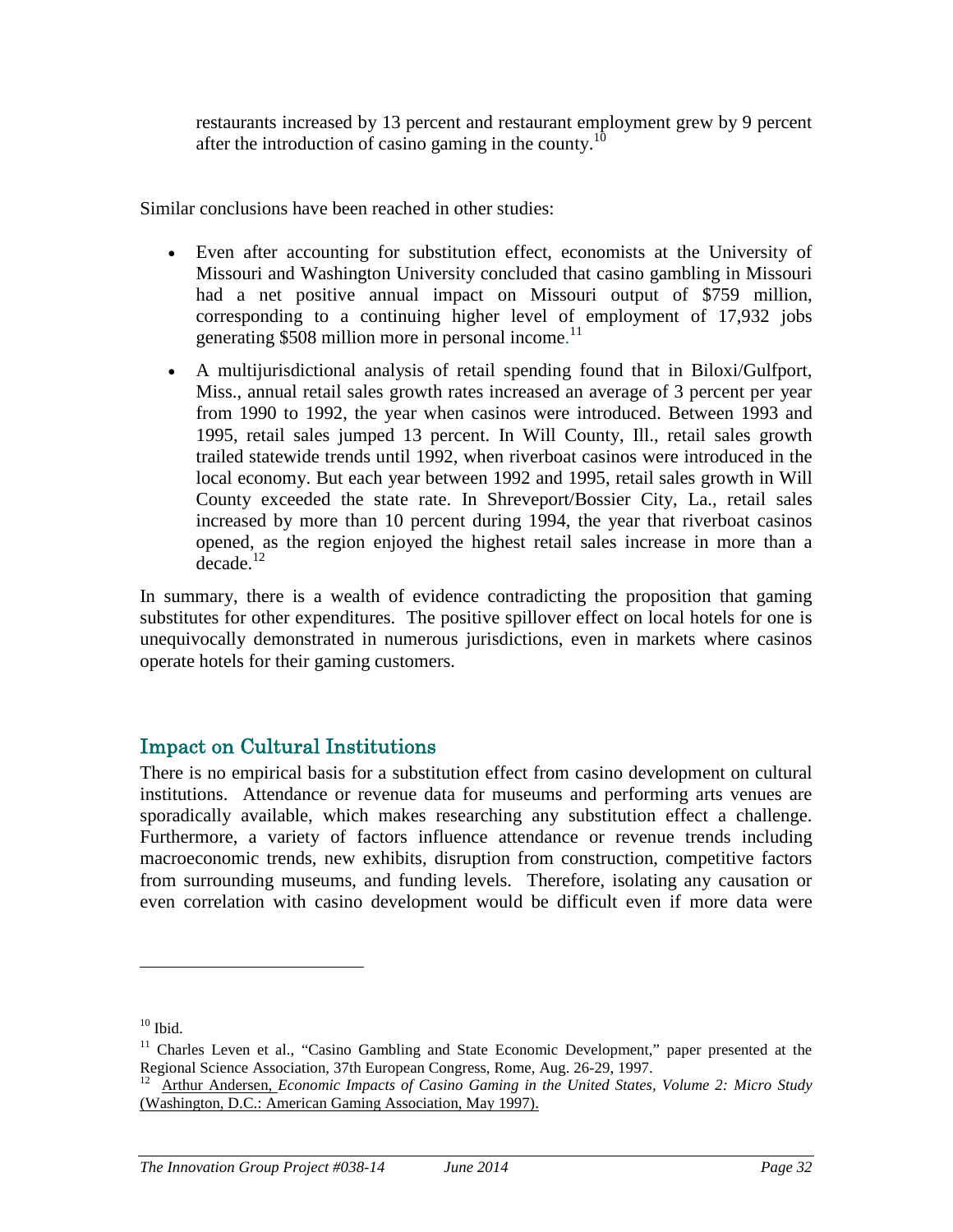available. However, in the case studies below, there is no discernible impact from casino development on attendance or revenues at cultural institutions.

### Philadelphia

The Franklin Institute is an interactive science museum as well as Pennsylvania's most visited museum. Prior to casinos entering the Philadelphia market, the revenue trend for the Franklin Institute was positive with an average annual growth of 11.8% from 2003 to 2007. Parx Casino and Racetrack opened in December 2006 more than 20 miles north of the Franklin Institute and Harrah's Chester Casino (now Harrah's Philadelphia) in January 2007 approximately 14.5 miles southwest. Revenue for the Franklin Institute realized a dramatic 23.2% increase in 2007. The Sugar House Casino is approximately 4.7 miles east of the Franklin and opened in September 2010. In that same year the Franklin Institute realized a 12.6% increase in revenue following previous declines in 2008 and 2009, which could have resulted from the recession. There appears to be no correlation between casino development and museum demand in Philadelphia. Variations are likely due to macroeconomic trends and factors specific to the Franklin (such as special exhibits); however, the casinos do not seem to have hindered museum demand.

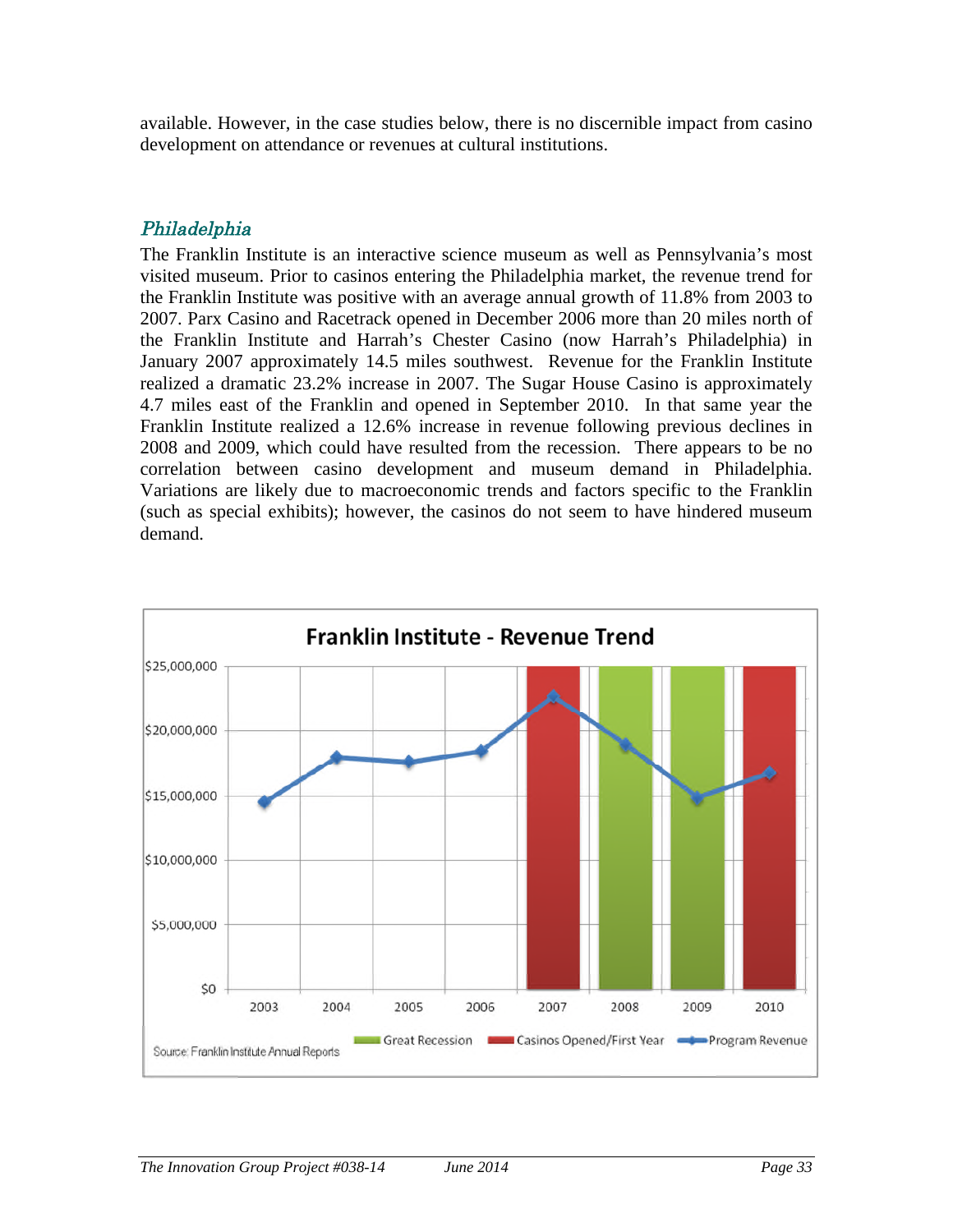### Pittsburgh

The Andy Warhol Museum is one of four Carnegie Museums in the Pittsburgh area and is one of the closest cultural institutions to the Rivers Casino that opened in August of 2009 approximately 1.2 miles east of the museum. Attendance at the Andy Warhol Museum between 2006 and 2008, prior to the opening of the casino, grew by 21.8%. In the two years following the opening of the Rivers Casino in 2009, the growth in attendance was 15.2%. By plotting a regression trend line (polynomial trend line to the second order), as in the following chart, it can be seen that the overall growth trend in attendance at the Andy Warhol Museum has remained consistent for the periods before and after the introduction of casinos. This suggests that the advent of casino gaming had little or no impact on attendance.

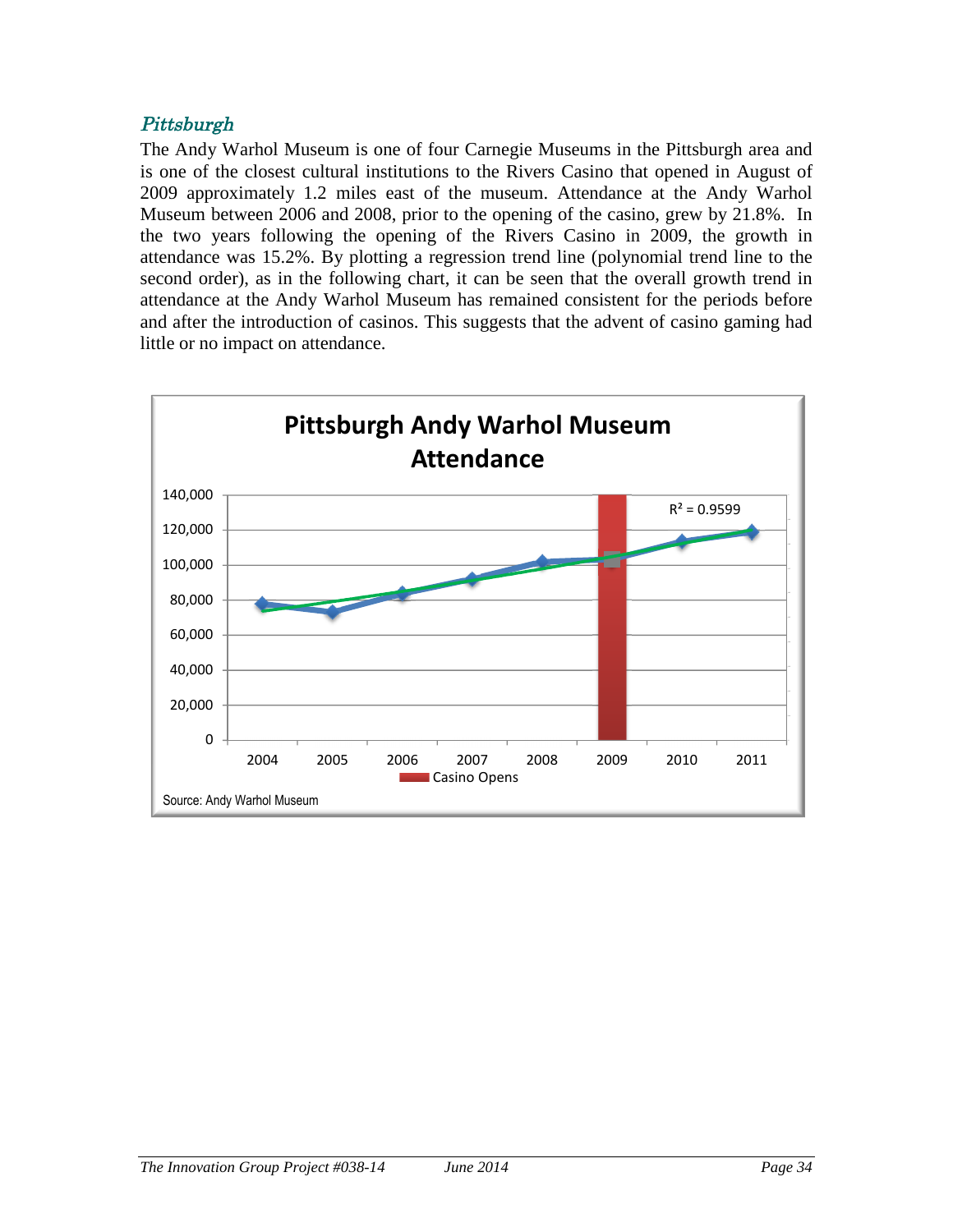# **Conclusion**

Local businesses in Schenectady are expected to benefit from casino development. Local hotels in particular would benefit from the introduction of a new market segment: casinorelated room demand. As shown in numerous casino jurisdictions across the country, non-casino hotels benefit even when casinos operate their own hotel. Further, Rush Street Gaming plans to utilize a promotional program (Rush Rewards Plus) allowing customers to redeem casino points at local businesses which would benefit local restaurants, retailers, and hotels.

As for cultural institutions, there is no apparent correlation between casino development or casino visitation and museum or performing arts attendance. Trends at cultural institutions are related to special exhibits and events, program expansions, and macroeconomic factors. It would seem based on this evidence, and the diversity of motivations between the two segments, that there would be no major negative impact on cultural institutions from casino development.

Rivers Casino is not anticipated to negatively impact any cultural institution in Schenectady. Further, some may benefit by increased visitation to the downtown area, particularly Proctors Theater.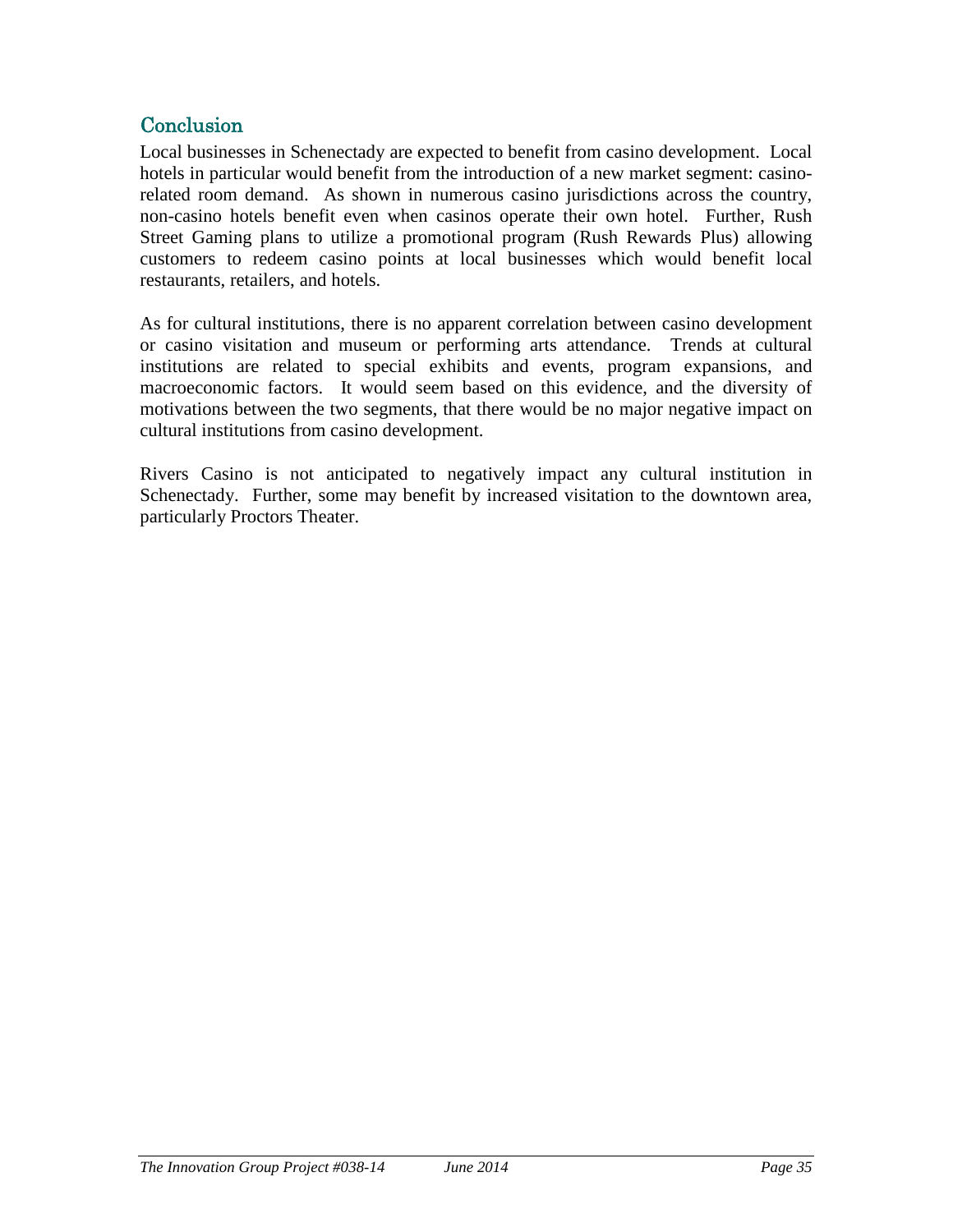# SECTION FIVE: LOCAL SERVICE IMPACTS (EXHIBIT IX.A.2.A.)

# **Introduction**

This section assesses the potential community services impacts from expanded gaming through the introduction of casino gaming in Schenectady. Specifically, it addresses "the incremental effect on local government services (police, fire, EMS, health and building inspection, schools, public health and addiction services and general government services)" as requested for Exhibit IX.A.2.a.

As illustrated in the Local Conditions section previously, Schenectady is a community that needs re-development of abandoned or underutilized property—including its underinvested housing stock—and that has struggled recently with cuts in public education funding as enrollments have increased. Schenectady would greatly benefit from the gaming and property tax revenue provided by the Rivers Casino development as well as the increased household income provided by the approximately 1,160 jobs needed to operate the casino and hotel.

The assessment draws upon social science research as well as data analysis conducted by the Innovation Group. Increased local services and costs as a result of casino gaming operations generally fall into three categories: those arising from population and development growth, those arising from the impacts of increased visitation and traffic, and social impacts resulting from problem gambling, which are discussed in Appendix A.

Although casinos are perceived to be different in kind from other commercial developments of comparable size and visitor base, inordinate negative impacts from casino development have not materialized, even in small communities with limited infrastructure and resources. In fact, experience over the past two decades has demonstrated that mitigation payments designed in anticipation of drastic impacts have often exceeded the actual need of the communities.

Further, the perception that casinos breed crime is not supported by the evidence. While the *number* of reported crimes can increase, as with any commercial development that attracts visitors, such as a shopping mall, casino gaming has not been shown to lead to an increase in crime *rates*.

Host communities should anticipate impacts similar in kind to other commercial development of similar scope and visitor potential. As discussed in the Gaming Market Assessment (Exhibit VIII.A.3.), gaming visitation at the Rivers Casino is estimated to range from 2.5 million (Low Case) to 3.0 million (High Case). By comparison, Crossgates Mall in Albany receives 20 million visits annually. The projected increase in visitor population should be expected to lead to increases in public safety services.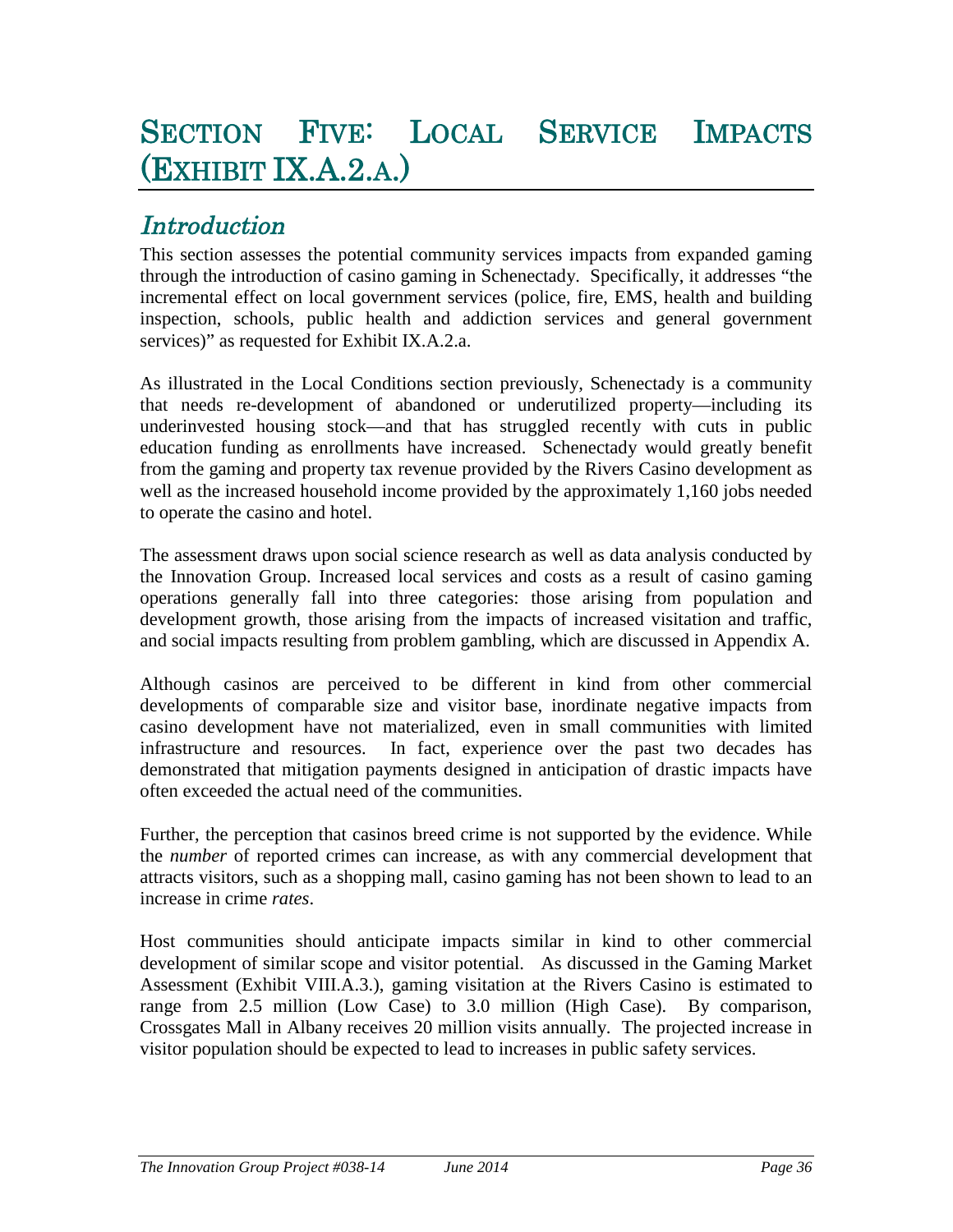The one significant difference in kind relates to the association between problem gambling and other social pathologies as discussed in this report. However, funding of problem gambling services in New York is slated to increase through the \$500 annual fee on slot and table units. Furthermore, given the availability of slot machine gaming in Saratoga and long-established casino resorts in Atlantic City and Connecticut and at Turning Stone, the addition of gaming at the Rivers Casino is not expected to lead to an increase in prevalence rates in the local area.

In summary, evidence suggests that on-going impacts to local communities are highly manageable, typically requiring only a small fraction of gaming revenues to address fully.

Given the availability of labor in Schenectady County and the Capital Region as discussed previously in the report and in Exhibit VIII.B.3., we would not expect a measureable increase in population in Schenectady resulting from development of the Rivers Casino. This finding is validated by an impact analysis of comparable jurisdictions nationwide where large-scale gaming venues have been developed, as shown in the Comparative Analysis discussion later in this section. The examples cited show that even large-scale casino resorts in rural areas do not result in significant population increases.

Increased expenses for fire services typically occur in rural areas where equipment is insufficient for high-rise developments. This is not expected to apply in the case of the Rivers Casino.

# Municipal Services Infrastructure

# City of Schenectady

Schenectady is a city of approximately 66,000 with a rich history of innovation and industrial development. The city that "Lights and Hauls the World" was the home to Thomas Edison and the General Electric Company and the American Locomotive Works.

The City has the municipal services infrastructure more than sufficient to service a development the size of the Rivers Casino at Mohawk Harbor. City departments include the following:

Affirmative Action Assessment Animal Control Board of Ethics Building Inspector/Code Enforcement Bureau of Service (Snow plowing, street paving, sewer issues) Central Park City Archives/Efner History Center City Clerk/Vital Records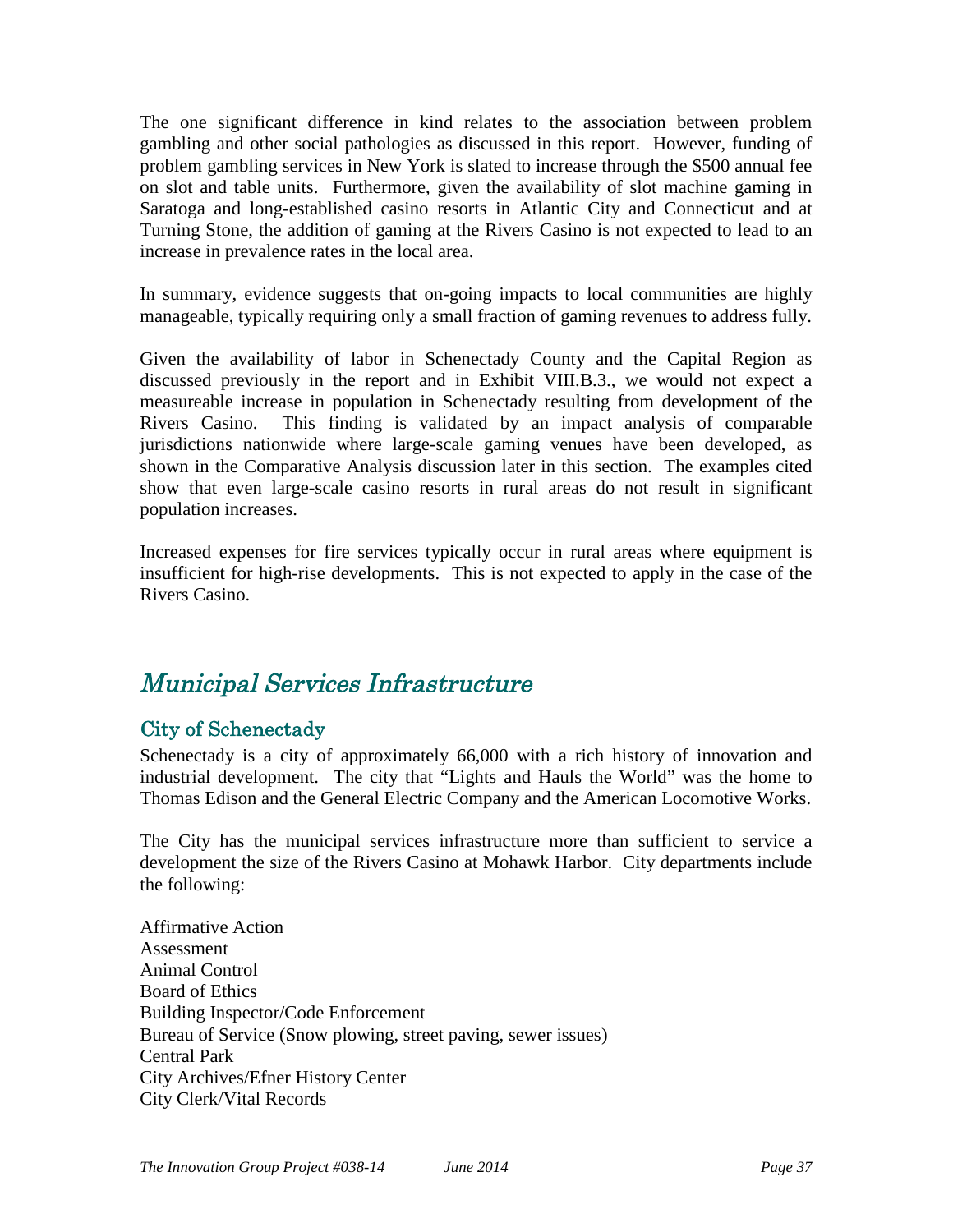City Court City Historian Department of Development Engineering Energy Advisory Board Finance Department Fire Department Bureau of Receipts (Tax Payments) Human Resources General Services/Neighborhood Revitalization Law Department Mayor's Office Parks Department Plumbing Inspector Police Department Police Court Utilities & Facilities Water Department

Of most direct consequence to casino development are police, fire, and EMS.

#### **Police**

There are approximately 170 sworn police officers in the City of Schenectady Police Department. Additionally, there is a civilian support staff of approximately 75 full-time personnel. The command staff includes the Chief of Police and three Assistant Chiefs. The Department is divided into three offices, each commanded by an Assistant Chief. These offices include the Field Service Bureau, Administrative Services Bureau, and the Investigative Services Bureau.

The Police Headquarters are located at 531 Liberty Street, approximately  $\frac{3}{4}$  of a mile from the site. This station is open 24 hours a day, seven days a week. There are two satellite stations. The Traffic Services department is located at 187 Albany Street, and is open five days a week from 9 to 5. A small substation is located in downtown at 184 Jay Street.

#### **Fire**

Fire protection is provided by the City of Schenectady. Currently there are 115 firefighters that respond to 12,000 to 15,000 calls per year. The Fire Department provides emergency medical services (EMS), advanced life saving support services (ALS), hazardous materials (Haz Mat), weapons of mass destruction responses, mutual aid response in the Town of Rotterdam and the Village of Scotia, ALS for the Duanesburg Ambulance, automatic aid to the Town of Niskayuna, confined space rescues, and emergency services on a contract basis with General Electric.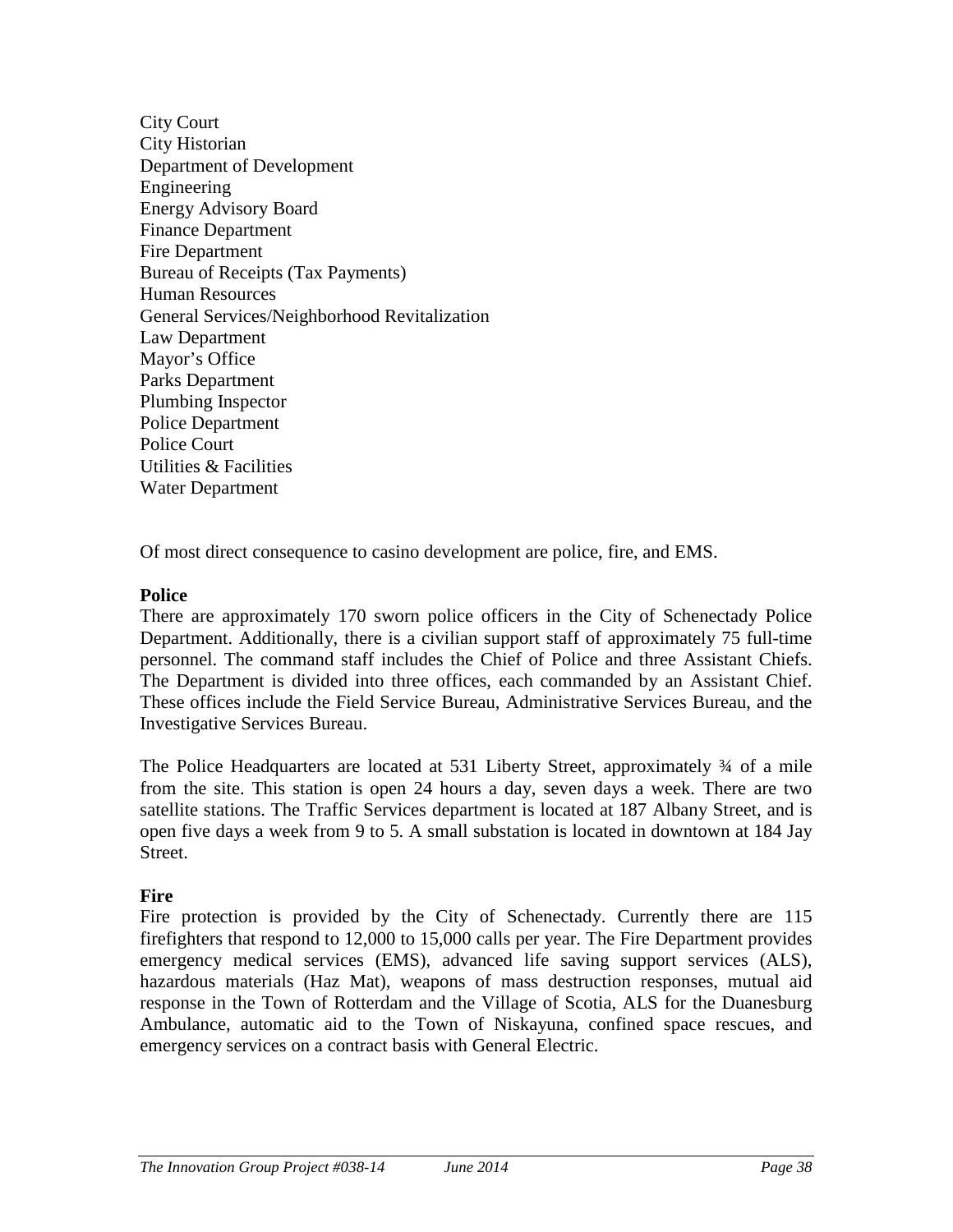There are four fire stations in the City. The closest station to the project is Station No. 4, located approximately 0.5 miles from the center of the Study Area. Station No. 4 is located on 1549 Avenue A and serves Eastern Avenue and Union Street into Upper Union Street and the North Side neighborhoods.

The Main Station (No. 1) is located at 360 Veeder Avenue and serves the Downtown, Hamilton Hill and Vale. Station No. 2 is located at 1515 State Street just above Fehr Avenue. This station serves the Central State Street neighborhood, the Woodlawn neighborhood and parts of the Mont Pleasant and Union Street neighborhoods. Station No. 3 is located on Third Avenue in the Mont Pleasant neighborhood and its service area includes the Mont Pleasant and Bellevue neighborhoods.

### **Emergency Medical Services**

The Fire Department provides emergency medical services (EMS) and advanced life saving support services (ALS) to the City. Private ambulance companies within the City provide ambulance service and basic life support (BLS). White Eagle Volunteer Ambulance Squad, Inc., Schenectady Ambulance Service, Inc., and Parkland Ambulance Service, Inc (d.b.a. Mohawk Ambulance Service) are located within the City. Additional BLS and ALS may be provided by the Union College EMS, and services within neighboring towns.

# Schenectady County

Schenectady County consists of five towns, two primarily rural and three primarily suburban, surrounding the centrally-located City of Schenectady. The county is located immediately west of the State Capital of Albany, and many of its residents commute to jobs in Albany and the other counties that make up New York's Capital Region.

Schenectady County Public Health Services (SCPHS), a unit of county government, is responsible for all public health and environmental health activities and enforcement throughout the city and county. The county contains a single non-profit acute care hospital – Ellis Medicine (the trade name for Ellis Hospital), and a single federally qualified health center (FQHC) – Hometown Health Center. There is also a specialty hospital (Sunnyview Rehabilitation Hospital) which is a member of an Albany-based system.

The Schenectady Coalition for a Healthy Community produced a Multi-Agency Consolidated Plan (2013 Community Health Needs Assessment and Community Action Plan) prioritizing the health care needs of county residents. No mention was made of problem gambling, and the mental health priorities listed were not related to gambling.

Schenectady County government includes the Office of Community Services, which under NYS Mental Hygiene Law Article 41 is responsible for ensuring a comprehensive array of services across the disability groups of mental health, substance abuse and mental retardation/developmental disabilities for the citizens of Schenectady County. The office operates the County's adult and children's SPOA (Single Point of Access) and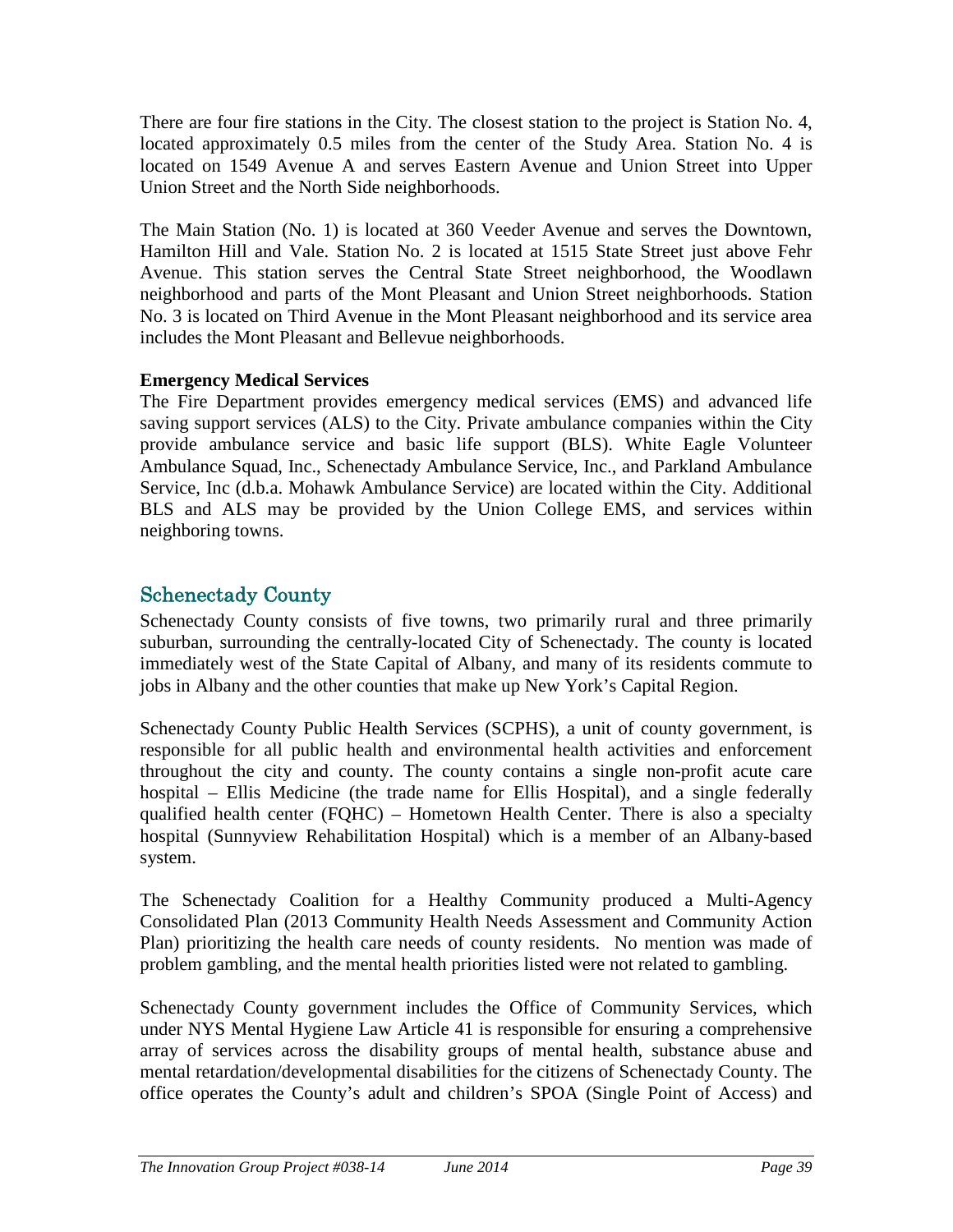AOT (Assisted Outpatient Treatment) programs and contracts out direct service provision to a network of provider agencies.

According to the New York State Office of Alcoholism and Substance Abuse Services, the nearest facility for problem gambling treatment is in Albany (Albany County Family & Children's Services, 650 Warren Street).

Based on the proposed building program at the Rivers Casino and the annual \$500 perunit license fee, dedicated funding for the treatment and prevention of problem gambling in the Capital Region would increase by approximately \$600,000.

# Schenectady School Impact (Exhibit IX.A.5)

# Rivers Casino Impact

As discussed in Section Four, the casino development is estimated to draw as many as 91 new employees into the area. Based on those estimates, the total population increase to Schenectady County is estimated to represent less than 0.15% of the projected 2019 population.

|                                                | <b>Base</b> | High  | Low   |  |  |
|------------------------------------------------|-------------|-------|-------|--|--|
| New casino employees moving to Schenectady Co. | 55          | 91    | 14    |  |  |
| # of jobs per household                        | 110%        | 110%  | 110%  |  |  |
| Number of new Households to Schenectady Co.    | 50          | 83    | 13    |  |  |
| New York State Avg. Household Size             | 2.55        | 2.55  | 2.55  |  |  |
| New Schenectady County Population              | 128         | 211   | 33    |  |  |
| % Increase of Total Pop                        | 0.08%       | 0.13% | 0.02% |  |  |

#### **Rivers Casino Impact on Households and Population**

S.C.= Schenectady County

Based on this household increase and New York household metrics, the increase to Schenectady County school enrollment is estimated to be 0.13% in the high case. The increase in school funding as discussed above would vastly dwarf this small increase in enrollment.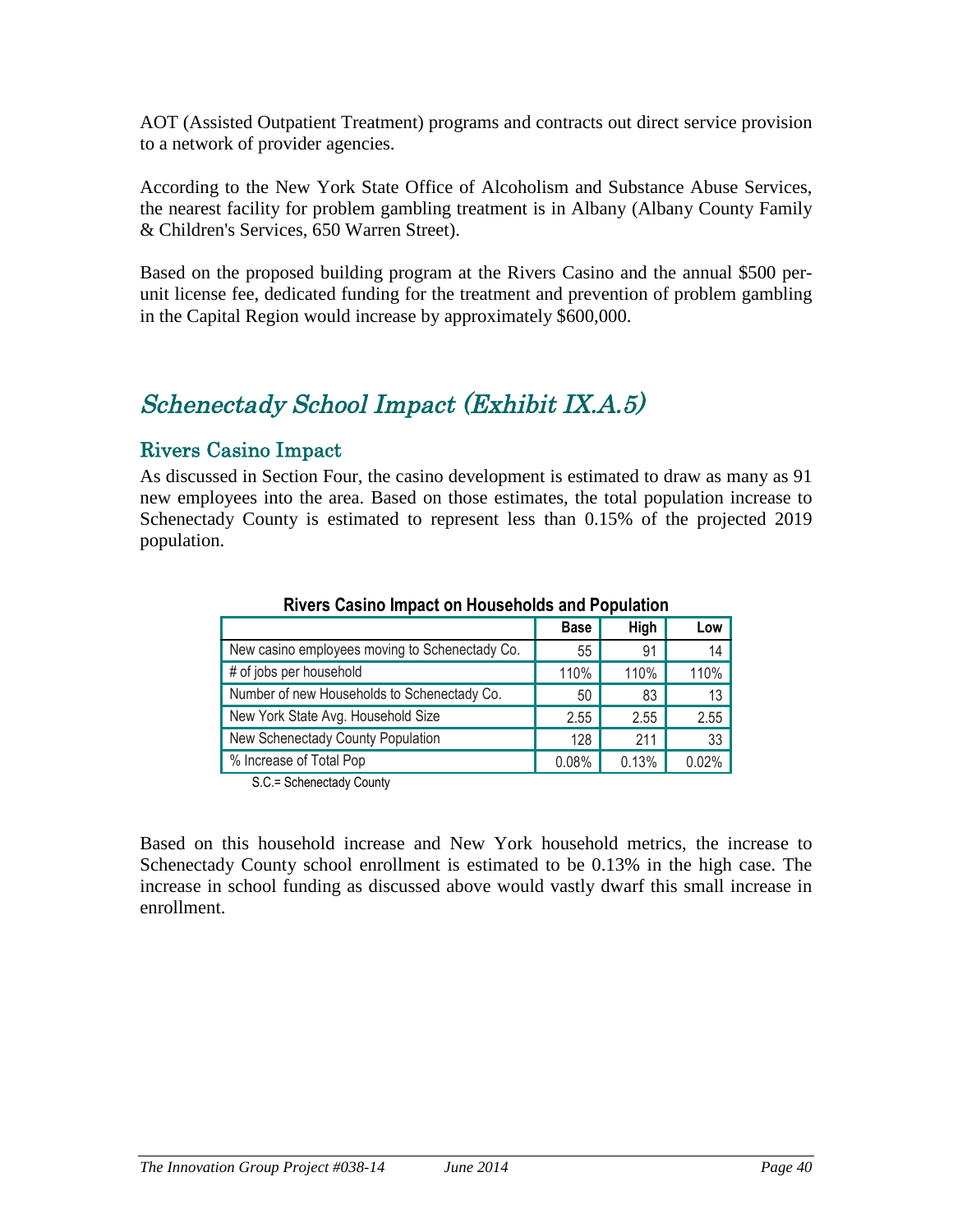|                                              |        | <b>Base</b> | High  | Low   |
|----------------------------------------------|--------|-------------|-------|-------|
| Number of New Households                     |        | 50          | 83    | 13    |
| Number of Households that will have children | 31.4%  | 16          | 26    |       |
| Number of Children per Household             | 1.34   | 21          | 35    | 6     |
| School age Children                          | 80%    | 17          | 28    |       |
| Number of Students Future Estimate           | 22,000 |             |       |       |
| % Increase over enrollment                   |        | 0.08%       | 0.13% | በ በ2% |

**Rivers Casino Impact on Schenectady County School Enrollment**

Per pupil spending in the county from property taxes averages approximately \$8,500; it is highly variable, with the City spending only approximately \$5,500. Assuming 50% of the new students accrue to the City commensurate with its share of gaming tax, the added cost to the school district would only be approximately \$100,000 compared to the \$2 million in new funding from property taxes.

# Comparative Analysis

Impacts on population and school enrollment are difficult to discern for urban casinos like the proposed Schenectady casino given the large base populations relative to staffing needs. However, even rural casinos have not been shown to cause dramatic population growth. The Innovation Group collected data and information from counties and towns nationwide where nine casinos have been established in rural or small-town locations. These should be considered worst-case impact potential, since rural municipalities have more limited service-infrastructure to handle large-scale developments and increased visitation than large cities, where impacts are marginal relative to resources.

Looking at before-and-after population change (decennial), most counties had population increases above the national average as well as above the average of their respective states. The row highlighted in boldface in the table below shows the percentage point difference between the county growth rate and the statewide average.

Of note is the impact of the Foxwoods Casino Resort in New London County, which opened in February 1992 and was by the late 1990s the largest single casino in the world. The population of New London County grew by only 1.6% during the 1990s, while the state of Connecticut increased by 3.6%. A study completed by the Connecticut Center of Economic Analysis, indicates that in 1999, 60% of those employed by Foxwoods lived in the County.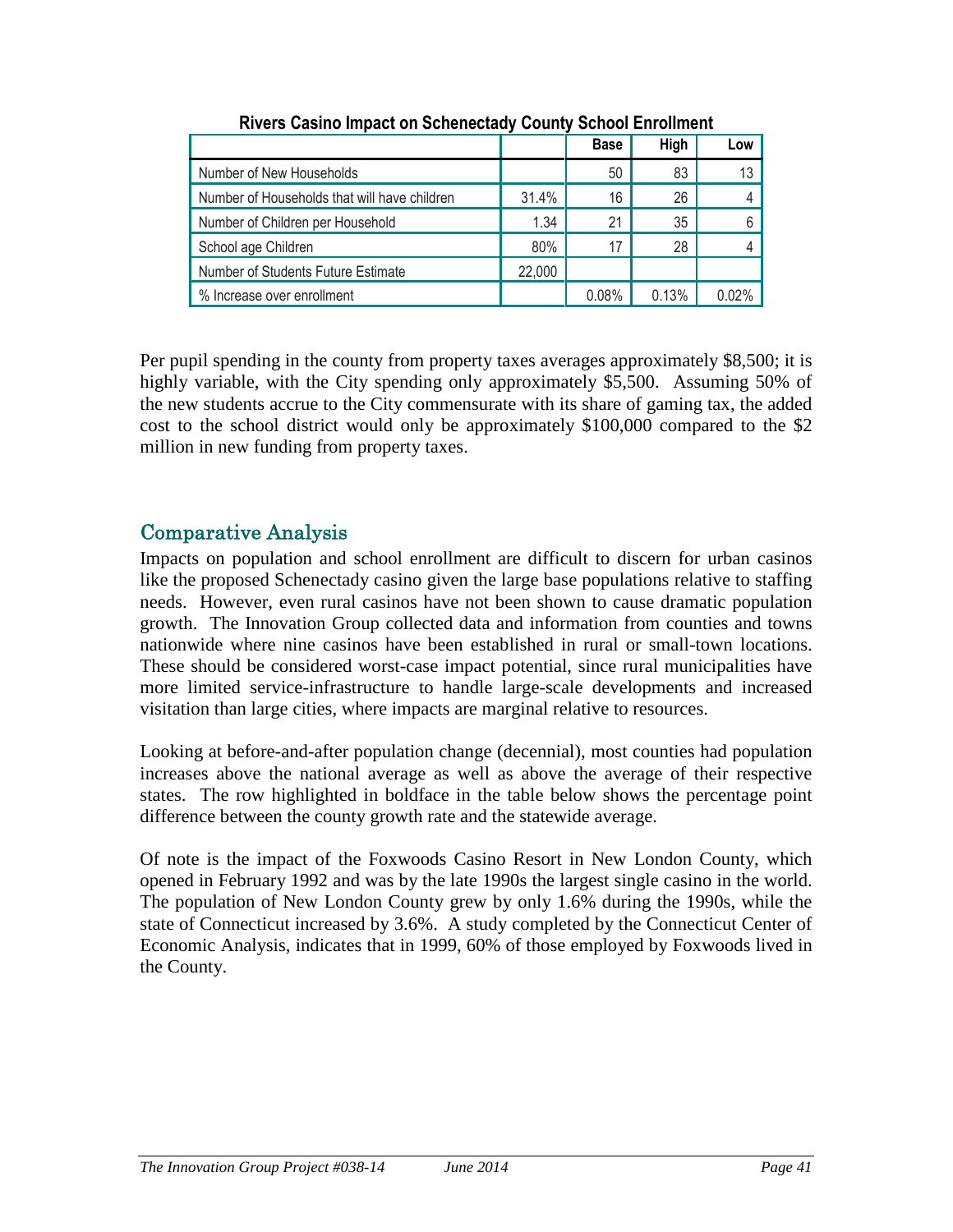|                                                 | Soaring<br>Eagle    | Tunica, MS<br>(Multiple<br>facilities) | <b>Grand Casino</b><br><b>Hinckley</b> | <b>Grand Casino</b><br>Coushatta | <b>Silver Star</b><br>Casino | <b>Foxwoods</b> | Horseshoe S.<br>Indiana |
|-------------------------------------------------|---------------------|----------------------------------------|----------------------------------------|----------------------------------|------------------------------|-----------------|-------------------------|
| Year Opened                                     | 1994                | 1996                                   | 1992                                   | 1995                             | 1996                         | 1992            | 1998                    |
| # of Gaming<br>Positions at time of<br>analysis | 4,600               | 13,150                                 | 2,700                                  | 3,420                            | 5,410                        | 7,500           | 2,400                   |
| <b>Nearest Town</b>                             | Mt. Pleasant,<br>MI | Tunica, MS                             | Hinckley, MN                           | Kinder, LA                       | Philadelphia,<br><b>MS</b>   | Ledyard, CT     | Elizabeth, IN           |
| <b>Town Population</b>                          | 27,301              | 1,201                                  | 1,392                                  | 2,008                            | 8,068                        | 15,524          | 200                     |
|                                                 |                     |                                        |                                        |                                  |                              |                 |                         |
| County                                          | Isabella            | Tunica                                 | Pine                                   | Allen Parish                     | Neshoba                      | New London      | Harrison                |
| Population 1990                                 | 54,624              | 8,164                                  | 21,264                                 | 21,226                           | 24,800                       | 254,957         | 29,890                  |
| Population 2000                                 | 63,351              | 9,227                                  | 26,530                                 | 25,440                           | 28,684                       | 259,088         | 34,325                  |
| Change                                          | 16.0%               | 13.0%                                  | 24.8%                                  | 19.9%                            | 15.7%                        | 1.6%            | 14.8%                   |
| State Avg.                                      | 6.9%                | 10.5%                                  | 12.4%                                  | 5.9%                             | 10.5%                        | 3.6%            | 9.7%                    |
| <b>Minus State Avg</b>                          | 9.1%                | 2.5%                                   | 12.3%                                  | 14.0%                            | 5.1%                         | $-2.0%$         | 5.2%                    |
| <b>Annual Difference</b>                        | 0.9%                | 0.3%                                   | 1.2%                                   | 1.4%                             | 0.5%                         | $-0.2%$         | 0.5%                    |
|                                                 |                     |                                        |                                        |                                  |                              |                 |                         |
| <b>Employed Before</b>                          | 24,200              | 2,530                                  | 8,191                                  | 6,585                            | 10,830                       | 125,444         | 14,333                  |
| <b>Employed After</b>                           | 32,100              | 4,200                                  | 10,737                                 | 8,977                            | 15,000                       | 130,721         | 18,216                  |
| Change                                          | 32.6%               | 66.0%                                  | 31.1%                                  | 36.3%                            | 38.5%                        | 4.2%            | 27.1%                   |
|                                                 |                     |                                        |                                        |                                  |                              |                 |                         |
| Unemployed Before                               | 1,625               | 400                                    | 1,003                                  | 779                              | 770                          | 7,615           | 761                     |
| Unemployed After                                | 975                 | 240                                    | 699                                    | 571                              | 770                          | 2,950           | 604                     |
| Change                                          | $-40.0%$            | $-40.0%$                               | $-30.3%$                               | $-26.7%$                         | 0.0%                         | $-61.3%$        | $-20.6%$                |

**Rural/Small-Town Casino Impacts**

Source: The Innovation Group; U.S. Census; Nielsen Claritas, Inc.; Economagic.com; MS Employment Security Commission; CT Dept. of Labor; Indiana Dept. of Workforce Development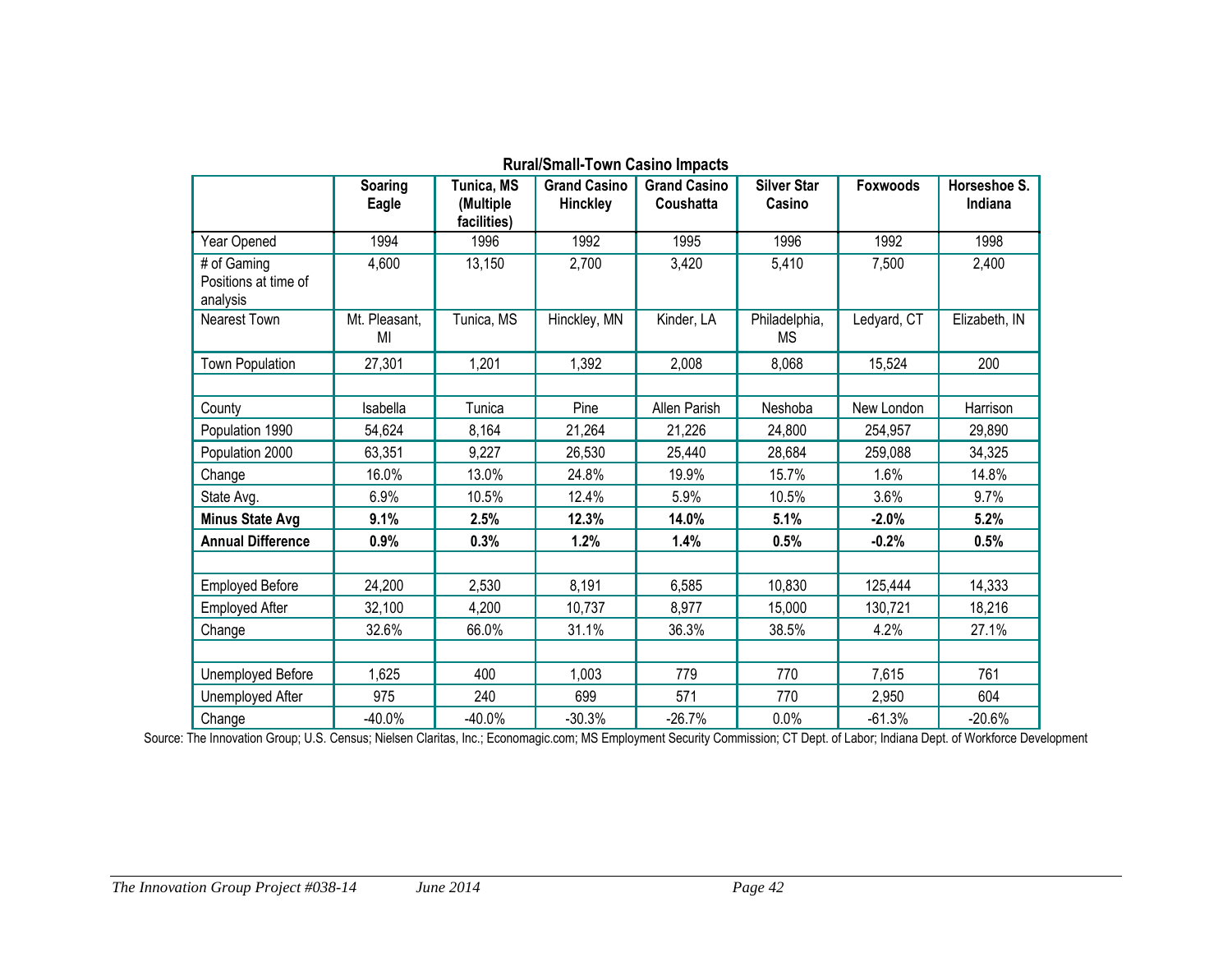Employment statistics show a positive impact similar to those in the peer-group analysis in Section Four. Residence-based employment shot up 66% in Tunica County, Mississippi after casinos opened in 1996. This is an increase of 1,500 workers; the population rose by 1,063 and the number of unemployed fell by 160. In the case of Allen County, discussions with Coushatta management revealed that approximately 500 of its 2,000 employees live in Allen Parish, the majority commuting from Lake Charles, approximately 34 miles southwest of Kinder in Calcasieu Parish. The story is identical for the Grand Casino Hinckley, which estimates that 75% of its workers commute from outside Pine County. Isabella County, home to the 205,000 square-foot Soaring Eagle Casino, had a 16% increase in population and a 32.6% rise in employment.

In summary, while many of these peer communities have experienced population and employment growth as a result of casino development, none has been overwhelmed by growth, and commuting from surrounding counties is common.

# Schenectady Housing Impact (Exhibit IX.A.4)

The Rivers Casino is expected to have a positive though slight impact on Schenectady's housing market. As shown in the table below, the number of housing units in the city is estimated to have declined between 2000 and 2014, although a small increase is forecast for 2019. The county as a whole has experienced consistent growth.

| <b>Schenectady Housing Units</b>                                       |        |        |  |  |  |  |
|------------------------------------------------------------------------|--------|--------|--|--|--|--|
| 2019<br>2014<br>2000<br><b>Census</b><br>Projection<br><b>Estimate</b> |        |        |  |  |  |  |
| 30,268                                                                 | 30,165 | 30,341 |  |  |  |  |
| 68,672<br>65,033<br>69,419<br>Schenectady County, NY                   |        |        |  |  |  |  |
|                                                                        | _ _ _  |        |  |  |  |  |

#### **Schenectady Housing Units**

Source: IXPRESS/Nielsen Claritas, The Innovation Group

The Rivers Casino is estimated to increase housing demand by 83 units in the high case or only 0.12% of the projected number of housing units in the county in 2019.

#### **Rivers Casino Impact on Schenectady County Housing**

|                                              | <b>Base</b> | Hiah  | Low      |
|----------------------------------------------|-------------|-------|----------|
| Number of New Households                     | 50          | 83    |          |
| % household Increase over 2019 housing units | $0.07\%$    | 0.12% | $0.02\%$ |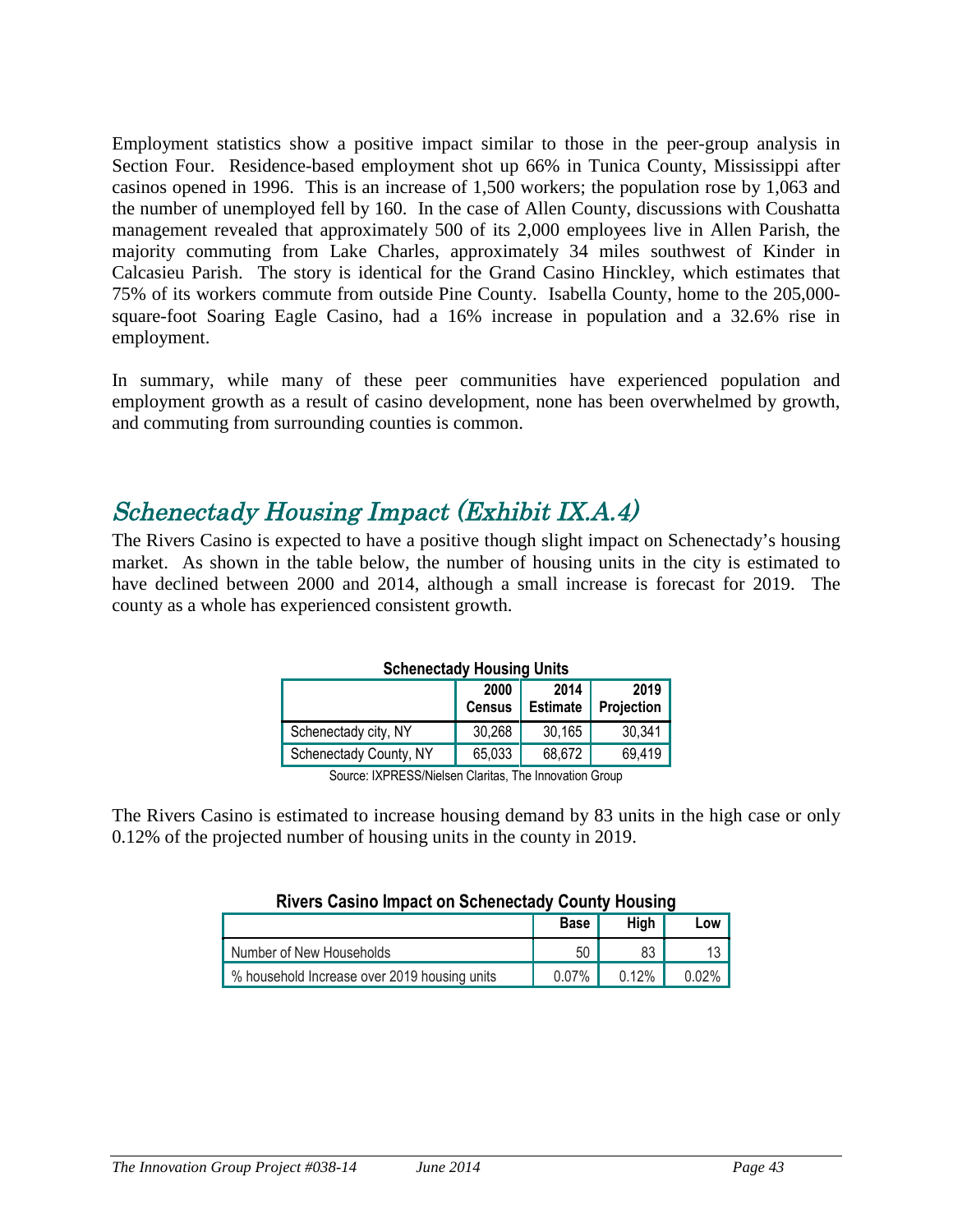As noted in Section Two, the income provided by casino jobs for current residents and potential new residents are expected to assist the City's goal of increased home ownership<sup>13</sup> as well as create opportunity for revitalizing blighted properties. Currently, according to the Department of Development, 56% of housing units in Schenectady are rental properties, many of them owned by absentee landowners, and much of the housing stock is poorly maintained. A 44% homeownership rate is extremely low. The national average is 65% and the Northeast average is  $62.5\%$ <sup>14</sup>

# Impact on Public Safety Services

# Comparative Analysis

A large, well-equipped fire department usually does not have to increase fire personnel in order to respond to incidents at a new casino. In some communities, revenue sharing agreements are made to purchase fire and/or EMS equipment for the local community. This is often the case in rural communities which do not have the types of equipment needed to respond to incidents at buildings beyond a certain height (e.g. ladder truck). In general, rural municipalities have more limited service-infrastructure to handle large-scale developments and increased visitation than large cities, where impacts are marginal relative to resources.

The introduction of a casino can lead to an increase in traffic patrol requirements and in the number of calls for police service. Arrests or citations related to increased visitation to the local area will create increased caseloads for the local judiciary. Even calls not resulting in arrest or citation can result in a need for increased police staffing.

The specific increase in police staffing varies from community to community. As shown below in the examples from Indiana, many communities found no need to increase police staffing.

The Center for Urban Policy and the Environment at Indiana University-Purdue University has prepared 5-year evaluations of riverboat licensees for the Indiana Gaming Commission which contain sections on community impacts. The following bullet points include summaries and excerpts from these reports with respect to police and fire protection.

Casino Aztar:

- The Evansville Police Department reports no increases in crime since the riverboat opening. They do report a drop in crime in 1999 when compared to the previous year.
- "No new police officers or firefighters were added. Traffic control has not been a problem..."

<sup>&</sup>lt;sup>13</sup> HOMES (Home Ownership Made Easy in Schenectady)

<sup>&</sup>lt;sup>14</sup> http://www.census.gov/housing/hvs/files/qtr114/hown114.png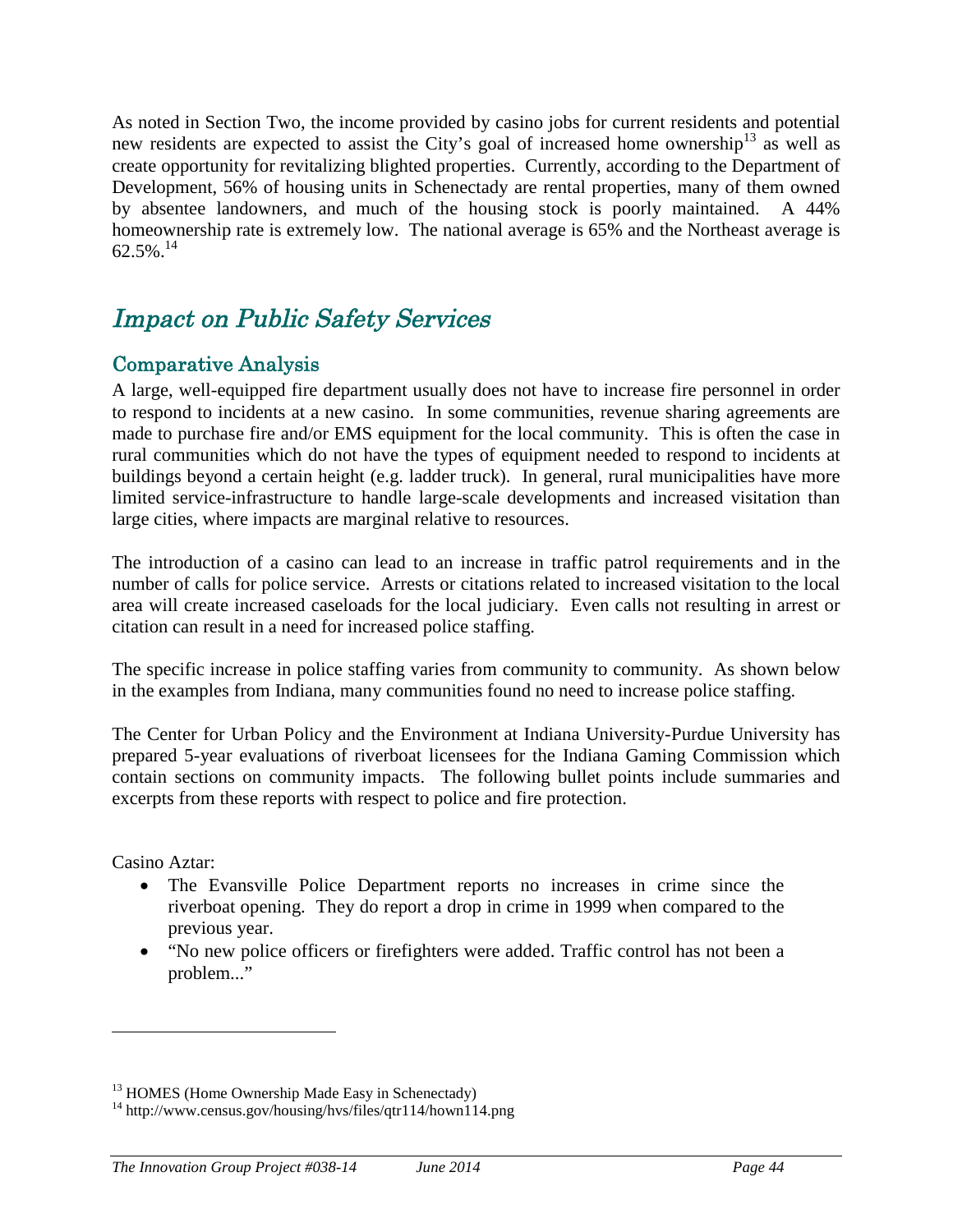Majestic Star:

- The community purchased 12 police cars with Year 1 incentive payments.
- Gary's Chief of Police reports no additional criminal activity surrounding the riverboat.

Horseshoe Hammond (formerly Empress Casino Hammond):

• The Hammond Police Department reports crime has fallen in most categories when compared to before the boat opened.

Hollywood (formerly Argosy):

- According to the Lawrenceburg Police Department, casino-related arrests for public intoxication, DWI, and minor theft, as well as traffic accidents in the area have increased slightly each year from 1997 to 2000.
- Lawrenceburg has added two police officers since the boat opened to deal with the increased caseload.

Ameristar (formerly Harrah's East Chicago):

- According to East Chicago's police department, no additional criminal activity can be attributed to the riverboat's presence.
- "Crime in East Chicago has decreased substantially over this time period due to increased cooperation with federal agencies, community policing and increased staffing."

Blue Chip Casino:

 According to Michigan City's chief of police, no additional criminal activity can be attributed to Blue Chip's presence.

On the issue of crime, Jeremy Margolis, who had served as Assistant U.S. Attorney in Chicago, Illinois Inspector General, and Director of the Illinois State Police, found in a 1997 study<sup>15</sup> that the chance of being victim of a crime decreases after casino development. Factors include an increase in employment brought by casinos, increased law enforcement resources, safer infrastructure with well-lit garages, and an increase in general tourism activity.

In testimony before the Pennsylvania Gaming Control Board (PGCB) in 2006, Margolis was asked to give an update of his seminal study. Margolis concluded, based on examining updated crime data from the F.B.I. as well as interviews with the Executive Director of the Illinois Crime Commission, the Illinois State Police, and the Illinois Gaming Board, that the situation is "really unchanged except for the maturation of the industry, the maturation of the regulatory process has probably settled things down more than it had settled when I completed my study in 1997. It's just not an issue."<sup>16</sup>

<sup>&</sup>lt;sup>15</sup> Margolis, J. (December 1997). "Casinos and crime: An analysis of the evidence." American Gaming Association. <sup>16</sup> PGCG hearing transcript, September 7, 2006, pages 22-23.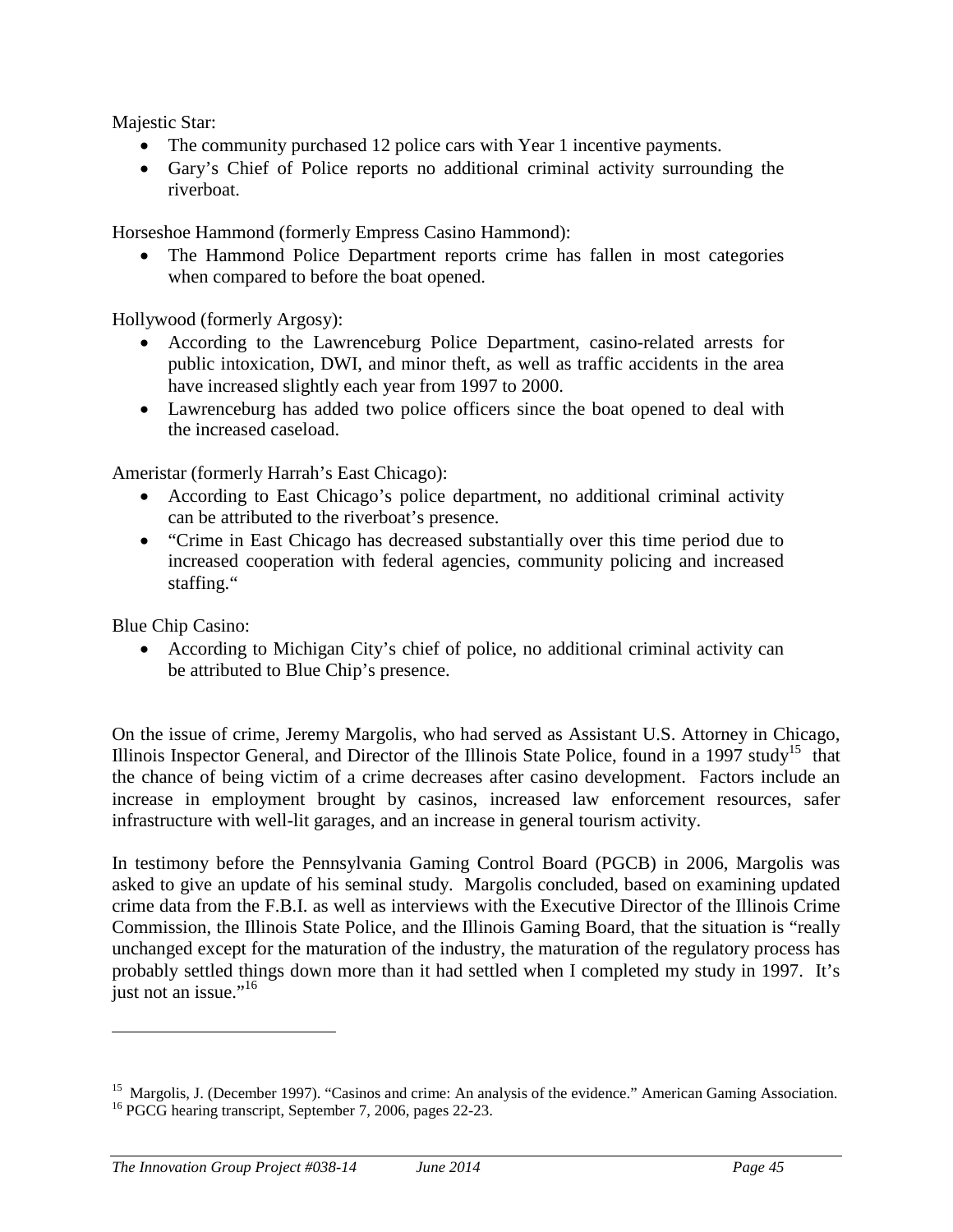# Conclusion and Implications for Schenectady

Impacts to local communities are highly manageable, typically requiring only a small fraction of gaming revenues to address fully. Although casinos are perceived to be different in kind from other commercial developments of comparable size and visitor base, even small communities that have undergone casino development have found that negative impacts have not materialized, at least to the degree initially anticipated. In fact, experience over the past two decades has clearly demonstrated that mitigation payments often exceed the actual need of the communities.

Casino host communities in Indiana were receiving so much in funding from gaming revenue taxes that the State froze payments at FY 2002 levels and is distributing surplus funds to nonhost communities statewide. Even with the freeze, the benefits still far outweigh the costs. Based on casino evaluations performed by Purdue University and other research institutions on behalf of the Indiana Gaming Commission, statewide average actual costs borne by host communities are approximately 0.3% of gaming revenues. A study of the fiscal impact of Belterra on Switzerland County in 2005 concluded, "…the added property, wagering and admissions taxes, and the incentive payments, exceeded the costs imposed by the riverboat. This allowed the county to increase appropriations—to cover added riverboat costs and to provide more public services—while charging Switzerland taxpayers less".<sup>17</sup>

Host communities should expect impacts similar in kind to other commercial development of similar scope and visitor potential, such as a shopping mall. The projected increase in visitor population should be expected to lead to increases in public safety services and judicial system caseload. Increases in building and health inspection and general administrative costs should also be expected. The one significant difference in kind relates to the association between problem gambling and other social pathologies as discussed in Appendix A. Therefore, the potential for increased social service caseloads should be planned for, although it is possible that Schenectady County could see a reduction in social service caseload given the employment and economic benefits of gaming development and the increase in funding for problem gambling services that will accompany gaming development in New York.

<sup>17</sup> *Five-Year License Renewal: Belterra Resort Indiana, LLC*, performed by Indiana University-Purdue University Indianapolis on behalf of the Indiana Gaming Commission, October 2005, page 36.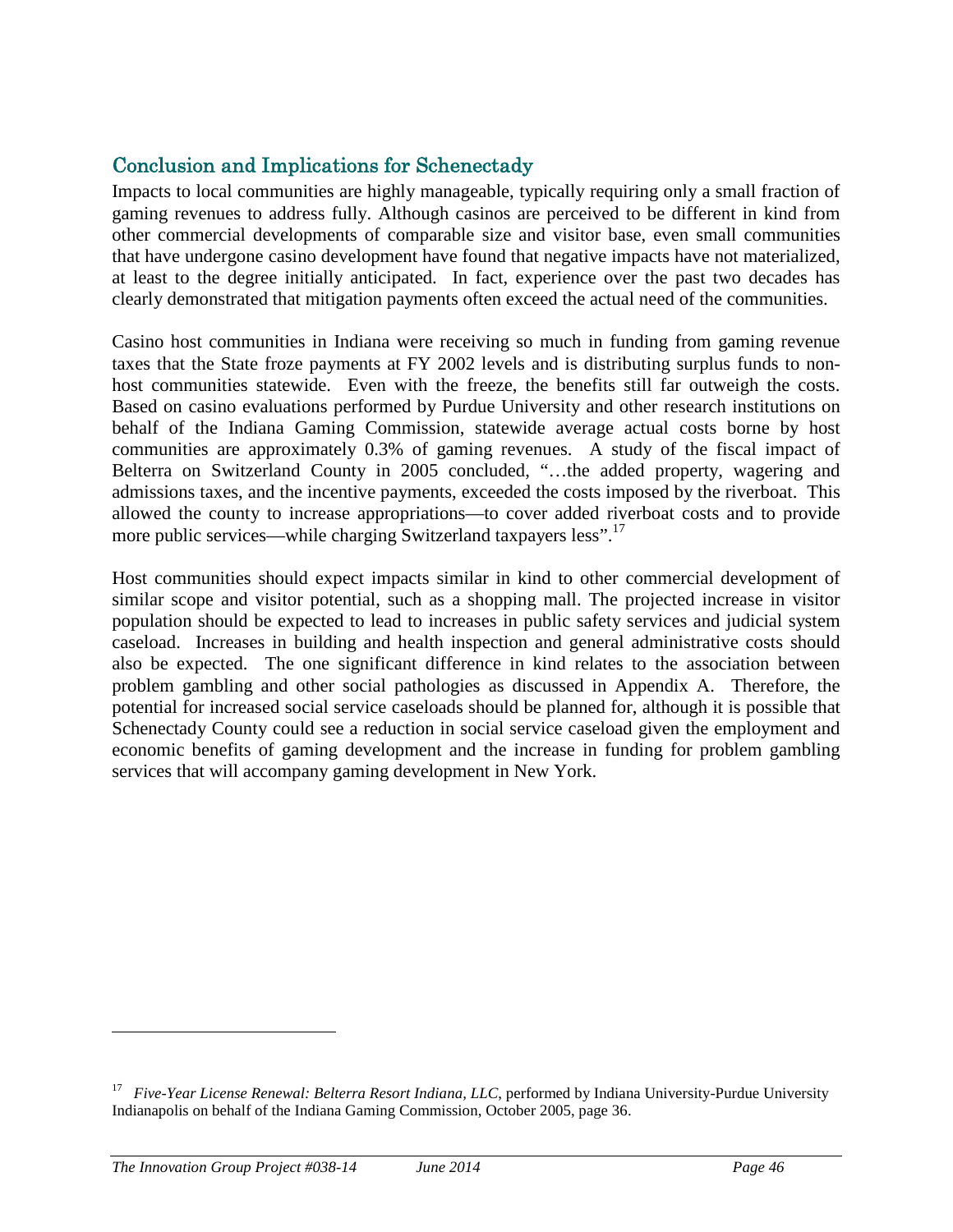# Definition and Prevalence

A majority of Americans, about 86%, report having gambled at least once in their lifetime<sup>18</sup>. Most people gamble for recreational purposes without the behavior becoming a problem. Studies, however, estimate that 0.4%-1.6% of the United States population can be classified as pathological gamblers.<sup>19,20</sup> Pathological gambling has been commonly associated with Pathological gambling has been commonly associated with relationship problems, employment issues, and significant financial difficulties.

The American Psychiatric Association (2004) defines a pathological gambler as a person who features a continuous loss of control over gambling. Furthermore this gambler illustrates a progression, in gambling frequency and amounts wagered, in the preoccupation with gambling and in obtaining monies with which to gamble. However, problem gambling is a more loosely defined term and is commonly associated with gaming-related difficulties that are considered less serious than those of a pathological gambler. For the sake of this report we will utilize the definition by noted researchers Cox, Rosenthal and Volberg which defines problem gambling as a pattern of gambling behavior that compromise, disrupt or damage personal, family or vocational pursuits.<sup>21</sup>

The National Research Council<sup>22</sup> utilizes a three-level metric. Level 1 gambling is considered social and or recreational gambling with no appreciable harmful effects. Level 2 gambling is synonymous with problem gambling. Level 3 gambling is synonymous with pathological gambling. Problem gambling is an urge to gamble despite harmful negative consequences or a desire to stop. It is often defined by whether harm is experienced by the gambler or others, such as the gamblers family, significant other, spouse, friends, or coworkers. A problem gambler may or may not be a pathological gambler. Pathological or compulsive gambling is defined as a mental disorder characterized by a continuous or periodic loss of control over gambling, a preoccupation with gambling and with obtaining money with which to gamble, irrational thinking, and a continuation of the behavior despite adverse consequences.

Prevalence rates to determine adult problem gambling rates are measured by administering a survey (often a variation of the South Oaks Gambling Screen or a modified DSM-IV questionnaire) to a statistically valid sample of the adult population of the jurisdiction being

<sup>18</sup> James KC, Bible WA, Dobson JC, Lanni JT, Leone RC, Loescher RW, et al. *National gambling impact study commission final report*. National Gambling Impact Study Commission. 1999.

 $19$  Shaffer HJ, Hall MN, Vander Bilt J. "Estimating the prevalence of disordered gambling behavior in America and Canada: a research synthesis." *Am J Public Health*. 1999

<sup>&</sup>lt;sup>20</sup> Petry NM, Stinson FS, Grant BF. "Comorbidity of DSM-IV pathological gambling and other psychiatric

disorders: results from the national epidemiologic survey on alcohol and related conditions." *J Clin Psychiatry*. 2005 <sup>21</sup> Cox, S., H. R. Lesieur, R. J. Rosenthal & R. A. Volberg. 1997. *Problem and Pathological Gambling in America: The National Picture.* Columbia, MD: National Council on Problem Gambling.

<sup>&</sup>lt;sup>22</sup> National Research Council, pp. 20-21.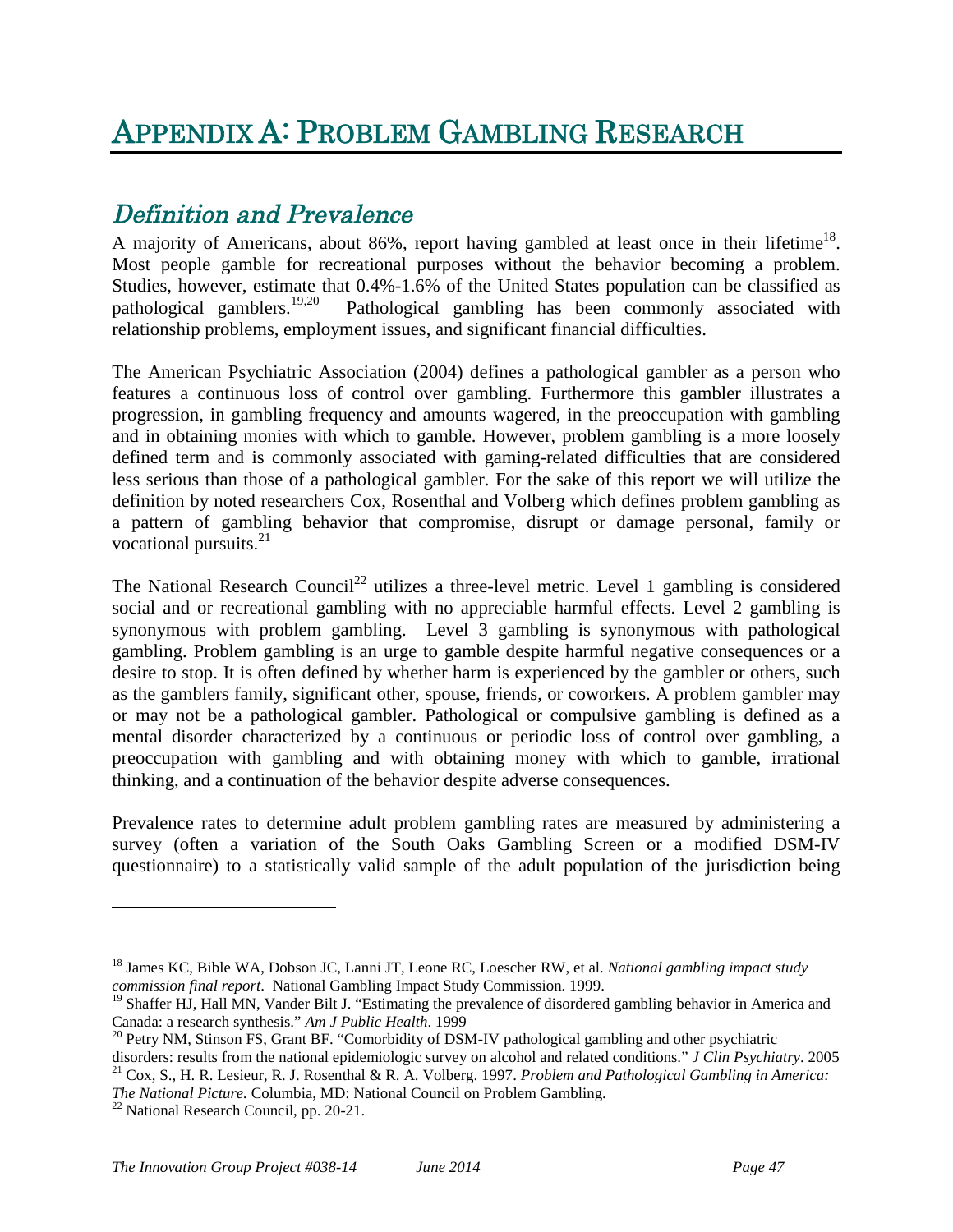measured. Adolescent rates are measured in a similar manner. Such a method and analysis of data that accompanies the process is referred to as a general population prevalence study.

Jurisdictions in several countries have conducted studies to estimate the percentage of the population that could be classified as having some level of problem gambling behavior. These studies, commonly referred to as prevalence studies, are designed to reflect the scope and severity of problem gambling behavior. $^{23}$ 

One of the most frequently cited studies on prevalence rates is *Estimating the Prevalence of Disordered Gambling Behavior in the United States and Canada: A Meta-analysis by the Harvard Medical School Division on Addictions*. The meta-analysis method of estimating prevalence rates has been used in related addiction fields of drug prevention and patterns of alcohol use and alcohol treatment and is considered a more cost-effective method than a national study since it makes use of existing research already conducted in a field.

The Harvard Medical School study, believed to be the first to use meta-analysis measurements for problem gambling prevalence rates, analyzed 152 distinct previous prevalence studies available for review by June 15, 1997. The study determined that 2.0 percent of the adult population could be considered as Level 2 of disordered gambling (often referred to as problem gambling) and 0.9 percent of Level 3 or disordered gambling (also referred to as pathological gambling) during the past year. The vast majority of adults in the general population, then, do not experience gambling-related problems of any clinical significance.

The meta-analysis raw data was given to the Committee on the Social and Economic Impact of Pathological Gambling of the National Research Council (NRC) in its analysis for the National Gaming Impact Study Commission. After an extensive review, the NRC agreed with the above rates of problem gambling and used the numbers in its own analysis of problem gambling in its final report.

It should be noted that problem gambling is not limited to states with casinos, since most states have other forms of gambling and since casino options are available in other states.

# Conclusion and Implications for Schenectady

The introduction of casino gambling can lead to negative social impacts that can be controlled and minimized through proper planning, awareness campaigns, and prevention and treatment programs applied in a coordinated manner by all relevant stakeholders. Utilizing the many proven prevention and treatment programs and the requirements relating to problem/responsible gaming in the New York statute, the potential social impact of the advent of gaming in the state can be minimized. Through enhanced funding provided by the New York gaming statute,

<sup>23</sup> *Estimating the Prevalence of Disordered Gambling Behavior in the United States and Canada: A Meta-analysis*, Harvard Medical School Division on Addictions, 1997.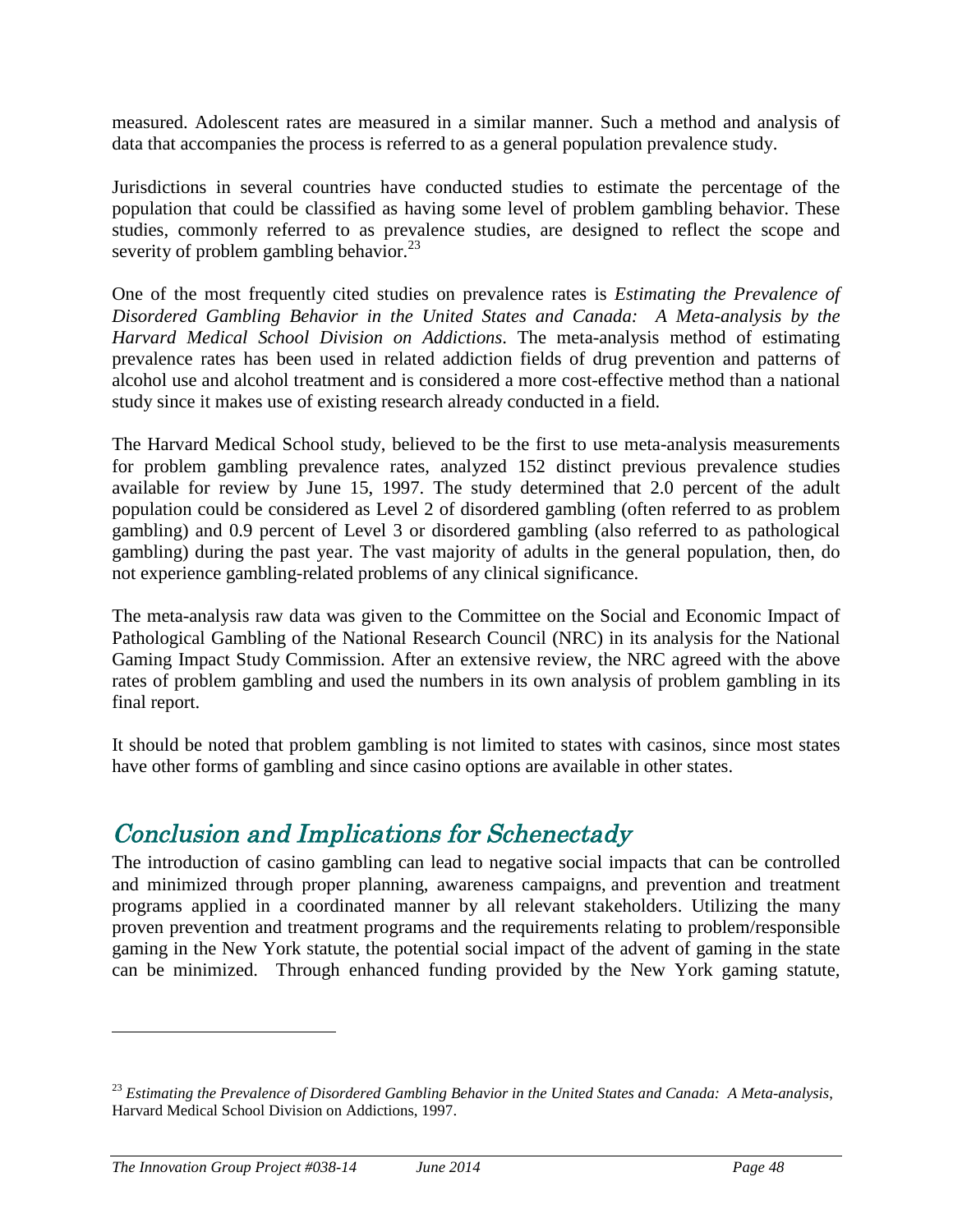problem gambling services will be more effective in mitigating problem gambling and promoting responsible gambling.

New York currently ranks below the national average in spending on problem gambling services. Data compiled by the Association of Problem Gambling Service Administrators shows that New York spends only approximately 22 cents per capita, compared to the national average of 34 cents. However, based on the \$500 annual fee and an estimated 7,500 slot machines and table games to be developed in four casinos statewide, funding in New York would almost double, raising per capita funding to 41 cents, well above the national average.



By devoting more resources to prevention and treatment, Connecticut was able to cut prevalence rates despite further gaming development. In 1996, Connecticut had only a single clinic, but by the time of an updated study in 2008, the state had  $17 \text{ chincs}^{24}$  Prevalence rates declined substantially during that period, despite the opening of Mohegan Sun late in 1996 and further expansion at Foxwoods, including the opening of Grand Pequot Tower hotel in 1997.

<sup>&</sup>lt;sup>24</sup> Spectrum Gaming Group, *Gambling in Connecticut: Analyzing the Economic and Social Impacts*, prepared for the State of Connecticut, Division of Special Revenue, June 2009.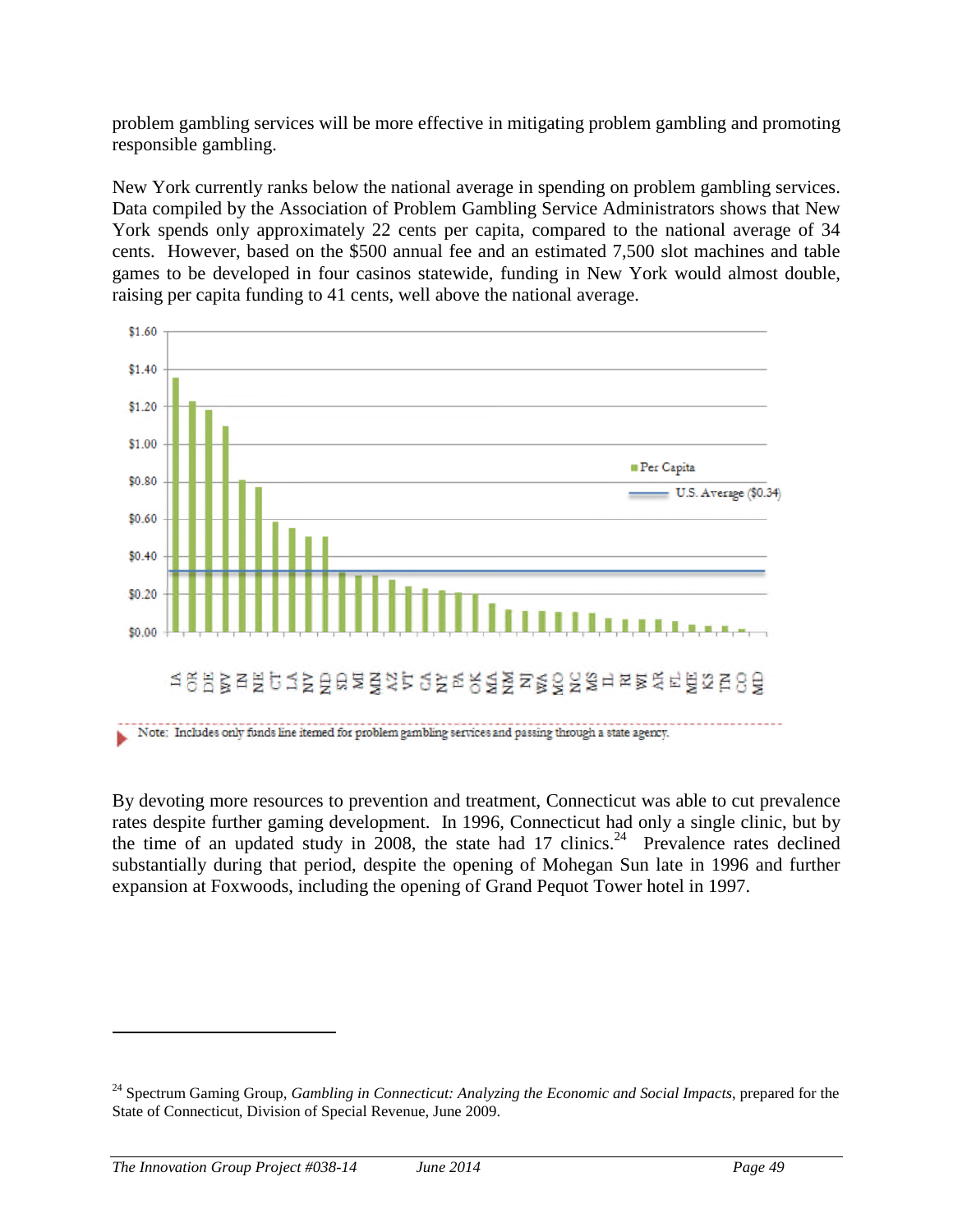| Connecticut Prevalence Rates     |             |            |  |  |  |
|----------------------------------|-------------|------------|--|--|--|
|                                  | 2008 Survey | 1997 Study |  |  |  |
| <b>Problem Gamblers</b>          | 0.90%       | 2.20%      |  |  |  |
| Probable Pathological Gamblers   | 0.70%       | $0.60\%$   |  |  |  |
| <b>Total Disordered Gamblers</b> | 1.60%       | 2.80%      |  |  |  |

**Connecticut Prevalence Rates**

Source: Spectrum Gaming Group.

The presence of very large casinos in Atlantic City, Pennsylvania, and Connecticut that draw heavily from New York complicates an assessment of any impact on prevalence rates from further casino development in New York. Whether the addition of casinos in New York will have an impact on local prevalence rates, and the magnitude of that impact, are important questions that should be addressed empirically. In the case of the proposed Rivers Casino at Mohawk Harbor, a salient point is that casino gambling is already available in the area in Saratoga and at Turning Stone, and regionally major casinos in Atlantic City, Pennsylvania, and Connecticut have long impacted New York residents. Given this existing availability, the addition of gaming at the Rivers Casino is not expected to lead to an increase in prevalence rates in the local area.

Furthermore, it should be noted that increased resources are to be devoted to problem gambling research and services in New York. Funds for problem gambling will be added through the imposition of a \$500 annual fee on all slot machines and table games, which for the Rivers in Schenectady is expected to total more than \$600,000 annually for the funding of public health and addiction services. Furthermore, the facility will be required to develop comprehensive problem gambling programs and to have exclusion policies.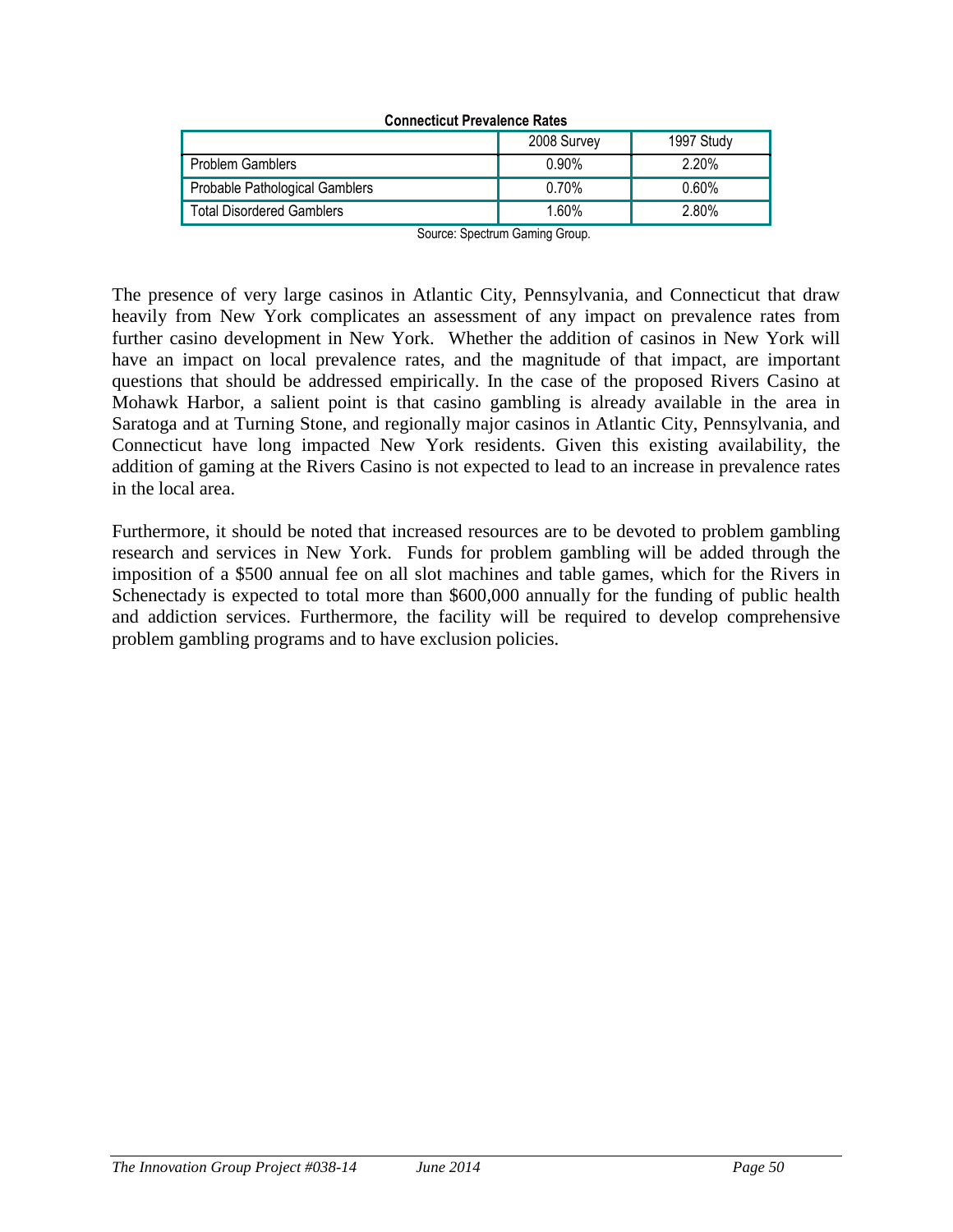# APPENDIX B: INNOVATION GROUP QUALIFICATIONS

The Innovation Group has extensive experience completing economic and community impact studies for gaming and hospitality development. The list of projects below represents a sample of The Innovation Group Project Team's community impact work to date.

## Recent Social, Community & Economic Impact Experience (Domestic & International)

#### **Government of Bermuda and the Bermuda Hotel Association (BHA)**

The Innovation Group was engaged to provide consulting services to the Bermuda Government and the Bermuda Hotel Association regarding the potential implementation of gaming in Bermuda. This highly visible project involved working for a combined public/private client (a joint effort between the Government of Bermuda and the local Hotel Association) and was of a highly comprehensive and complex nature. In order to help determine the potential and methodologies for the tourism-focused jurisdiction, we applied a series of qualitative and quantitative tools including a gaming market assessment, a legislation study, tax considerations, and economic/social impact analysis.

#### **Advisor to City of Springfield, Massachusetts**

Through the prominent legal firm Shefsky & Froelich, who had been engaged to represent City of Springfield in its negotiations with potential casino developers, The Innovation Group was engaged in 2013 as an expert advisor to assist with the review of operator bids for a proposed casino resort in Springfield. The Innovation Group helped the city develop economic impact estimates for each submission, including such services as police, fire, EMS, schools and other impacted departments. We reviewed each of the applicant's proposals and provided a critical review of each with respect to fiscal economic impacts.

#### **State of Massachusetts**

The Innovation Group was tasked by the State Senate of Massachusetts to evaluate several development scenarios based on pending legislation to enable casino gaming in the Commonwealth. The State Senate request included the preparation of a tax and regulatory discussion providing competitive intelligence into other jurisdictions, recommendations on specific legislative elements based on the Commonwealth's goals, and their fiscal impacts. Statewide gaming revenue estimates forecasted the gross gaming revenues and job creation that could be generated under a number of development scenarios. The revenue estimates were further evaluated to answer two key policy questions: the amount of revenue that would have accrued out of state in the absence of enabling legislation and the impact that casino gaming would have on the lottery.

Based on the recommendations and conclusions in our report, the State Senate of Massachusetts drafted legislation that created three development zones for large scale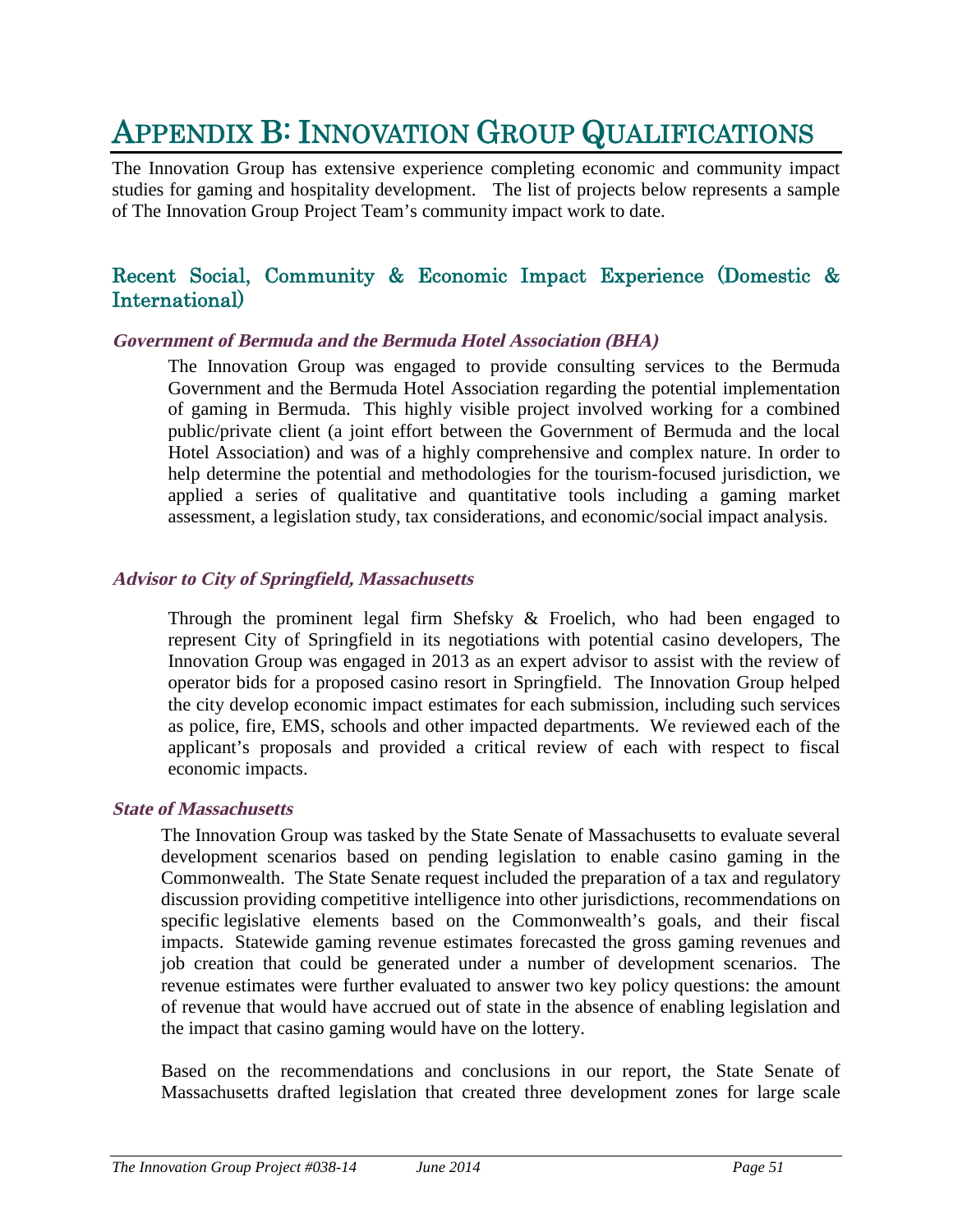casino developments in the state. The tax and regulatory discussion in our report was included in the final legislative proposal that the Governor signed into law.

The legislation being considered was expansive and scope and included a large amount of stakeholders, including our client, the Massachusetts State Senate and the potential developers and the Native American Tribes. Because of the different goals of each stakeholder, we developed a model that allowed us to evaluate multiple scenarios and iterations. The outcome of our modeling provided results that showed the full gaming potential to maximize the state's tax revenue potential while weighing the feasibility of the casino developments across the state.

#### **Sullivan County, New York, Community Service Mitigation Analysis**

In 2003, the Innovation Group was engaged by counsel for a proposed Native American casino in Sullivan County to provide a community mitigation analysis as part of a federal Environmental Impact Assessment for the Department of Interior.

#### **Plainridge Racecourse Social/Community Impact Analysis & Strategic Research**

In 2012, the Innovation Group was engaged by Plainridge Racecourse to provide market analysis, financial pro forma, and socio-economic social impact in support of a gaming license application in Massachusetts, which has the most intensive application requirements of any gaming jurisdiction. Included in our analysis were a comprehensive social impact analysis and an assessment of community mitigation, with applicants being required to negotiate a Community Host Agreement.

#### *Ohio Statewide Economic and Community Impact Assessments*

The Innovation Group recently completed an economic impact study for two locations being considered in Ohio for development by the Eastern Shawnee Tribe. Included was a cost-benefit analysis for local host communities relative to the proposed development. Benefits examined included employment from construction and on-going operations, earnings, spending on local goods and services, and fiscal impacts from sales, hotel room, and income taxes.

#### **Laurel Park, Maryland, Gaming Market Assessment and Economic Impact Assessment**

The Innovation Group recently completed the feasibility analysis for a gaming license application at Laurel Park, Maryland. In addition to a gaming market assessment and operating pro formas, our services included an economic impact analysis as part of the application requirements.

#### **Grand Ronde Economic and Community Impact Study**

The Innovation Group was asked to complete a "reverse" economic impact study to gauge the potential impact on tribal income and departments of the proposed Cascade Locks casino. The IG assessed the potential impacts on Grand Ronde's departmental services, programs, and employment from a reduction in income from Spirit Mountain. Our involvement with this assignment provides our team with important insight into the current tribal organization and the future economic challenges facing the Grand Ronde.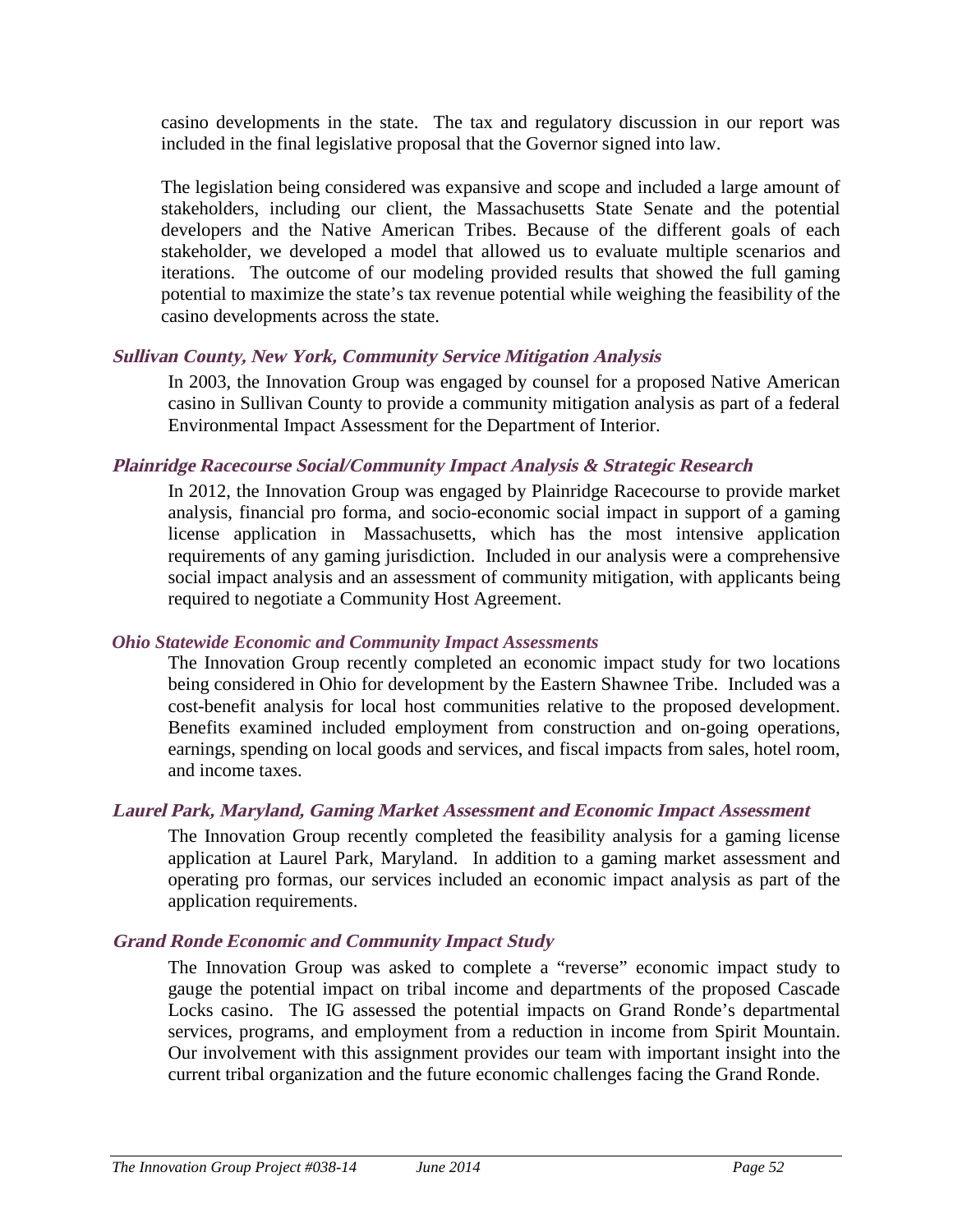#### **State of New Hampshire Economic Impact**

The Innovation Group prepared an analysis of the potential New Hampshire gaming market for the state legislature in considering options for development. Following a preliminary review of the state, The Innovation Group developed six scenarios involving one or two casinos in three locations around the state. The scenarios were developed considering the state's two goals of maximizing revenue to the state and providing economic development opportunities to specific regions. The analysis projected both increased gaming revenues as well as potential impacts on other industries in the state such as the pari-mutuel industry, restaurants and bars, and increased governmental costs in the areas of enforcement and regulation.

#### *Florida Statewide Economic Impact Analysis*

The seven major racing operators in Florida engaged The Innovation Group to analyze the potential economic impact of the tax rate adjustment and addition of table games that are currently being discussed for the state of Florida. The goal of the assessment was to determine the aggregate construction expenditure and annual gaming revenue potential for Dade and Broward county pari-mutuel facilities assuming anticipated competitive environment and proposed legislative changes.

#### *Economic Impact Assessment, Mile High USA, Inc., Aurora, Colorado*

Mile High USA retained The Innovation Group to complete an Economic Impact Assessment for the potential addition of Video Lottery Terminals ("VLT's") at Arapahoe Park in Aurora, CO, including an optional scenario assuming the addition of VLT's to the South Colorado Gaming and Events Center in Pueblo, CO as well. We delivered a report including patron demand and revenue forecasts for each selected location; a sizing and supply distribution analysis looking at the appropriate number of VLT's for each site; an estimate of cannibalization to existing CO casinos; and an estimate of net direct and indirect economic impacts associated with construction and operation of each development, including a community needs assessment.

#### *Kentucky Statewide Market & Social Impact Assessments*

The Innovation Group was engaged to provide a statewide gaming market assessment, return on investment analysis and economic impact study for (2) two gaming scenarios in Kentucky. The first scenario assumed full-service slot and table gaming facilities at the state's (7) existing racetracks. The second scenario included several non-racetrack gaming locations. Using a gravity model, we developed revenue estimates, sizing and local capture potential from residents currently traveling out of state to gamble. The Innovation Group also conducted a qualitative study regarding the social cost of gaming, focusing on the impact to existing businesses in the area. A strategic plan acceptable to all participants was presented to the legislature with The Innovation Group providing supporting expert witness testimony regarding the findings.

#### *Caesars Entertainment Economic & Social Impact Assessments, Suffolk Downs, Massachusetts*

Caesar's Entertainment retained the Innovation Group to complete an analysis of the potential social and cultural impacts of casino at Suffolk Downs per the State of Massachusetts's Gaming Legislation. The report updated a feasibility study we conducted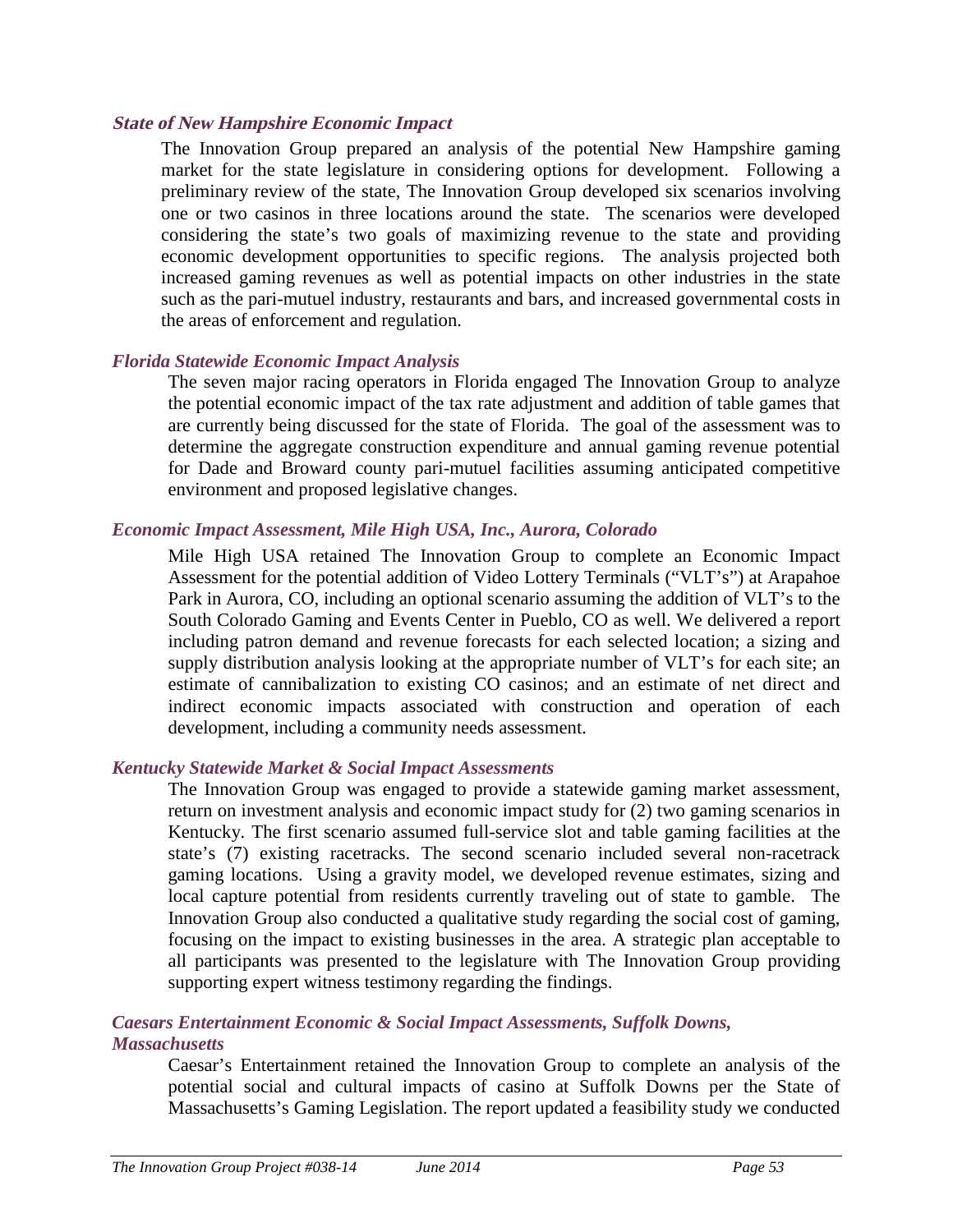in 2009 with added analyses on the impact a casino could have on local and small businesses, bankruptcy, problem gambling, property values, unemployment, cultural institutions, and the Massachusetts State Lottery.

#### *Kahnawake First Nation Economic & Social Impact Studies, Quebec, Canada*

In 2013, The Innovation Group completed a gaming market assessment and operational pro forma for a proposed First Nations casino in Montreal, Quebec. Accompanying that study was a complete economic impact for the First Nations community assessing the impact the casino would have on jobs, local businesses, and visitation to the area, as well as a complete socio-economic impact analysis to help the First Nation understand the various positive and negative social impacts that a casino may have on the surrounding population.

### *Las Vegas Sands, Bethlehem, Pennsylvania: Housing and Tourism Impact Study*

*General Scope:* The Innovation Group completed an impact analysis of a proposed casino in Bethlehem, Pennsylvania, detailing the impact to the local housing market and existing tourism market. Comparisons were made to changes in housing values of other jurisdictions where gaming has been initiated. Impacts studied included the existing tourism market as well as potential new tourism opportunities generated by the development and indirect benefits from advertising and increased visibility. The study also included analyses of historical and other cultural impacts.

# Additional Public Sector Related Experience

#### **State of Illinois**

The Innovation Group recently completed work for the Office of the Governor, Patrick Quinn. The project included analyzing multiple development scenarios and tax structures to determine the optimal strategy for casino expansion in the state. We worked closely with the Governor's office staff to ensure that our analysis matched the evolving nature of the negotiations between the Governor and the state legislature. This work was completed as a continuation from a previous project for the state that included analyzing the impacts of the Lottery and ambient video lottery terminals (VLT's) being introduced across the state.

The Governor has used The Innovation Group's analysis to guide the actions of the office as it evaluated all of the potential legislative actions for expanded gaming in the state.

The development scenarios, sizing parameters and tax structure for the expansion to gaming in the stated were constantly evolving de nature of the discussions and negotiations between the governor and the state legislature. In order to be responsive to these changes and provide up to date results, we made our staff available and flexible to the needs of the Governor's Office. The ever evolving development scenario required our staff to be diligent with the modeling process in order to make sure that the correct results tied to each iteration of the discussion and negotiation.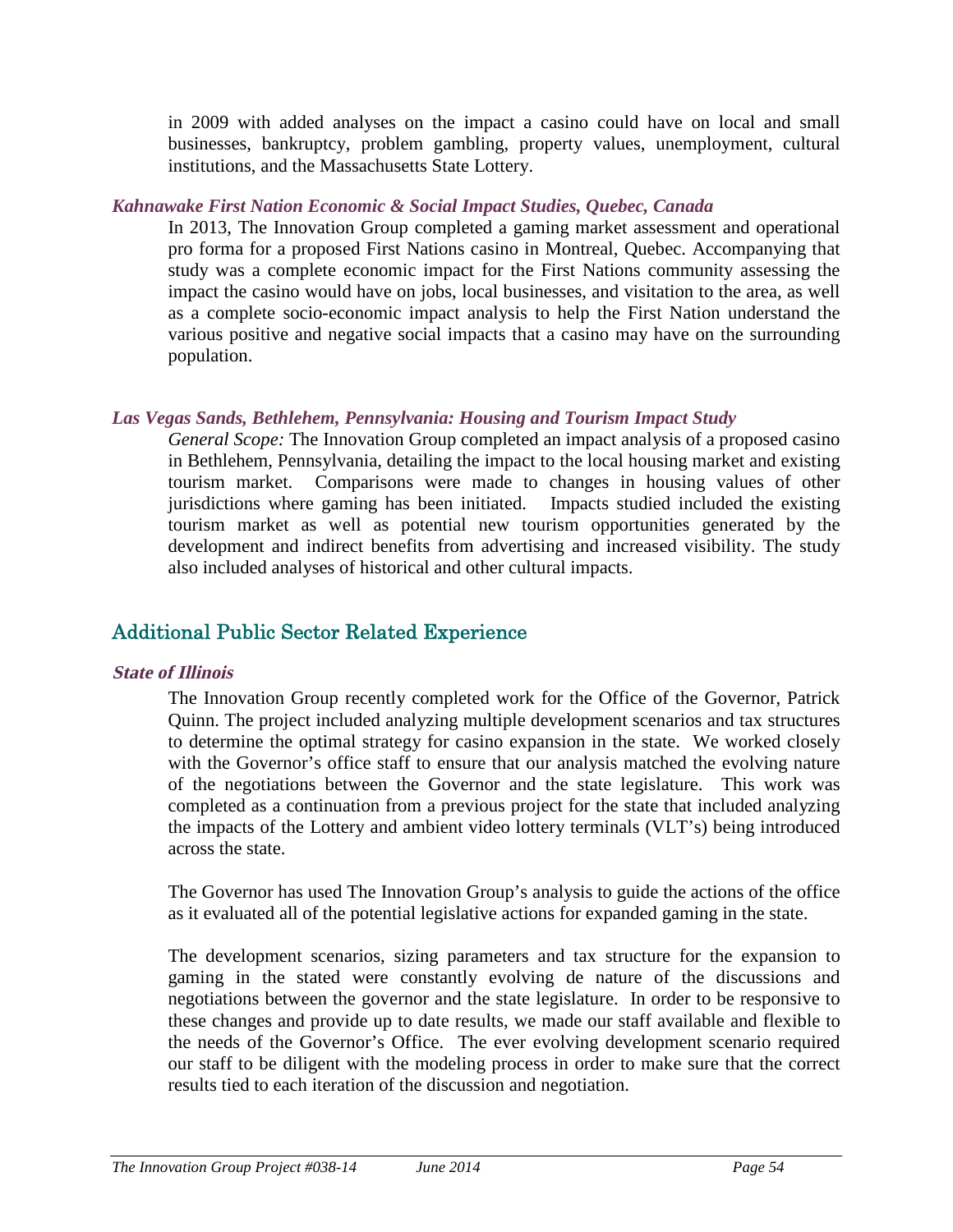#### **OLG: Greater Toronto Area Market Assessment**

The Innovation Group provided a market assessment for the greater Toronto Area (GTA), considering the 27 gaming facilities across Ontario (4 resort casinos, 17 racetrack slots and 6 charity casinos). To complete the scope of work, we referred to previous market studies and existing performance data, to consider opportunities within the GTA to further maximize revenue and profitability at some GTA gaming facilities. Particular consideration was offered to the long term future of Casino Rama, as well as general cannibalization consideration for all OLG locations. We reviewed the supply and demand for GTA gaming facilities and developed a market assessment for the GTA that clarified which areas of unmet demand could be defined in a variety of scenarios. The key objectives of our analysis were to determine the unmet demand (gaming revenue) within the GTA, estimate gaming demand and cannibalization impacts, based on a variety of scenarios to be determined together by OLG and The Innovation Group, and determine the optimal scenario(s) for best capturing this unmet demand, including supply requirements and resulting gaming revenue impacts. OLG also asked us to explore various sizing options with respect specific properties.

Based on the results and recommendations in our report, The Ontario Lotteries and Gaming commission has initiated its privatization and modernization program for more than 25 casinos and slot clubs in the Greater Toronto Area.

In order to comprehensively address the gaming revenue potential for the market, The Innovation Group had to determine a solution to estimate the latent demand in the market. The latent demand is not usually addressed in projects like this because of the complexity needed in order to estimate the potential. We established a methodology that addressed the maximum potential demand in the market based on comparables from other mature operating markets in the world. In order to accomplish this we created a metric that estimated the average gaming spend per adult and benchmarked this spend against comparable mature markets to establish the maximum.

#### **Pennsylvania Statewide Table Game Analysis**

In 2009, on behalf of several casino operators, The Innovation Group assessed the revenue potential that table game operations would generate in the Commonwealth of Pennsylvania. Our services included a statewide economic impact study evaluating the benefits to the Commonwealth from the introduction of table games, as well as testimony to the legislature regarding our findings. Key to allowing this program to proceed was convincing the legislature to assess a low tax rate on table games which they eventually accepted. In addition we projected increase in slot revenue as a result of companion play.

Based on the conclusions in the report and testimony, the state legislature passed a bill that allowed for table games to be introduced at casinos at a competitive tax rate. The lower tax rate bill spurred development at the casinos which included capital improvements to the casino floor and non gaming amenities including food and beverage and hotel development.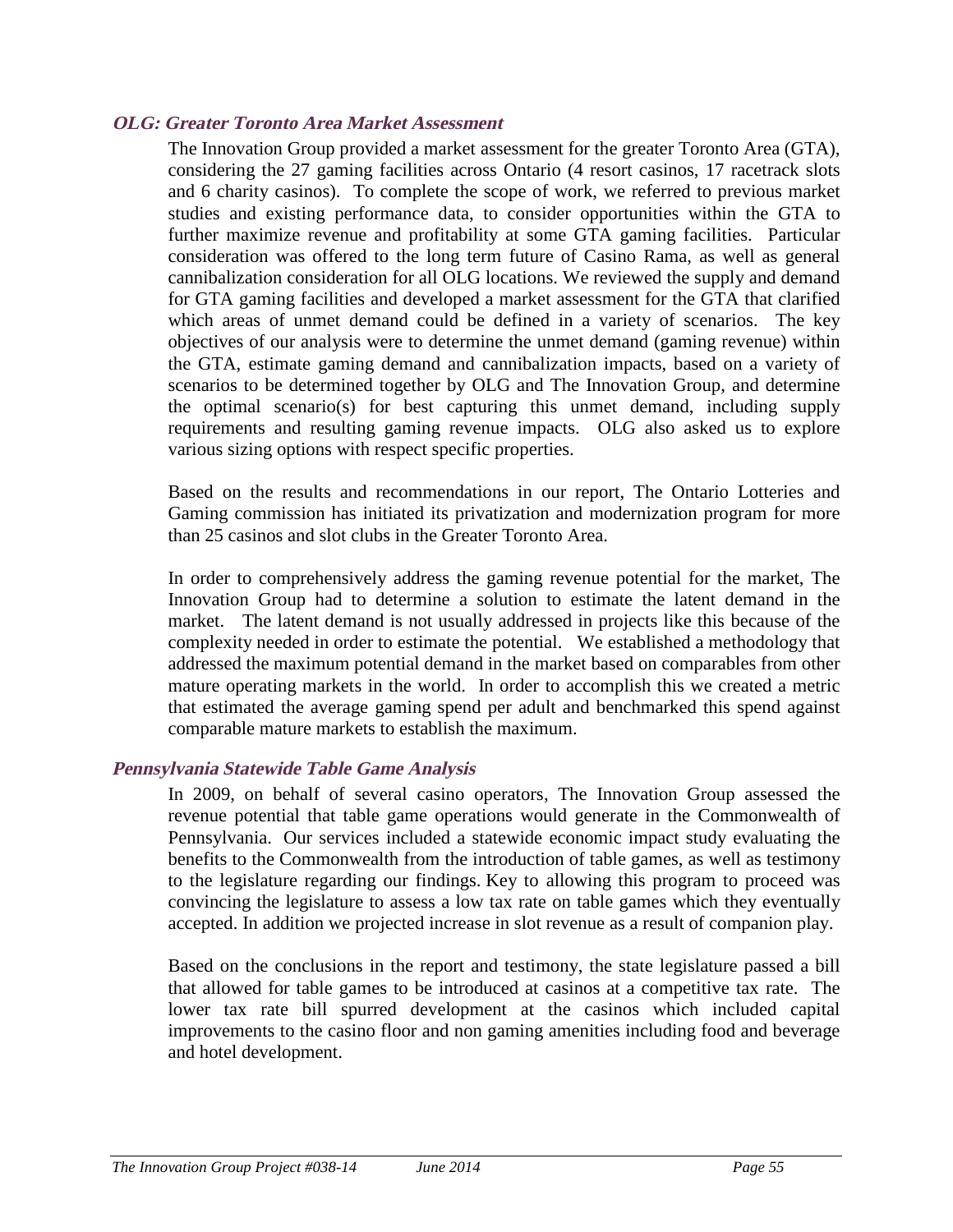On the outset of the report, the state legislature was seeking a tax rate and structure that would have been prohibitive to the growth of the gaming industry in the state of Pennsylvania. In order to realign the stance of the legislature, The Innovation Group relied on our expertise to show both the numerical explanation of the issue as well as the expository writing to relay the point.

#### *City of Philadelphia, Philadelphia Gaming Advisory Task Force Advisory Services*

The Innovation Group was engaged to complete comprehensive analysis of the proposed new slot operations in the city and to make recommendations as to the city's oversight of these facilities. The input we provided aided officials in understanding a range of issues related to the operations so that they could more proactively take part in the development of the new industry. Our work included performing site analyses for 11 sites, developing market assessments and revenue projections for 14 scenarios, developing 28 pro formas, estimating local and overnight modal splits, estimating the fiscal impacts of problem gambling and impacts of crime and providing secondary research on trends in gaming. As primary consultants, we also oversaw the work of other consultants including input into the design and analysis of surveys and focus groups, and input into traffic impact assessments. The Innovation Group won this coveted contract through an open bid process.

The city used our recommendations in the report to assign two locations for potential casino development. One of the locations is currently developed and operating as one of the state's highest revenue generating casinos.

There were two main complications with this project: (1) the management of all the subcontractors and (2) addressing the needs of the various stakeholders on the city's development and oversight committee. In order to manage the many sub contractors on this project, The Innovation Group utilized a comprehensive timeline and communication strategy that allowed all of the subcontractors to be able to complete their tasks in a timely manner. In order to address all of the stakeholders, The Innovation Group created a communication protocol that allowed the committee members to voice their opinions and concerns and the results were addressed and included in the reports outcome and recommendations. The committee members felt their concerns addressed based on the outcome of the report.

#### *Pennsylvania Statewide Market Assessment, Senate Democratic Appropriations Committee*

In support of a bill that became the basis for subsequent gaming legislation and a state goal to generate \$1 billion in revenue, The Innovation Group conducted a gaming market analysis (using a gravity model at the statewide level) to determine the number, size and location of gaming licenses for 12 proposed facilities. Multiple scenarios were addressed in order to determine the distribution which would maximize state tax revenues and ensure viable developments. The report also included a financial analysis of the breakeven point for development given a proposed \$50 million license fee and construction and financing costs. The recommendations of the report were eventually accepted by the state and incorporated into legislation. Following the passage of the bill, The Innovation Group also took a lead role on Philadelphia's Gaming Advisory Task Force to recommend optimum locations for gaming facilities in the city.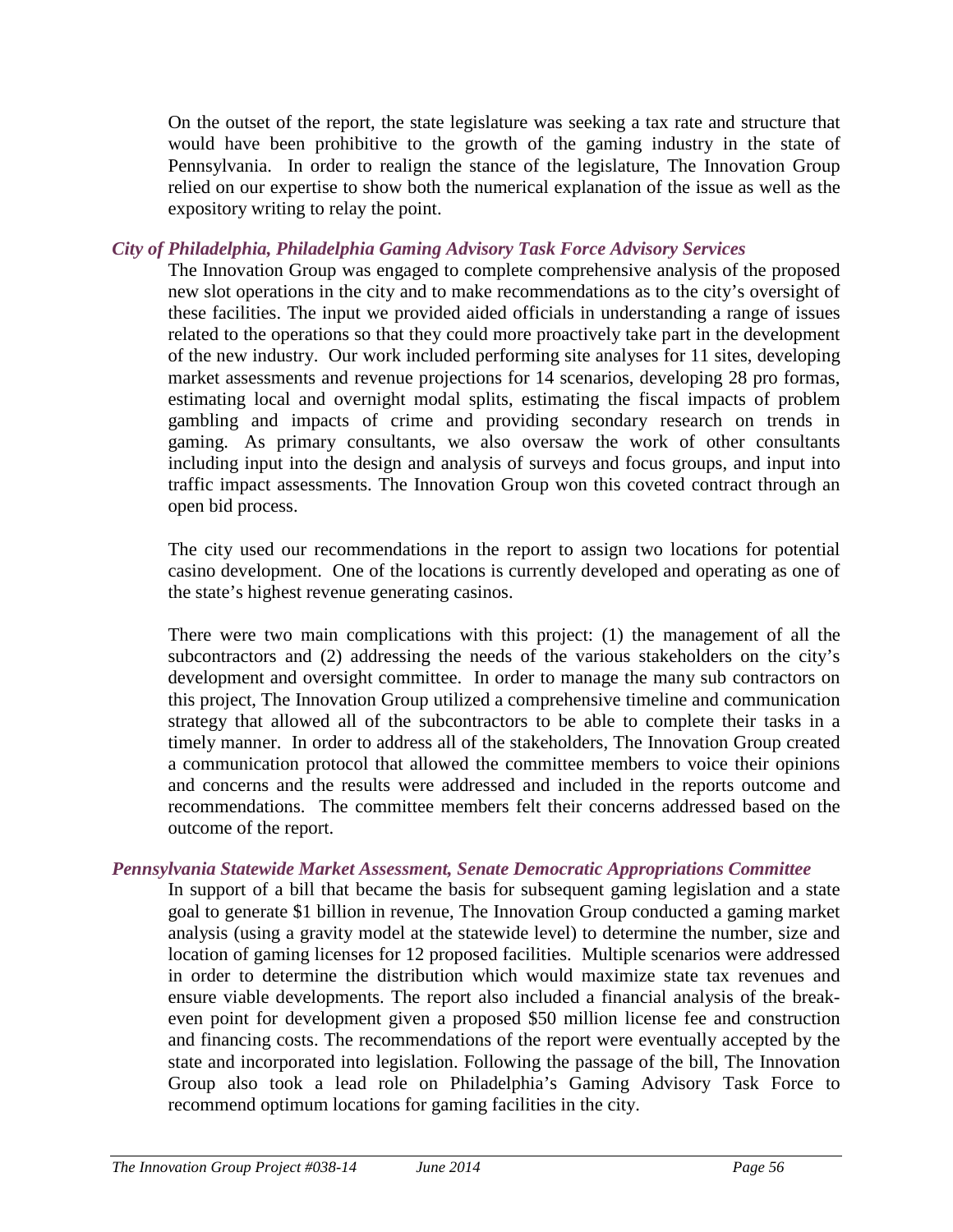Legislation was drafted and passed through the state legislature based on the outcome and recommendation from The Innovation Group Report. The report identified the proximate sizing and location of casinos in the state that would generate over \$1 billion in gaming tax revenue. Subsequent to the development of the casinos the state has received over \$1 billion in total tax revenue.

#### **Maryland Senate**

Paul Girvan, a Managing Director/Partner of The Innovation Group and member of our proposed project team, testified before the Maryland Senate and provided revenue estimates in support of the legislation in 2004 and then again in 2007. The bill's success was partially based on our projections of gaming revenues that the state could put into its school system.

#### **Government of Jamaica, Tourism Development & Strategic Planning Advisory Services**

The Innovation Group has been retained and is working on an on-going basis for the Government of Jamaica's Public-Private Joint Venture to develop leisure and tourism attraction on the Country's north coast between Montego Bay and Ocho Rios in an area called Harmony Cove. The Innovation Group provided strategic planning, feasibility analysis, economic impact analysis, capital cost estimates and business planning support for a master plan development that will leverage landside uses drawing from a new cruise ship terminal at Falmouth and include hotels, casinos and other themed recreation all based upon a cultural fabric embedded in the country's musical history. The Innovation Group has played a key role in sourcing management for the proposed property, and structuring the operating agreement for management.

#### **National Government of Panama**

The Innovation Group assessed the potential gaming market in Panama under a number of scenarios relating to privatization, facility placement, and mixture of full casinos and slot rooms. Subsequent to our analysis, the state-run, hotel-based casinos and slot rooms were privatized and upgraded by international operators.